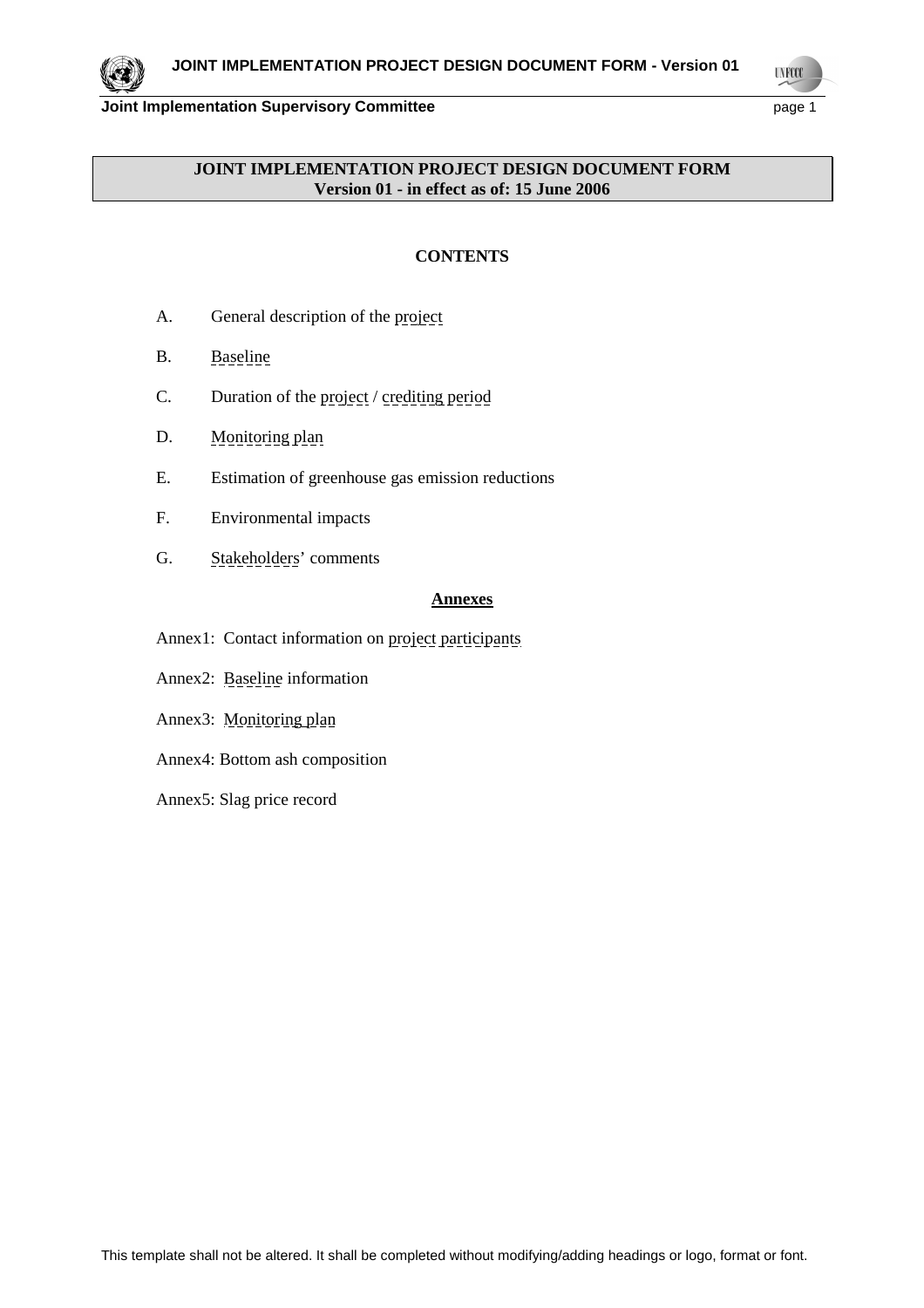**Joint Implementation Supervisory Committee** *page 2* **and** *page 2* **by page 2** 

**UNFCC** 

# **SECTION A. General description of the project**

# **A.1. Title of the project:**

Usage of alternative raw materials at Kryvyi Rih Cement, Ukraine.

Sectoral scope 4: Manufacturing industries<sup>1</sup>

PDD version 2.0 dated 20 August 2010.

# **A.2. Description of the project:**

Cement production is a highly energy intensive process that generates significant emissions of greenhouse gases, in particular  $CO<sub>2</sub>$ . There are three main sources of  $CO<sub>2</sub>$  emissions in the cement production process. The first source is fossil fuel combustion and the second source is the chemical decomposition of the limestone into calcium oxide and carbon dioxide. The third source, being smaller as to compare with the first two, is the grid emissions due to electricity consumption of plants motor drives (e.g. kiln rotation, pumping, fans) and other power consumers.

The project is aimed at significant decrease of the emissions originating from calcination of raw materials in the clinker kiln at Kryvyi Rih Cement plant in Ukraine. Emissions from calcination can be decreased by addition of alternative raw materials<sup>2</sup> (AMC) which do not contain carbonates. Such alternative materials are metallurgical slag of different types, ashes generated at power plants that use coal fuel.

Kryvyi Rih cement is the major cement producers in Central Ukraine. The plant is owned by HeidelbergCement, one of the world's leading producers of building materials. Kryvyi Rih Cement was built in 1952 and fully modernized in 1983. Since the modernization the plant uses dry production process – one rotary kiln with calciner and multistage cyclone system capable to produce approximately 1.0 to 1.1mln ton of clinker annually.

It was planned to increase step by step over 2 to 3 years the share of AMC in the raw material mix to approximately 20% by mass from the level of about 4% which was achieved before the project start in 2004. This level is taken for the baseline as further described in Section B. To adopt such high proportion of AMC the composition of raw materials would be adjusted by increasing the number of components to keep the clinker chemical composition and quality within the required limits. The decision to implement the project was taken during 2002 to 2003 and respective preparatory steps were taken as described further in section A.4.

Conventional raw materials for clinker manufacturing are limestone and clay with addition of small amounts of correcting additives (ferrous oxide).

As stated in the plan, from 2004 blast furnace slag was being added into raw material mix, thus partially replacing the natural raw materials. The annual amount of slag added since the beginning of the project is presented in Supporting Document 5 (SD5). The slag is being added into the raw mix, prior to raw mills, and mixed/milled together with other raw materials (limestone, clay, additives) prior to entering the clinker kiln. The slag being originated from blast furnace process has already passed the treatment at

 $\overline{a}$ 

<sup>1</sup> http://cdm.unfccc.int/DOE/scopelst.pdf

<sup>&</sup>lt;sup>2</sup> AMC is defined as de-carbonated materials  $(...)$ , see ACM0015/version02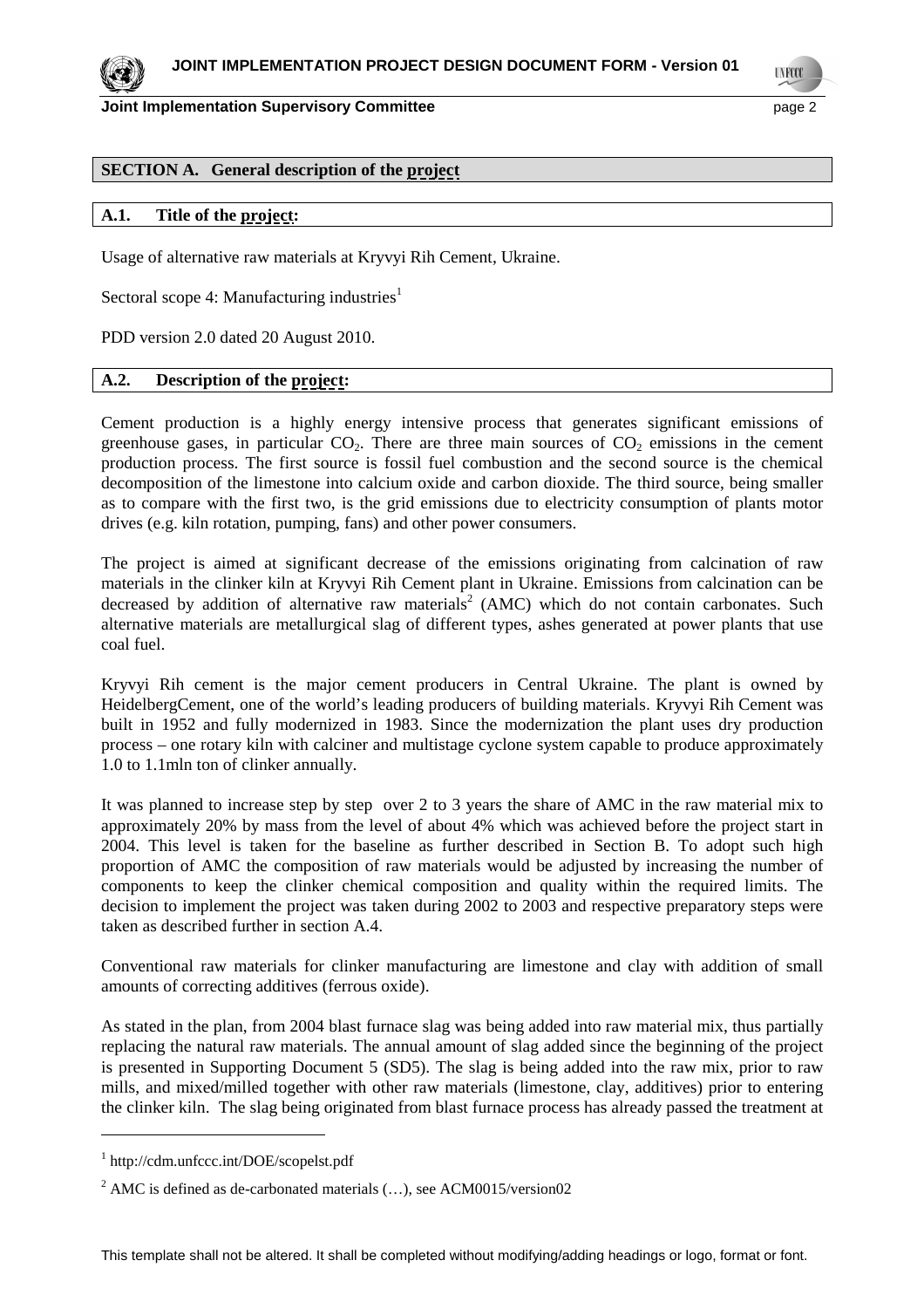**UNFCCC** 

high temperature and does not contain calcium and magnesium carbonates. Therefore, during thermal processing in clinker kiln at high temperature it does not decarbonizes with emission of  $CO<sub>2</sub>$  like natural raw materials do. The more slag in the raw mill, the less CO<sub>2</sub> is emitted during burning of materials in the kiln.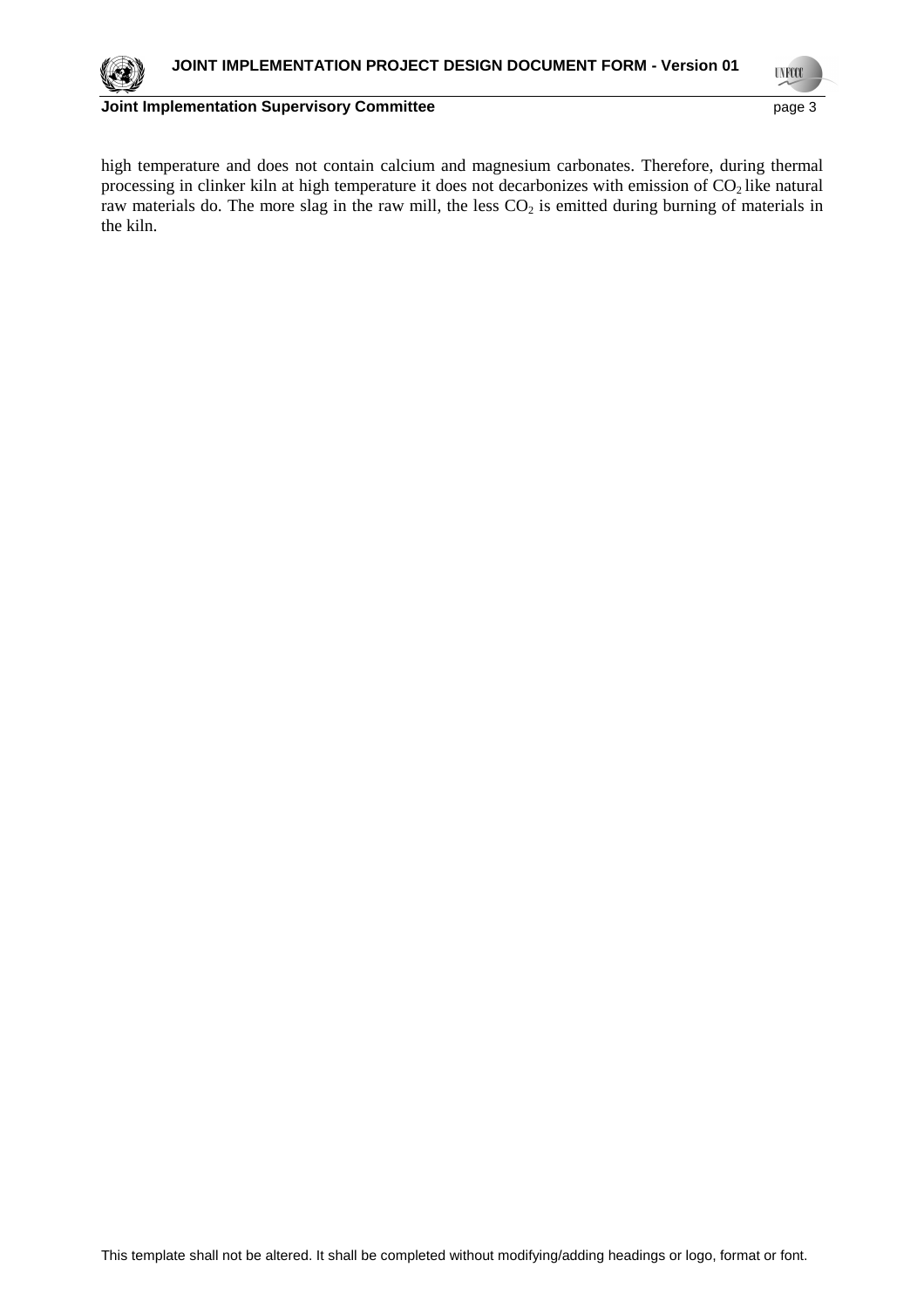# **Joint Implementation Supervisory Committee According to the Committee of the Committee According to the Committee According to the Committee According to the Committee According to the Page 4**

**TNF00** 

# **A.3. Project participants:**

| Party involved       |                                                      | Kindly indicate if<br>the Party involved<br>wishes to be |
|----------------------|------------------------------------------------------|----------------------------------------------------------|
|                      | Legal entity project participant<br>(as applicable)  | considered as<br>project participant<br>(Yes/No)         |
| Ukraine (Host party) | PJSC Heidelbergcement Ukraine<br>(Kryvyi Rih Cement) | N <sub>0</sub>                                           |
| Germany              | HeidelbergCement                                     | No                                                       |
| <b>Netherlands</b>   | Global Carbon BV                                     | No                                                       |

*Table 1. Project Participants.* 

Role of the Project Participants:

- PJSC Heidelbergcement Ukraine (former Kryvyi Rih Cement) is the legal entity operating and owning the cement plant. Kryvyi Rih Cement is implementing the proposed JI project;
- Heidelbergcement is the mother company owning OJSC Heidelbergcement Ukraine (former Kryvyi Rih Cement). It is providing specific technical expertise and supervision for this challenging project;
- Global Carbon BV is responsible for the preparation of the investment as a JI project including PDD preparation, obtaining Party approvals, monitoring and transfer of ERUs.

# **A.4. Technical description of the project:**

Cement is one of the major constructions materials around the world. Production of cement is a highly energy intensive process and as a result its production contributes a significant share of world  $CO<sub>2</sub>$ emissions.

The project is aimed at reduction of  $CO<sub>2</sub>$  released during calcinations or decarbonisation of raw materials in the kiln at high temperature.

It was foreseen to increase alternative raw materials that do not contain carbonates (AMC) share in raw mix entering the kiln from some 4% to some 20% during the period of 2004 to 2007 and maintain this share in the future. The proportion of AMC would be increased gradually over several years to adopt the process in order to keep required clinker quality and composition.

AMC used in the project is mainly granulated blast furnace slag, some air cooled blast furnace slag and bottom ash from power plants.

Before project implementation, only traditional raw materials (limestone, clay, corrective additives) were used.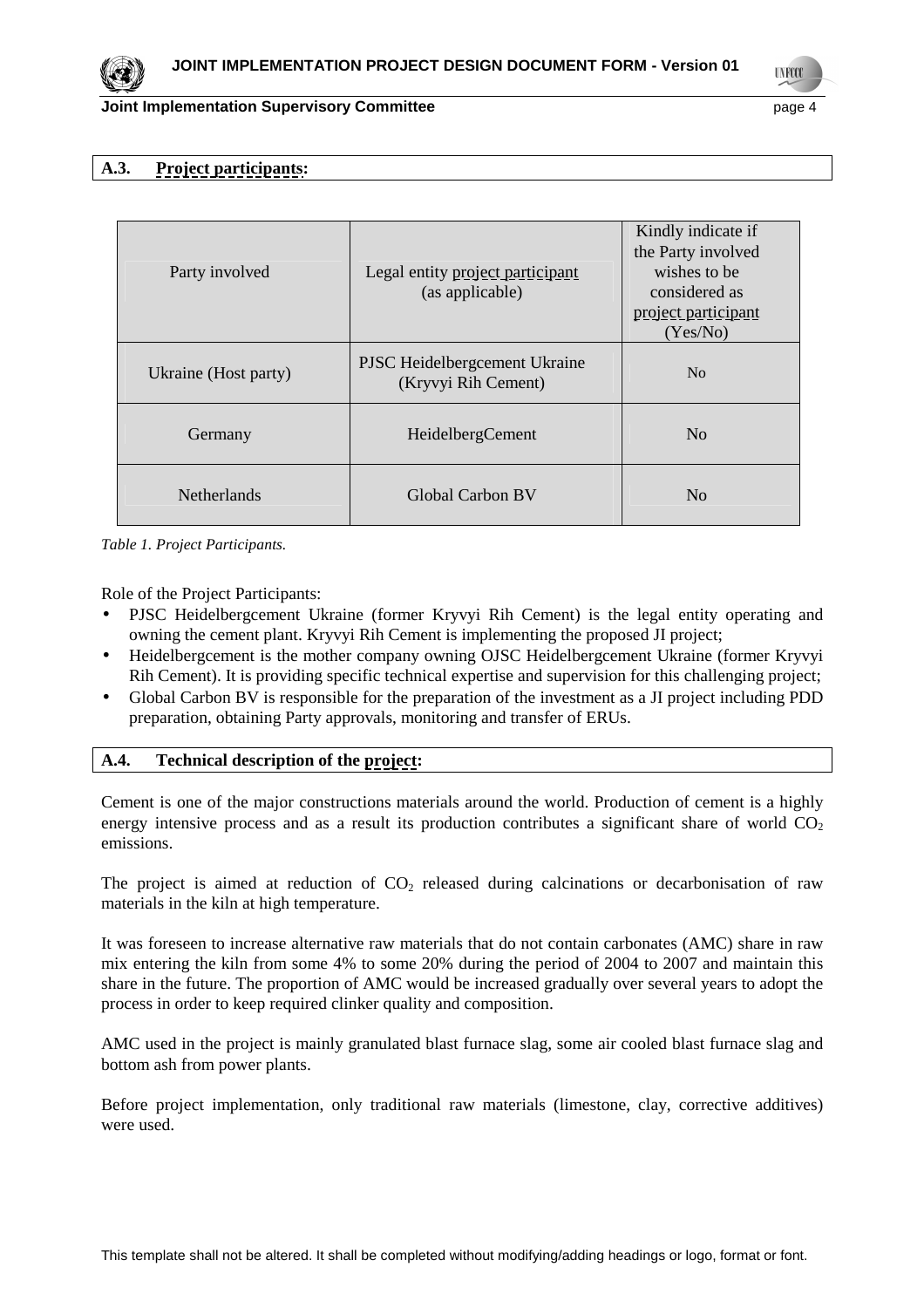**UNFCCC** 

# **A.4.1. Location of the project:**



*Figure1: Ukraine, the project location and neighboring countries* 

# **A.4.1.2. Region/State/Province etc.:**

Dnipropetrovs'k oblast

# **A.4.1.3. City/Town/Community etc.:**

City of Kryvyi Rih is located 80 km south-west from Dnepropetrovsk, the biggest regional centre of Central Ukraine, which is located at Dnipro river 500 km south-east from Kyiv, the country capital.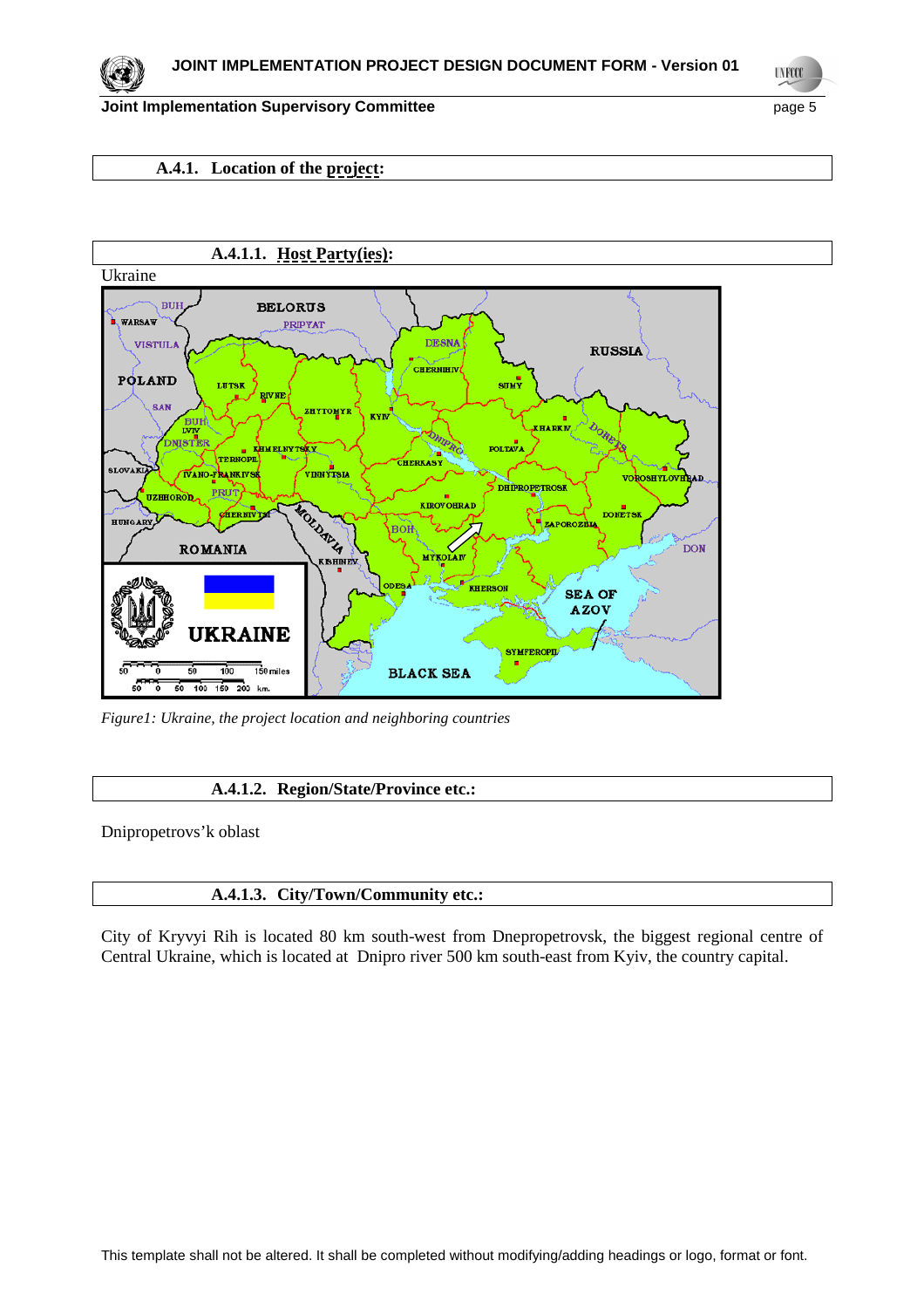# **Joint Implementation Supervisory Committee** *page 6* **and page 6 and page 6 and page 6 and page 6 and page 6 and page 6 and page 6 and page 6 and page 6 and page 6 and page 6 and page 6 and page 6 and page 6 and page 6 and**

**UNFCC** 



Kryvyi Rih is a large and developed industrial city in the centre of Ukraine. The industrial cluster of Kryvyi Rih includes biggest country full cycle metallurgical plant Arcelor-Mittal Kryvyi Rih, a number of machine building, construction and mining companies. The region possesses the country's largest iron ore deposits.

The JI Project site location co-ordinates are:  $47^{\circ}52'$  N,  $33^{\circ}26'$  E. The project spatial boundaries are shown at the figure 2 below. They coincide with the cement plant site as shown in the figure.



*Figure 2: The cement plant site at south-eastern part of Kryvyi Rih<sup>3</sup> .* 

 **A.4.2. Technology(ies) to be employed, or measures, operations or actions to be implemented by the project:**

# **General description of cement production**

The cement production process consists of four main steps:

# 1. Raw materials extraction

The main chemical compounds necessary for cement production are contained in limestone or chalk  $(CaCO<sub>3</sub>)$  and clay or loam  $(SiO<sub>2</sub>, Fe<sub>2</sub>O<sub>3</sub>$  and  $Al<sub>2</sub>O<sub>3</sub>)$ . Limestone (or chalk) and clay (or loam) are extracted from natural deposits, crushed and transported to the cement production site.

# 2. Processing of raw materials

Processing is required to crush, homogenize the materials and corrective additives. Crushed limestone and clay are mixed in a proportion of approximately 4:1. In the case of wet production technology water

 $\overline{a}$ 

<sup>&</sup>lt;sup>3</sup> Google Earth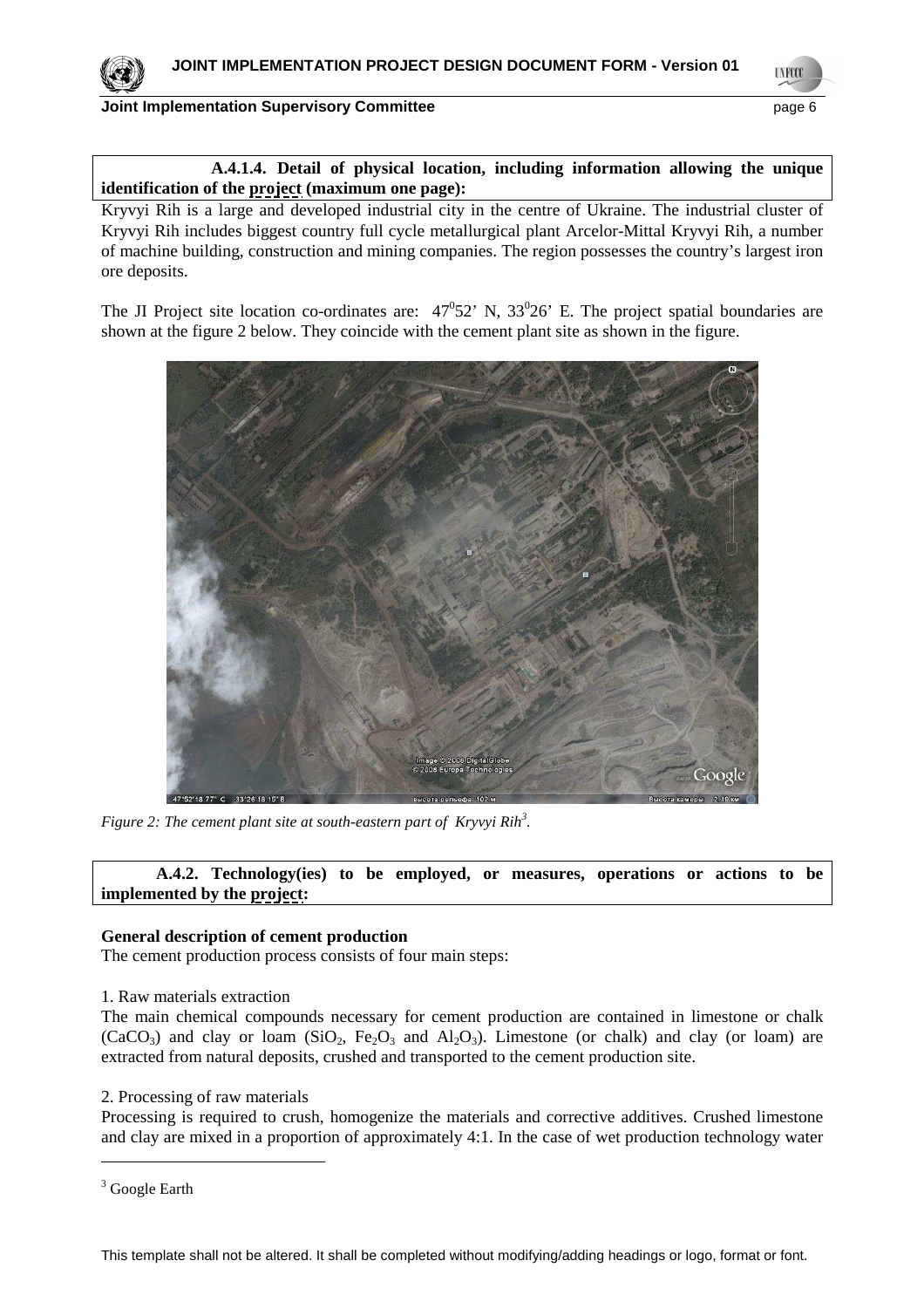

**TNF00** 

is added to form slurry, which is later evaporated in the drying section of the rotary kiln. In the dry process raw materials are mixed, (in some cases wet materials are preliminary dried to improve transport conditions), milled and homogenized without adding water. The waste heat from the dry kiln can be used to dry the raw materials on the preparation stage.

# 3. Clinker burning (pyroprocessing)

The raw meal is passed to a rotary kiln. Under the influence of high temperatures, limestone (calcium carbonate) is calcined into lime (calcium oxide) and carbon dioxide:

 $CaCO<sub>3</sub> + heat \Rightarrow CaO + CO<sub>2</sub>$ 

This chemical reaction is one of the two main sources of carbon dioxide during cement production. The other main source of  $CO<sub>2</sub>$  is fuel burning in order to heat the kiln. After the calcination, the calcium oxide reacts with the other chemical compounds present at the temperatures between  $1400 - 1450^{\circ}$ C. This reaction is called sintering. The final product of these reactions is called clinker. Clinker that comes out of the kiln is cooled and heat returned to the process by clinker coolers. Approximately 1.55 tons of raw materials are used to produce one ton of clinker.

# 4. Making cement from clinker

The last stage of cement production is fine crushing of clinker in cement mills to the state of powder. Mineral components (e.g. slag, fly ash, or gypsum) are added to the clinker and milled together in order to produce different types of cement.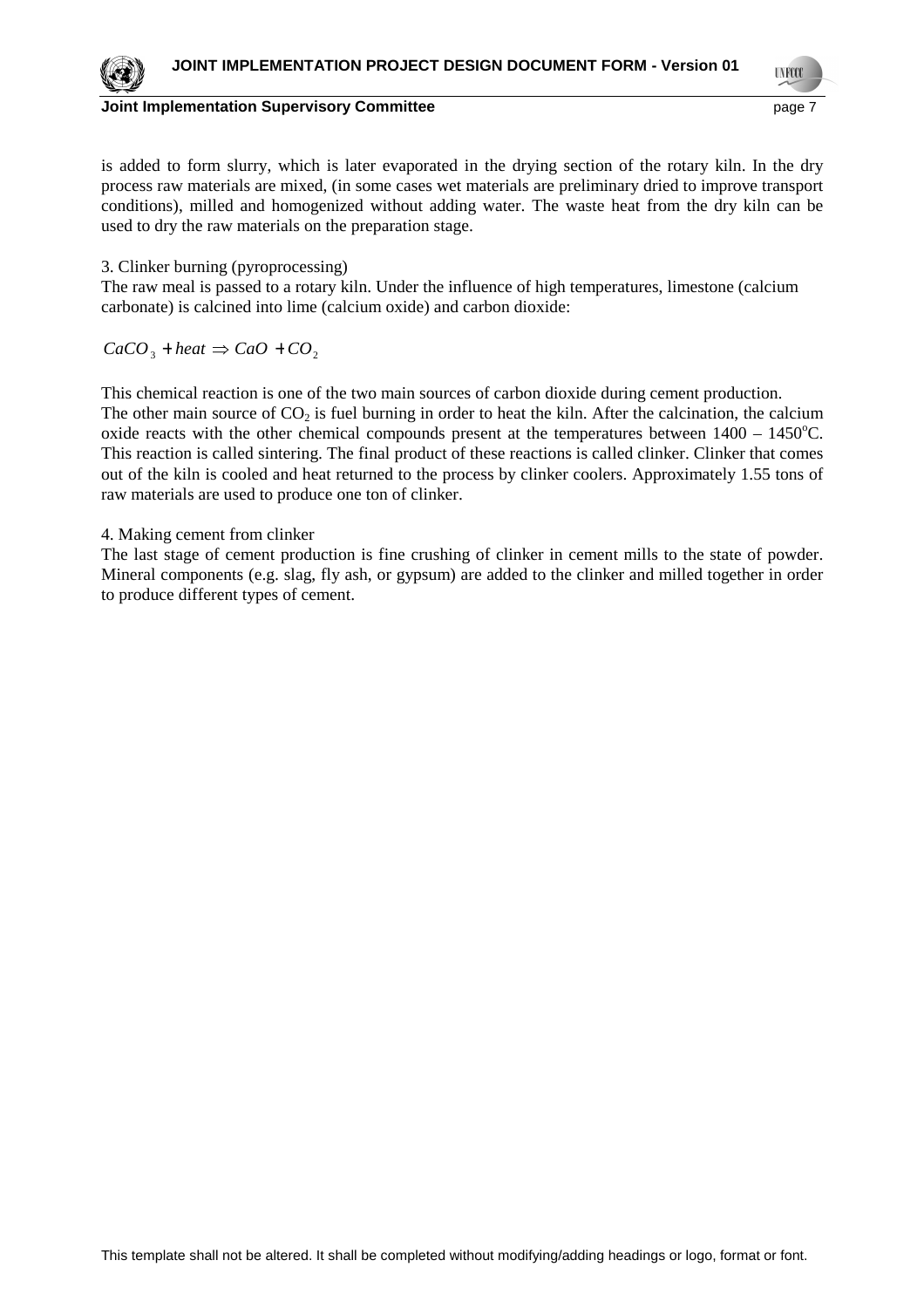

**UNFCCC** 

# **Production process at Kryvyi Rih Cement**

Plant operates one dry rotary kiln with calciner and cyclone system.

Capacity of the kiln is 4200 t/h of clinker. The fuel used is natural gas as predominant fuel in country cement industry. However, similarly to many Ukrainian cement plants, fuel switch from gas to local coals is scheduled in some middle to end 2009.

The process flow diagram is presented below.



*Figure 3: Existing dry process at Kryvyi Rih Cement.*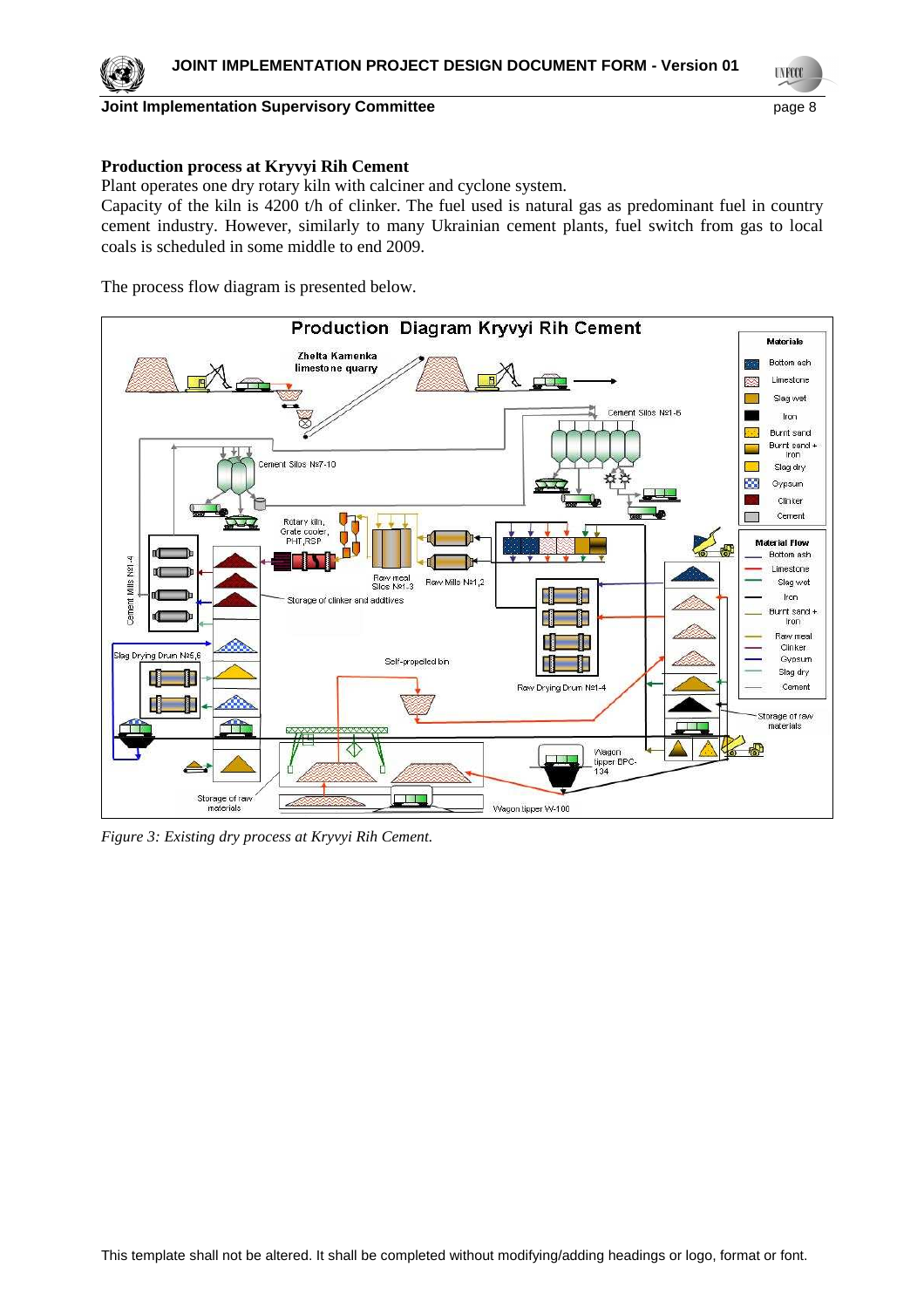

**Joint Implementation Supervisory Committee and Community Community Community Community Community Community Community Community Community Community Community Community Community Community Community Community Community Comm** 

**TNF00** 

# **Raw materials for clinker manufacturing**

# *Situation before project implementation.*

During long period of plant's operation since commissioning in 1983 only traditional raw materials (limestone and clay) were used. In late 1990-s (since 1997) certain test usage of AMC were performed and finally, by 2004 the proportion of AMC usage  $(GBFS<sup>4</sup>)$  was stabilized at the level of some 4% (Supporting Document SD5 for slag percentage addition over years and months and SD4 for data of raw material components and their chemical composition). It was found that the adoption of up to 4% of GBFS did not require significant changes of raw material composition and kiln operation and clinker quality remained stable.

The incentive to start of usage of AMC was the possibility to replace part of limestone which was transported from remote location by locally available slag disposed at Kryvyi Rih metallurgical plant. GBFS was chosen as AMC due to possibility to use it without separate grinding.

# *Situation after project implementation.*

In order to use higher proportion of AMC process tests were made which has shown that increase the share of AMC higher than 4% would require changes of raw material composition i.e. more complex raw mix with some five components became necessary (see SD4). Before project implementation the raw mix contained only three components (limestone, clay and iron additive).

In order to adopt higher proportion of AMC Kryvyi Rih Cement, based on experience of addition of up to 4% of slag decided to make an investment of about 1,5 MEuro into additional equipment and instrumentation.

Over the period of 2004 to 2008 the proportion of slag was being increased from some 4% to 15-20% (see SD5 for slag addition percentage). These data show that the slag addition is not stable during the year and can vary from months to months. It can be explained by difficulties in adjusting the raw mix composition, clogging of materials into the kiln cyclones. Therefore, the annual average figures are to be used in order to measure the share of AMC addition.

Dry rotary kiln with cyclone system can be operated 300 to 320 days per year. The total production capacity of the existing installation can be approximately 1.1 million tonnes of clinker per year.

New equipment that will be installed for the project, including the sophisticated process control and measurement devices will require additional training for the operational personnel. Heidelberg cement, being an owner of Kryvyi Rih has substantial experience in operating and maintaining such equipment, will provide the necessary training.

# **Fuels in the cement sector**

Important for cement sector projects is the type of fuel used.

In the countries - former Soviet Union members natural gas has been subsidized, allowing cement factories to continue using natural gas whereas in Western Europe and worldwide coal has been the main source of fuel<sup>5</sup> due to the higher cost of natural gas. Over past 3 years all the cement plants in the country have been facing an increasing price of natural gas. During 2005-2007 a doubling of gas prices

<sup>&</sup>lt;sup>4</sup> GBFS is defined as granulated blast furnace slag, see Global Slag webpage http://www.propubs.com/GS/SlagBasics.htm

<sup>&</sup>lt;sup>5</sup> "Best Available Techniques" for the cement industry, CEMBUREAU, 1999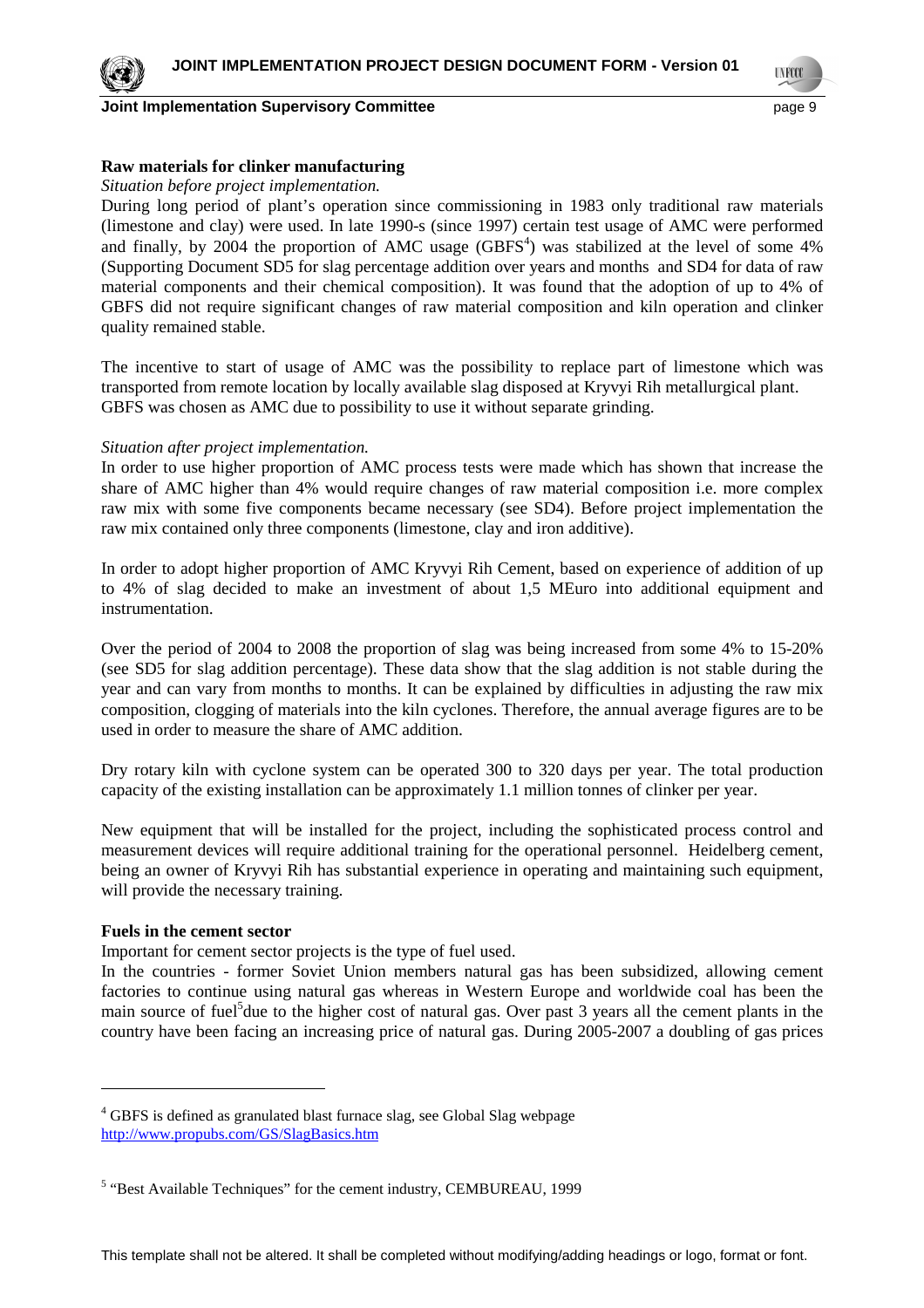

**Joint Implementation Supervisory Committee According to the Control of the Control of the Control of the Control of the Page 10** 

occurred for the industrial consumers and it is very unlikely that gas prices will not only return to previous level, but even stay at the current level<sup>6</sup>.

As the fuel cost is an important factor in the production cost of cement, as well as reliability of its supply, Heidelbergcement decided to install a coal milling and handling system at Kryvyi Rih cement to enable the factory to switch to coal in the middle to end of 2009. The coal equipment is expected to be fully commissioned in the middle 2009.

The trend of the price of natural gas is upwards and will, in time, approach a level similar to those of Western and Central Europe. It is therefore unrealistic to assume that the plant will continue using natural gas as main kiln fuel after the commissioning of the coal mill (for reference: the conventional fuel in cement factories in Western Europe, USA, China and India is coal). Due to these factors only coal can be regarded as credible type of fuel in both, baseline and project scenarios.

 **A.4.3. Brief explanation of how the anthropogenic emissions of greenhouse gases by sources are to be reduced by the proposed JI project, including why the emission reductions would not occur in the absence of the proposed project, taking into account national and/or sectoral policies and circumstances:**

The objective of the proposed project is to partially replace the natural raw materials used for clinker manufacturing by slag. Slag being de-carbonated material allows the reduction in carbon emissions due to calcinations of raw materials containing calcium and magnesium carbonates into the kiln at high temperature. The project anticipates a usage of about 20% of slag in the raw mix which would replace the natural raw materials like limestone and clay.

|                                                                                                                       | Years                                                                  |
|-----------------------------------------------------------------------------------------------------------------------|------------------------------------------------------------------------|
| Period before 2008 for which emission reductions are<br>estimated                                                     | $\overline{4}$                                                         |
| Year                                                                                                                  | Estimate of annual emission reductions<br>in tones of $CO2$ equivalent |
| 2004                                                                                                                  | 51,694                                                                 |
| 2005                                                                                                                  | 93,252                                                                 |
| 2006                                                                                                                  | 119,561                                                                |
| 2007                                                                                                                  | 106,684                                                                |
| Total estimated emission reductions over the<br>period before 1 January 2008 (tones of CO2 equivalent)                | 371,191                                                                |
| Annual average of estimated emission reductions<br>over the period before 1 January 2008<br>(tones of CO2 equivalent) | 92,798                                                                 |

# **A.4.3.1. Estimated amount of emission reductions over the crediting period:**

*Table 2: Estimated emission reduction before the start of the crediting period* 

 $\overline{a}$ 

<sup>6</sup> http://en.wikipedia.org/wiki/Russia-Ukraine\_gas\_dispute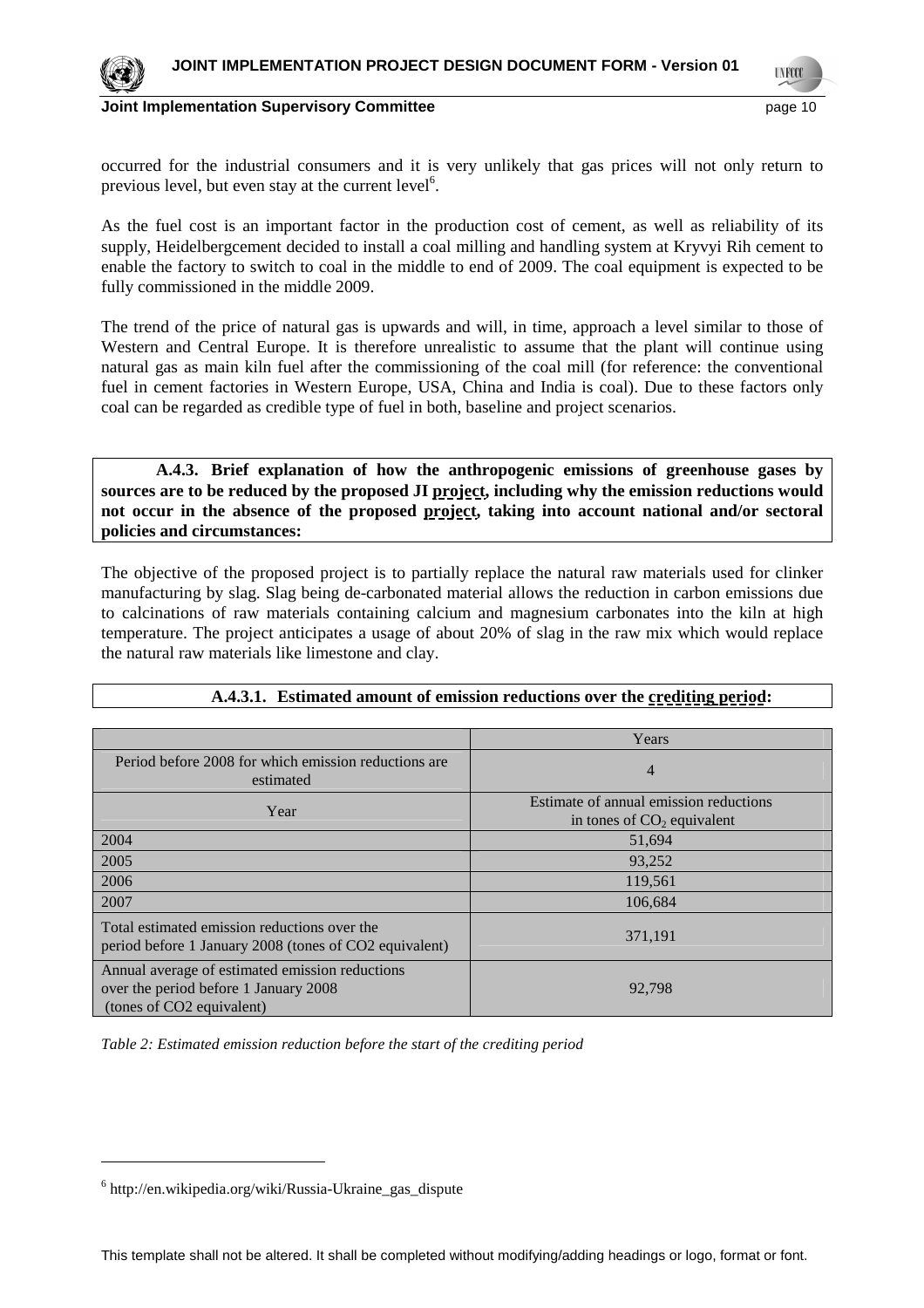**UNFCCC** 

# **Joint Implementation Supervisory Committee** *page* **11**

|                                                                                                           | Years                                                                  |
|-----------------------------------------------------------------------------------------------------------|------------------------------------------------------------------------|
| Length of the crediting period 2008-2012                                                                  | 5                                                                      |
| Year                                                                                                      | Estimate of annual emission reductions<br>in tones of $CO2$ equivalent |
| <b>Year 2008</b>                                                                                          | 104,388                                                                |
| Year 2009                                                                                                 | 123,199                                                                |
| <b>Year 2010</b>                                                                                          | 123,199                                                                |
| Year 2011                                                                                                 | 123,199                                                                |
| Year 2012                                                                                                 | 123,199                                                                |
| Total estimated emission reductions over the<br>crediting period<br>(tones of CO2 equivalent)             | 597,182                                                                |
| Annual average of estimated emission reductions<br>over the crediting period<br>(tones of CO2 equivalent) | 119,436                                                                |

# *Table 3: Estimated amount of emission reductions over the crediting period*

| Period after 2012 for which emission reductions are<br>estimated                                          | Estimate of annual emission reductions in tones of $CO2$<br>equiv. |
|-----------------------------------------------------------------------------------------------------------|--------------------------------------------------------------------|
| Year 2013                                                                                                 | 123,199                                                            |
| Year 2014                                                                                                 | 123,199                                                            |
| <b>Year 2015</b>                                                                                          | 123,199                                                            |
| Year 2016                                                                                                 | 123,199                                                            |
| Year 2017                                                                                                 | 123,199                                                            |
| <b>Year 2018</b>                                                                                          | 123,199                                                            |
| Year 2019                                                                                                 | 123,199                                                            |
| <b>Year 2020</b>                                                                                          | 123,199                                                            |
| Total estimated emission reductions over the period<br>indicated (tones of CO2 equiv.)                    | 985,588                                                            |
| Annual average of estimated emission reductions over<br>the period within 2013-2020 (tones of CO2 equiv.) | 123,199                                                            |

*Table 4: Estimated amount of emission reductions generated after the crediting period* 

# **A.5. Project approval by the Parties involved:**

On the 15 of January 2004 the Ministry of Environment of Ukraine has issued a Letter of Endorsement #273/21-7 supporting the slag addition project at Kryvyi Rih Cement.

On the 30 of October the Letter of Approval of the Netherlands #2009JI12 has been issued.

On the 19 of January 2010 the German Federal Environment Agency; German Emission Trading Authority has issued the German Letter of Approval for the proposd project.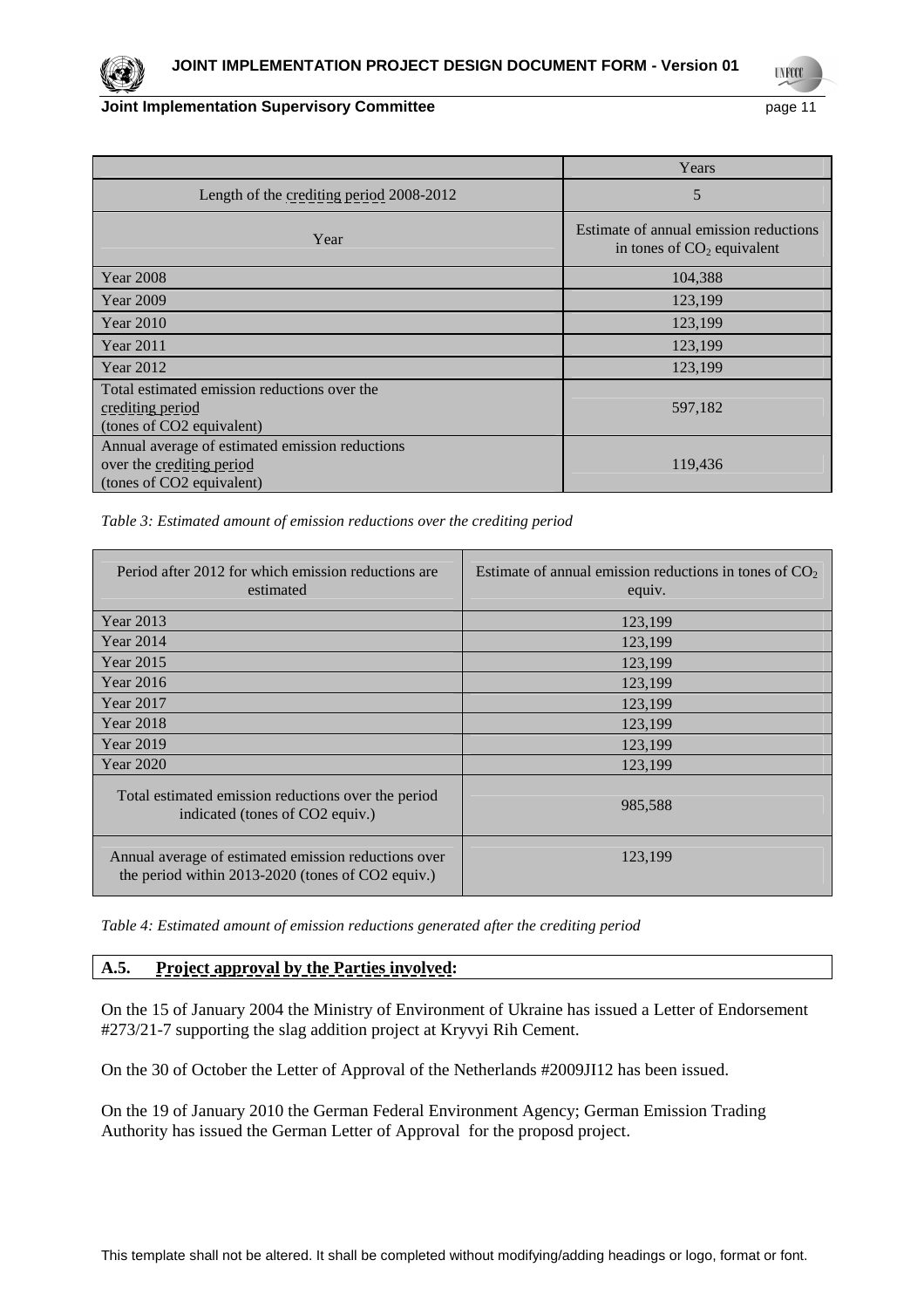**UNFCCC** 

On the 26 of July 2010 the National Environmental Investment Agency of Ukraine (DFP) has issued a Letter of Approval #1106/23/7 for the proposed project.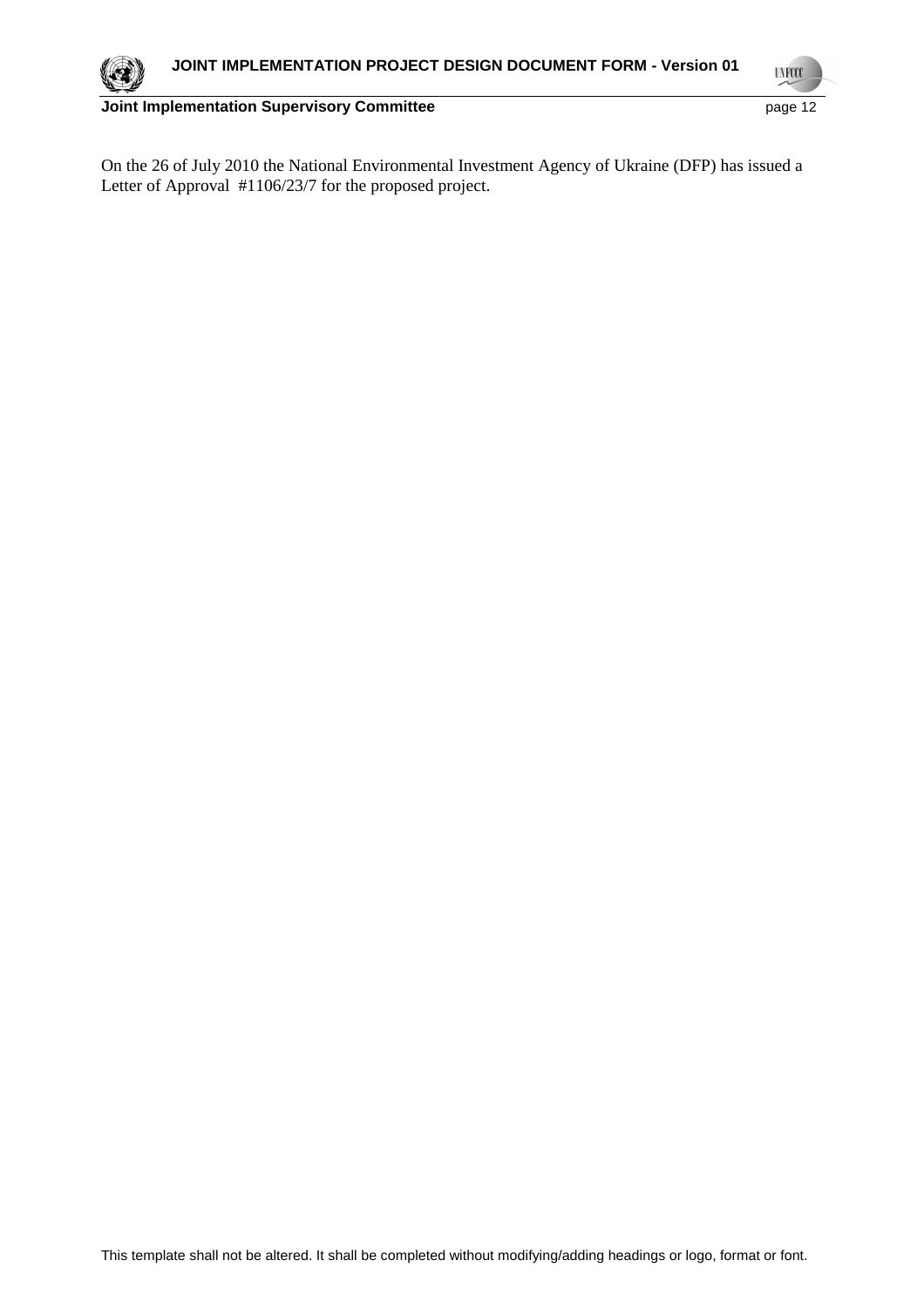**TNF00** 

#### **SECTION B. Baseline**

## **B.1. Description and justification of the baseline chosen:**

Any baseline for a JI project should be set in accordance with the "Guidance on criteria for baseline setting and monitoring"<sup>7</sup>. In accordance with this Guidance, the project participants may use approved CDM methodologies (article 20 (a) of the Guidance) or can establish a baseline in accordance with appendix B of the JI guidelines using selected elements or combinations approved CDM baseline and monitoring methodologies (….) as appropriate (article 20 (b) of the Guidance).

For the cement industry for projects related to usage of alternative raw materials the existing CDM "Approved consolidated baseline and monitoring methodology" elements of ACM0015 version  $02<sup>8</sup>$  can be used.

This methodology is applicable to project activities that use alternative raw materials that do not contain carbonates (AMC) in cement kilns for the production of clinker. The AMC partially or fully substitutes raw materials that contain calcium and/or magnesium carbonates (e.g. limestone) and that would otherwise be used in the kiln. This methodology is applicable under the following additional conditions:

- Use of alternative materials shall increase neither the capacity of clinker production nor the lifetime of the equipment;
- The methodology is applicable to existing as well as to greenfield plants;
- Type and quality of produced clinker remain the same in both baseline and project case;
- Alternative raw materials have been never used in the manufacturing facility prior to the implementation of the project activity;
- The quantity of AMC available shall be at least 1.5 times the quantity required for meeting the demand of all existing users, (…).
- There is sufficient historical information about the clinker manufacturing facility, the raw materials used and energy performance of the kiln.

This methodology is not applicable for the following activities:

- Energy efficiency initiatives for improvements in process equipment  $(\dots)$
- Fuel switching

The proposed project activity has deviations from requirements of ACM0015 and therefore do not allow full application of ACM0015:

• Kryvyi Rih cement plant was using the AMC prior to project activity start, however to a small extent (less then 4%).

Due to the difference mentioned above, the ACM0015 can be used only partially. A JI specific approach was chosen based on elements of the ACM0015.

Finally, for proving the additionality of the project the most recent "Tool for the demonstration and assessment of additionality (version 05.2)" has been applied. Please refer to section B.2.

 $\overline{a}$ 

<sup>&</sup>lt;sup>7</sup> http://ji.unfccc.int/Ref/Guida.html

<sup>&</sup>lt;sup>8</sup> http://cdm.unfccc.int/EB/036/eb36\_repan15.pdf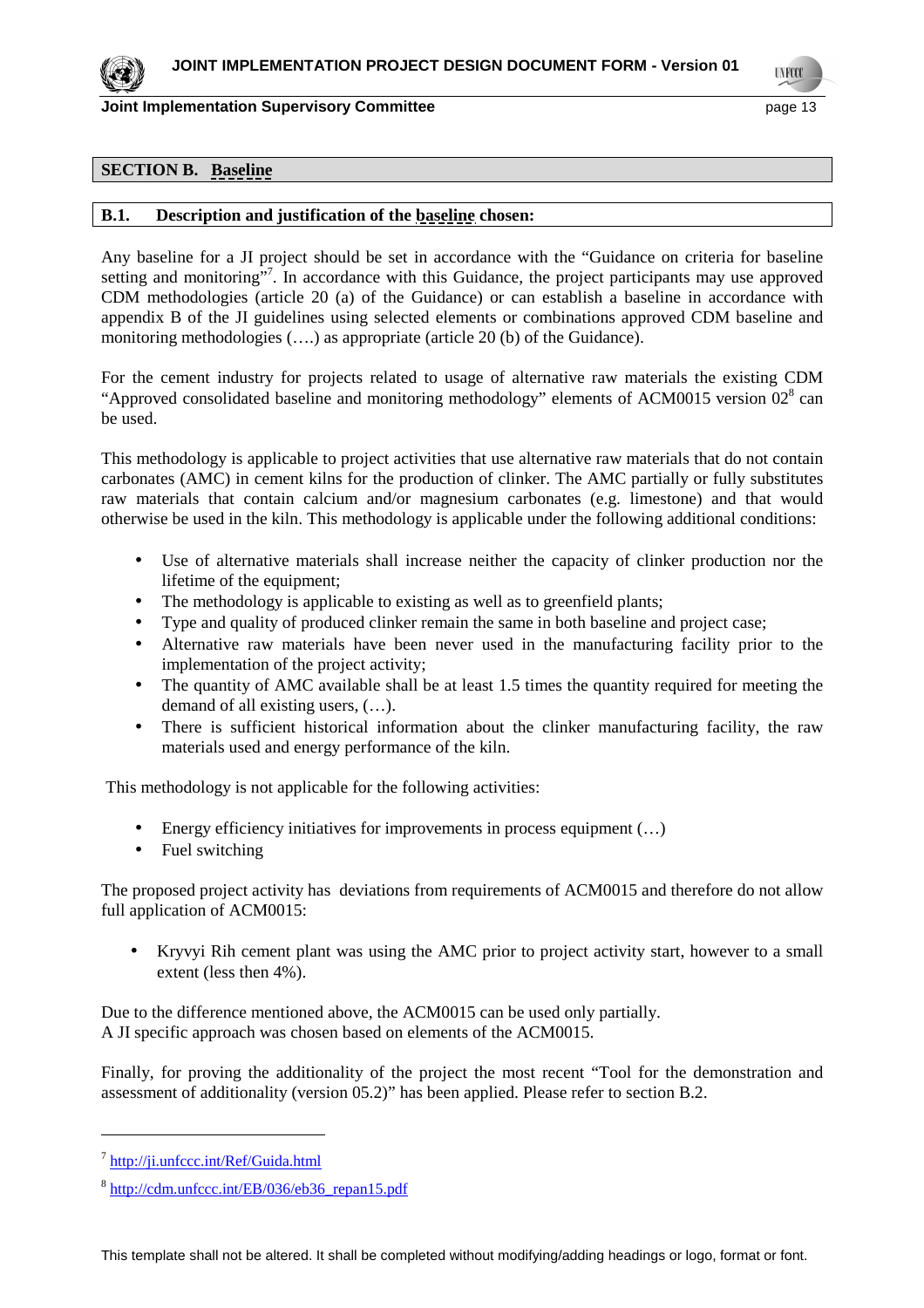

**TNF00** 

The following step by step approach is applied in order to describe and justify the baseline chosen.

# **Step 1. Indication and description of the theoretical approach chosen regarding baseline setting**

The baseline is the scenario that reasonably represents the anthropogenic emission by source of greenhouse gases that would occur in absence of the proposed project<sup>9</sup>. The proposed project, not developed as a JI project, has been included as an alternative as well. These alternatives are assessed whether or not these alternatives are credible and plausible. The consistency between the baseline scenario determination and additionality determination has been checked.

In accordance with the Article 20 of JISC Guidance, option B for establishment of the baseline is selected:

*(b) Alternatively, the project participants may establish a baseline that is in accordance with appendix B of the JI guidelines. In doing so, selected elements or combinations of approved CDM baseline and monitoring methodologies or approved CDM methodological tools may be used, as appropriate.<sup>10</sup>*

Taking into account the JI specific approach selected for baseline establishment above, in accordance with the Article 21 of JISC Guidance, baseline will be identified according to option B of this article:

*(b) By identifying and listing plausible future scenarios on the basis of conservative assumptions and identifying the most plausible one.<sup>11</sup>* 

The approach described above has been used to identify the baseline scenario for Kryvyi Rih Cement.

The most plausible future scenario will be identified by checking that all alternatives are consistent with mandatory applicable laws and regulations and by performing a barrier analysis. Should only two alternatives remain, of which one alternative should represent the project scenario with the JI incentive, the CDM Tool "Tool for the demonstration and assessment of additionality" shall be used to prove that the project scenario cannot regarded at the most plausible one.

# **Step 2. Application of the approach chosen**

# *Sub step 2a. Identifying and listing plausible future scenarios.*

To identify all realistic and plausible alternatives, all options which are consistent with current laws and regulations were regarded. According to ACM0015, at least the following scenarios have to be considered:

- The continuation of the current practice, i.e. a scenario in which the company continues cement production using the existing technology, fuel materials and raw materials;
- A scenario in which traditional raw materials, limestone and clay, are partially substituted by  $AMC<sup>12</sup>$  at a different rate than that of the project scenario. If relevant, different scenarios varying the degrees of different raw materials has to be developed;
- The proposed project activity not undertaken as CDM or JI project.

 $\overline{a}$ 

<sup>&</sup>lt;sup>9</sup> JI guidelines, appendix B

<sup>&</sup>lt;sup>10</sup> Guidance For Criteria On Baseline Setting And Monitoring, Joint Implementation Supervisory Committee, Article 20 (b)

<sup>&</sup>lt;sup>11</sup> Guidance For Criteria On Baseline Setting And Monitoring, Joint Implementation Supervisory Committee, Article 21 (b)

 $12$  Alternative raw materials for clinker manufacturing that do not contain carbonates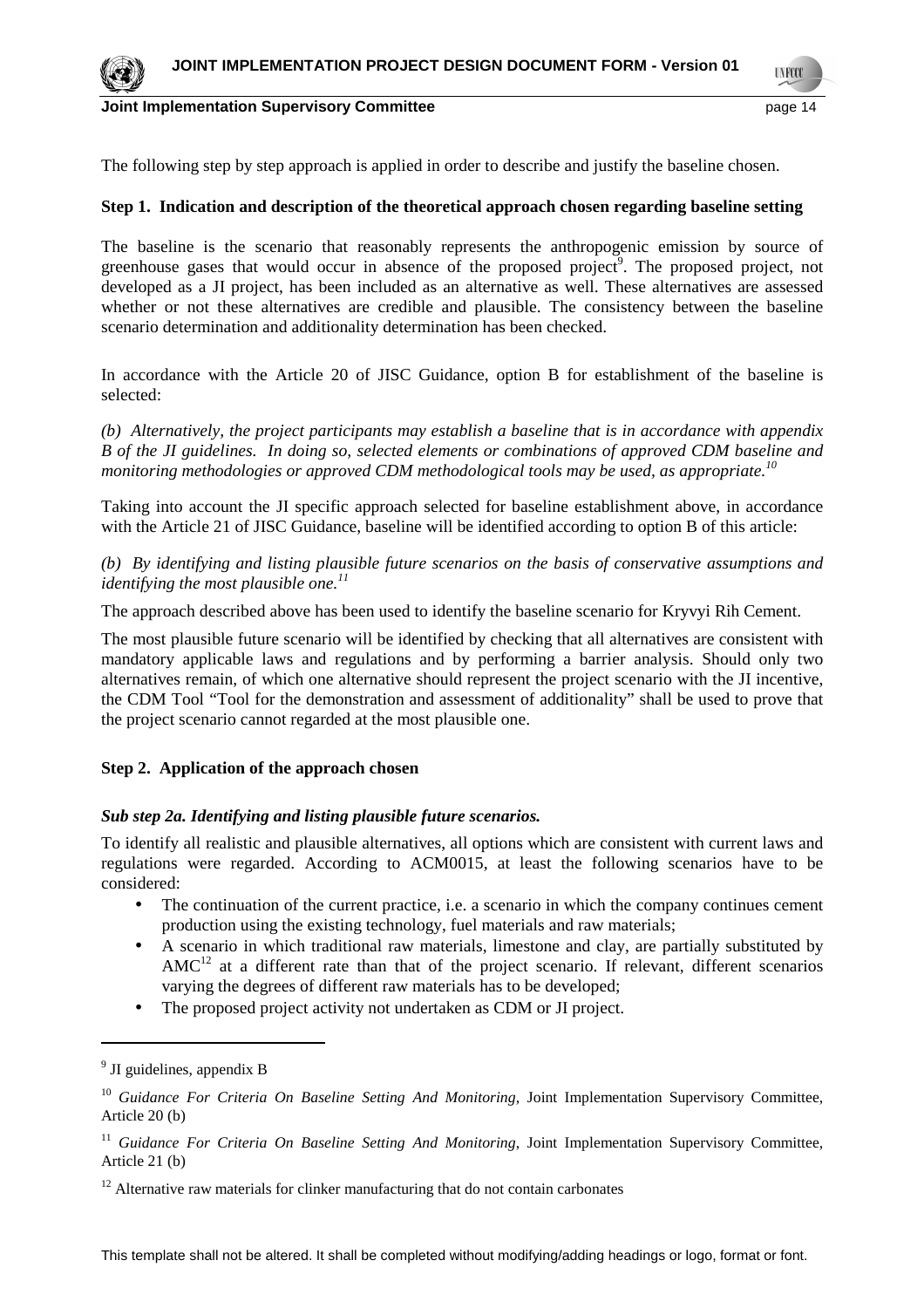**Joint Implementation Supervisory Committee According to the Committee of the Committee Committee According to the Committee According to the Committee According to the Page 15** 

**TNF00** 

At Kryvyi Rih Cement several options of slag usage are technically feasible and are discussed below.

*Slag amount usage:* 

- a. Using 0% slag
- b. Using 4% slag
- c. Using 20% slag

*Type of AMC used:* 

There can be various types of AMC used for clinker manufacturing. Commonly available is the blast furnace slag (BFS). Different forms of BFS are produced depending on the method used to cool the molten slag in the iron production process. These products include air-cooled blast furnace slag (ACBFS), expanded or foamed slag, pelletized slag, and granulated blast furnace slag.

The two main types of BFS originate from pig iron production in Ukraine are ACBFC and GBFC. Second type of AMC is the electric arc furnace slag (EAFS) originating from steel production. Power generation can be the source of another AMC, the bottom ash, produced during combustion of coal in the boilers of thermal power plants (TPP).

According to abovementioned, the following AMCs or their combination can be considered:

- a. EAFS;
- b. Bottom ash from TPPS;
- c. Air-cooled blast furnace slag ACBFC ;
- d. Water cooled BFC (granulated slag or GBFC);
- e. Mixture of GBFC and ACBFC of different proportion

Availability of EAFS is low in Ukrainian metallurgy as the share of steel produced in EAF is low. Moreover, there is no EAF operating at metallurgical plants in Kryvyi Rih region. Hence, usage of EAFS as AMC is unlikely as it is i) much less available in the country in general, ii) if to be used, shall be transported from remote location. Therefore, EAFS can be excluded from further consideration as project AMC type.

Bottom ash chemical composition depends to a great extent from types of coals combusted at the TPP and storage or disposal conditions.

Kryvyi Rih TPP typical bottom ash is very low in CaO and MgO (see Annex 4). It has been used as an aluminosilicate additive rather than as AMC. Therefore, it is further excluded from consideration of types of AMC.

Combining the remaining available options generates seven alternative baseline scenarios:

- 1. Slag usage of 0%
- 2. Air cooled slag usage of 4%
- 3. Air cooled slag usage of 20%
- 4. Granulated slag usage of 4%(continuation of the current practice)
- 5. Granulated slag usage of 20%(proposed project activity)
- 6. Addition of 4% of GBFC/ACBFC mixture
- 7. Addition of 20% of GBFC/ACBFC mixture

The seven alternatives are described below in more detail.

*1) Production of clinker without slag addition*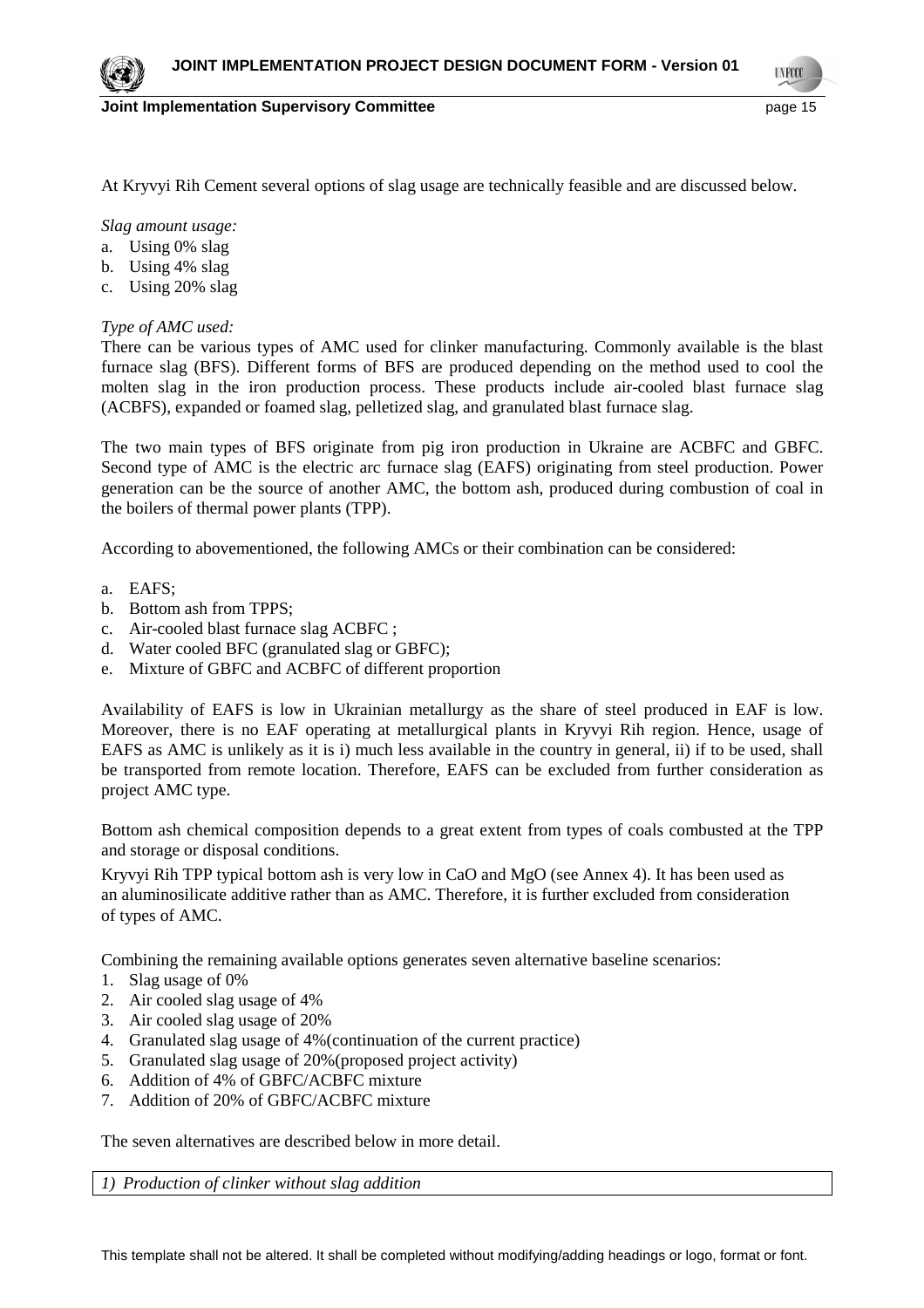

Kryvyi Rih Cement started production of clinker from the very beginning using traditional composition of raw material mix which consisted of approximately 74% of limestone and 24% of clay (see SD5 for raw material mix composition). Such basic composition was kept during many years approximately up to the end of 1990s. This alternative would constitute to full cancellation of slag usage as AMC for clinker production and return to initial design raw mix composition as it was in 1980-1990s.

*2) Production of clinker adding 4% of air cooled slag* 

This alternative represents addition of some 4% of air cooled slag into the raw material mix. The incentive for this alternative is the reduction of specific kiln fuel consumption due to lower calcination of raw materials in the kiln.

To use the ACBFC, it has to pass crushing and screening. Additional equipment installation can be required or the slag supplier has to crush and screen it prior to shipment to Kryvyi Rih cement site. As BFS has different chemical composition than that of traditional raw material mix, it would be necessary to change the proportion of other raw materials for clinker kilns.

*3) Production of clinker using 20% of air cooled slag* 

Similarly to Alternative 2 above, slag would be added to raw material mix in bigger volumes of approximately 20%.

#### *4) Production of clinker using 4% of granulated slag*

In this scenario some 4% of GBFS would be added to the raw material mix for clinker production. The incentive for this alternative is the reduction of specific kiln fuel consumption due to lower calcination of raw materials in the kiln.

Unlike the ACBFC, the GBFS does not require separate preliminary processing like crushing and screening. It is grinded and mixed together with other components.

Similarly to alternatives 2 and 3 above, BFS has different chemical composition than that of traditional raw material mix, it would necessary to change the proportion of other raw materials for clinker kilns. This alternative represents the continuation of existing activity.

#### *5) Production of clinker using 20% of granulated slag*

Similarly to Alternative 4 above, GBFS would be added in just bigger proportion of approximately 20%. In practice, the proportion of slag addition during different times of the year could vary in the range of some 15 to 25% and the actual slag share would be monitored annually.

# *6) Production of clinker using 4% of slag mixture of GBFS and ACBFS*

This alternative represents using both, granulated and air cooled slag in certain proportion, to partially replace traditional raw materials in clinker production. The incentive of slag addition would be, similarly to alternatives above, the reduction of specific kiln fuel consumption due to lower calcination of materials into the kiln. GBFS and ACBFS have similar chemical composition, but rather different mechanical properties. Unlike the GBFS, the ACBFS can require preliminary crushing and screening before introduction to the raw material flow. The incentive to use ACBFS in addition to GBFS is the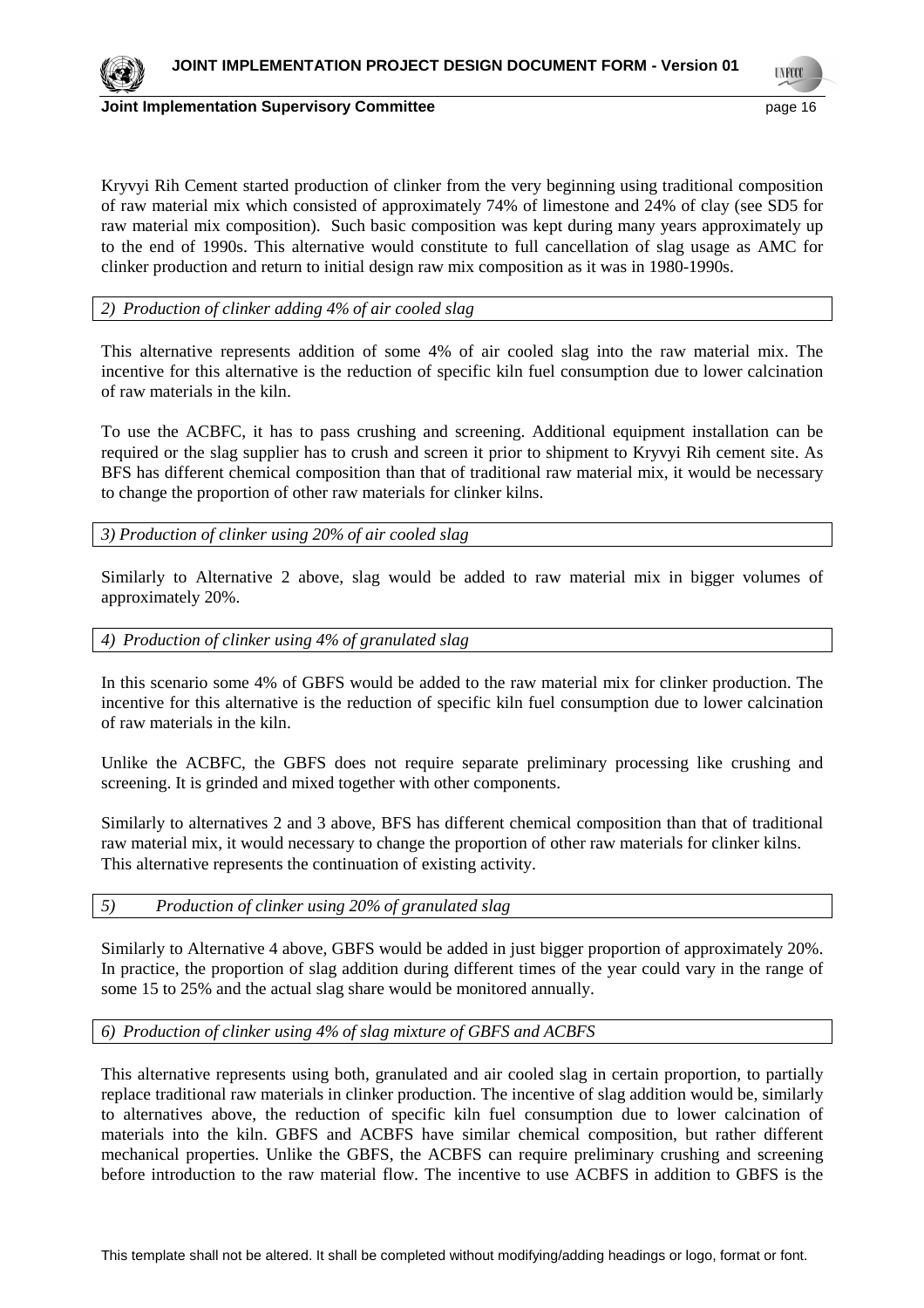



**Joint Implementation Supervisory Committee According the Common Committee According to the Control of the Control of the Page 17** 

**TNF00** 

better availability of the latter from the metallurgical plans, because it is less demanded and used by cement and other industries. In most cases big volumes of ACBFS are still disposed close to metallurgical plants.

# *7) Production of clinker using 20% of slag mixture of GBFS and ACBFS*

Similarly to Alternative 6 above, mixture of GBFS and ACBFS would be used to partially replace the traditional raw materials in c linker production. The share of slag added would be increased to some 20%. In practice, the proportion of slag addition during different times of the year could vary in the range of some 15 to 22% and the actual slag share would be monitored annually.

This Alternative represents the proposed JI project in which Kryvyi Rih Cement would increase the addition of slag to some 20% and use mixture of GBFS and ACBFS. It does not take any JI incentive (transferring ERUs) into account. The required investment would be approximately 1.5 million Euro. This alternative had become fully possible with the increase of slag addition since 1 Jan 2004.

# *Sub step 2b. Consistency with mandatory applicable laws and regulations.*

Existing Ukrainian laws and regulations does not restrict the usage of AMC in clinker manufacturing. Therefore, it can be considered that all listed alternatives do not contradict existing laws and regulations.

# *Sub step 2c. Barrier analysis*

Kryvyi Rih Cement has been supplying cement for the Ukrainian market for a long time. Within this market it should work within the following constraints:

- The factory should meet the quality requirements of its clients;
- Technical risks, including the risks related to AMC usage shall be minimized and properly mitigated;
- The factory should be able to meet the growing demand for cement on the Ukrainian market;
- And the factory should be efficient and profitable at the same time;

Kryvyi Rih Cement started producing cement using traditional raw materials (limestone and clay) since the very beginning in 1982. Usage of traditional raw materials has been the predominant practice in the cement industry in Ukraine.

Addition of AMC in small amounts and irregularly, however, can be traced back to 1997. The incentive for it was, in absence of  $CO<sub>2</sub>$  trading prospective, primarily the usage of relatively cheap slag, being disposed by metallurgical plants and, secondly, the possibility of minor reduction of specific kiln fuel consumption. Addition of AMC was limited by just several percents due to technical difficulties related to operation of kiln system caused by slag.

Below the barriers are described that prevent slag usage:

1) Difficulties and disturbances in kiln system operation. Addition of both, GBFS and ACBFS into a raw mill. Due to higher sulphur and chlorine content in slag as to compare with traditional raw materials, increasing the share of slag leads to increase of sulphur and chlorine content in hot raw meal in cyclone system which creates clogging of the raw meal in the cyclones. This results in interruption of product flow through the kiln system, forces outages of the kiln and negatively impacts to its operation which can be considered as risk of technological failure (see SD2);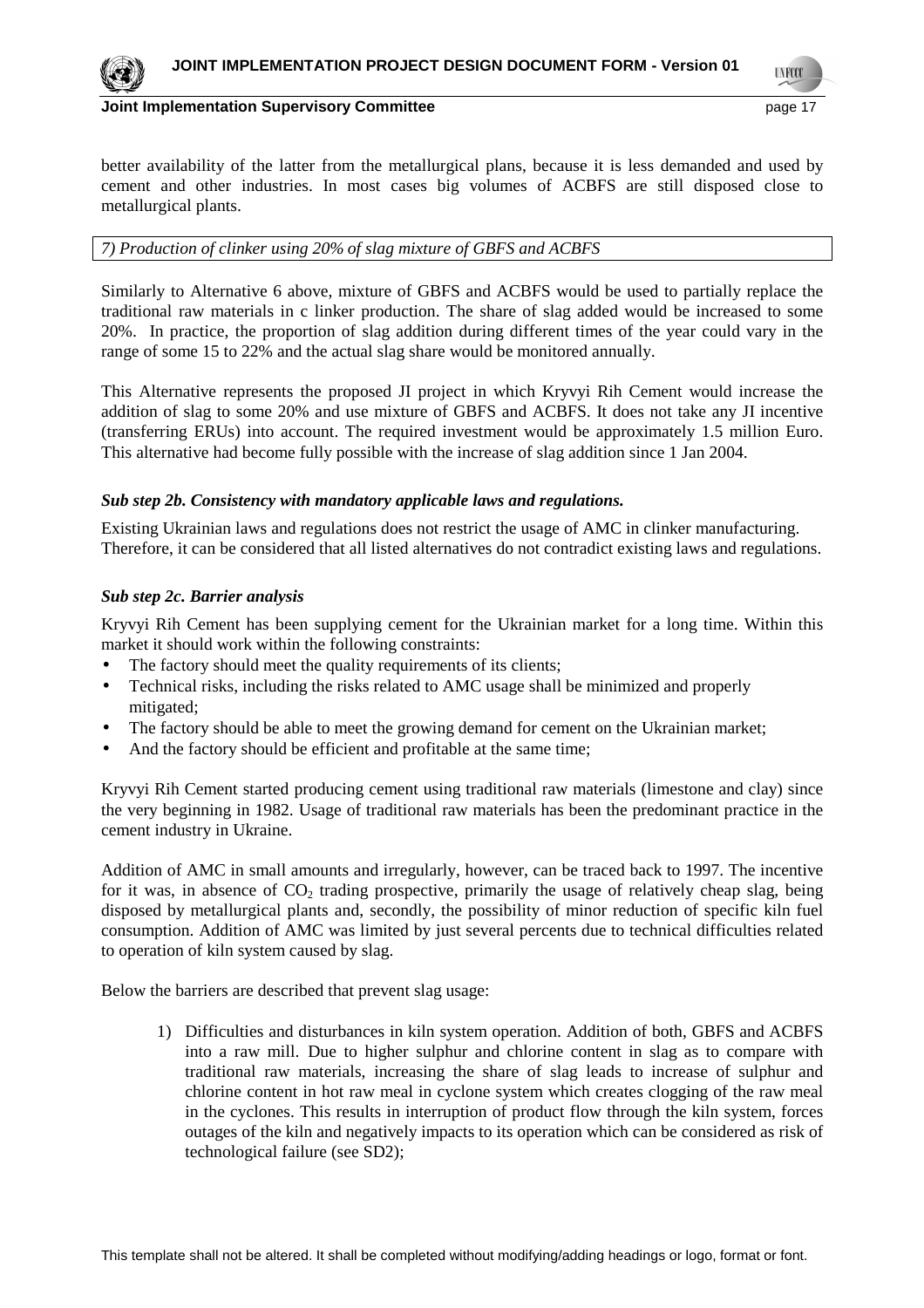

**TNF00** 

- 2) Slag represent a rock-like or glassy material which is harder and coarser than traditional raw materials which results in faster wear of raw mill separators, gas ducts, raw mill ducts and calciner. This result in increased repair cost and decrease of interval between repairs;
- 3) Usage of AMC increases the complexity of raw mix as to compare with traditional raw materials for clinker production. In order to maintain the required clinker quality and composition, more components shall be used. Before project implementation only three components were used. Implementation of project would require using five components (see SD4) which would require implementing on-line monitoring of raw mill and clinker chemical composition in order to maintain required clinker quality.

The existing dry kiln system is in good operational conditions and can be operated at least till 2012. The clinker production will be approximately 1 million ton a year.

# *Assessment of alternative 1: Production of clinker without addition of AMC*

Usage of traditional natural raw materials is a predominant practice in country cement industry. Kryvyi Rih Cement was operating on natural raw material mix since the very beginning till the end of 1990s, when testing of small percentage of AMC addition started. The test proved the possibility to use small percentage of slag.

There are no legal or environmental requirements which would enforce Kryvyi Rig Cement to use AMC. The existing production equipment can continue operation at least until 2012. Therefore, the Alternative 1 is reasonable and feasible.

# *Assessment of alternative 2: Production of clinker adding 4% of air cooled slag*

ACBFS has never been tested as the AMC. It has considerable differences in structural properties and important for the kiln operation difference in sulfur content as to compare with GBFS (tests were made during several years by 2004).

These differences may require installation of separate grinding/screening facility for slag (at project site or, alternatively, at slag origin site), sophisticated modernization of kiln gas side elements (e.g. introduction of gas bypass). These measures would require at least two years to be implemented and all the adjustments made. The result could be not successful, however. This represents an unnecessary risk. Therefore, this alternative is not reasonable.

#### *Assessment of alternative 3: Production of clinker adding 20% of air cooled slag*

Similarly to Alternative 2, ACBFS would be added to the raw material mix, but in higher proportion of approximately 20%. Due to same reasons as are described in Alternative 2 above, Alternative 3 is not a reasonable one.

#### *Assessment of alternative 4: Production of clinker adding 4% of granulated slag*

In this scenario some 4% of GBFS would be added to the raw material mix for clinker production. Other AMC like ACBFS would not be added. The incentive for this alternative is the reduction of specific kiln fuel consumption due to lower calcination of raw materials in the kiln.

Unlike the ACBFC, the GBFS does not require separate preliminary processing like crushing and screening. It is grinded and mixed together with other components. Tests were made during 2000-2003 to adopt the slag usage (to find out the optimum material composition and to install necessary equipment and instruments) which had proven the possibility of admission of certain proportion of slag. Thus the Alternative 4, which represents the continuation of existing practice, is credible and plausible.

# *Assessment of alternative 5: Production of clinker adding of 20% of granulated slag*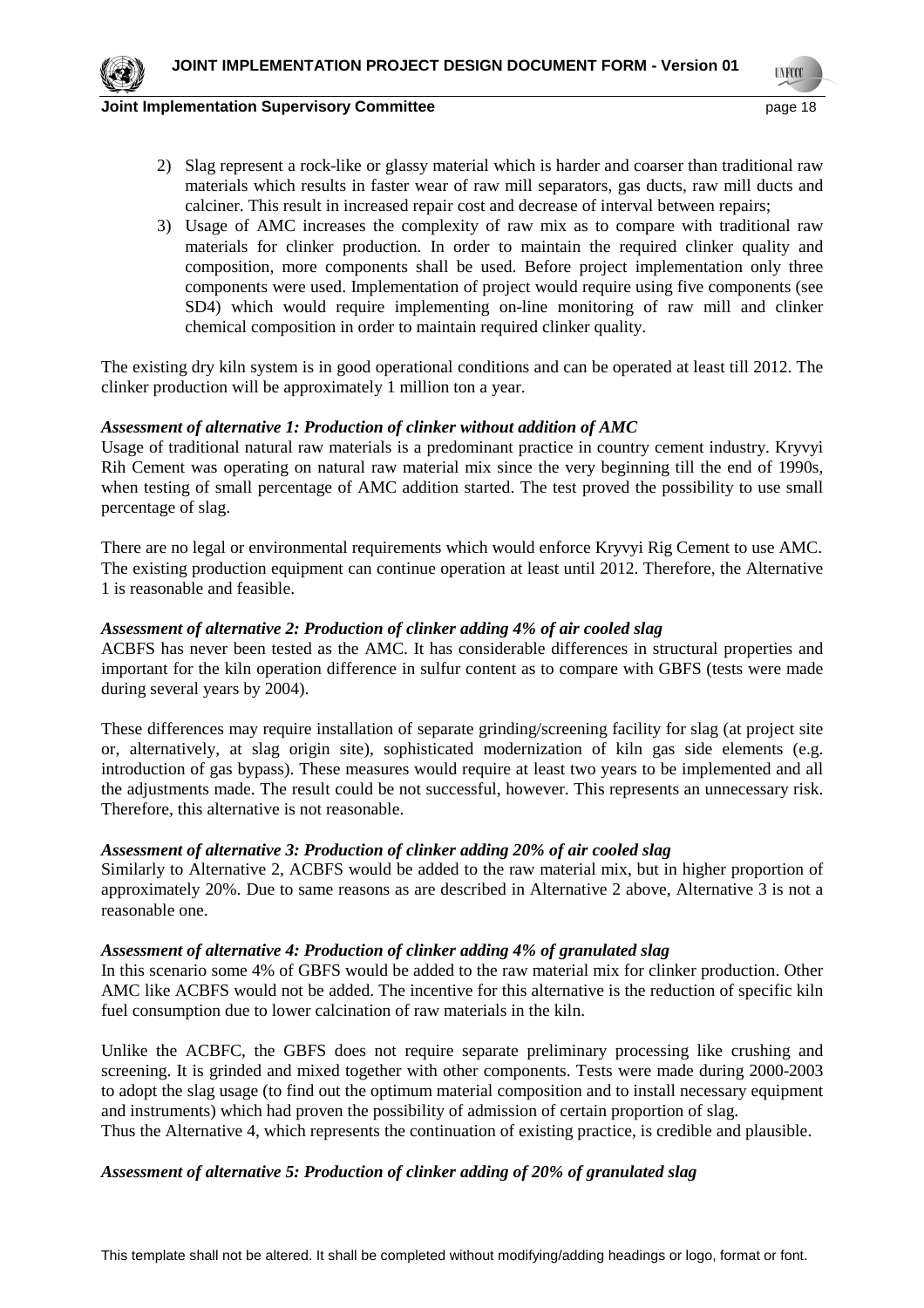

**Joint Implementation Supervisory Committee According the Control of the Control of the Control of the Page 19** 

**TNF00** 

Similarly to Alternative 4 above, GBFS would be added in a bigger proportion of approximately 20%. In practice, the proportion of slag addition during different times of the year could vary in the range of some 15 to 25% and the actual slag share would be monitored annually. Other AMC like ACFS would not be added.

The GBFS is available from Ukrainian metallurgical plants (the nearest one is located in the same town of Kryvyi Rih). GBFS is widely used as an aggregate and insulating material. It is also been used as sand blasting shot materials. But mostly GFBS is used commercially as a supplementary cementitious material in Portland cement concrete (as a mineral admixture or component of blended cement). Increasing consumption of GBFS can lead to rising of its price and reduce availability of it on the market.

Thus, increasing the share of GBFS in clinker production to considerably high proportion of 20% may represent a risk (material cost and availability). From this point of view, usage only GBFS as AMC in large proportion for clinker production is realistic but not a credible alternative.

# *Assessment of alternative 6: Production of clinker using 4% of slag mixture of GBFS and ACBFS*

This alternative would represent using both, granulated and air cooled slag in certain proportion, to partially replace traditional raw materials in clinker production. The incentive for this Alternative would be adoption of more complex AMC consisting of a mixture of GBFS and ACBFS and better availability of ACBFS. This alternative does not offer other benefits (like reduction of  $CO<sub>2</sub>$  emissions or decrease in specific kiln fuel consumption) as to compare to the Alternative 2 (addition of 4% of GBFS).

This alternative would become fully possible after successful fulfillment of tests to adopt the mixture of granulated and air cooled BFS and possibly installation of additional equipment and instruments. Alternative 6 is a realistic but not a plausible one.

*Assessment of alternative 7: Production of clinker using 20% of slag mixture of GBFS and ACBFS*  Similarly to Alternative 6 above, GBFS and ACBFS would be used. The proportion of AMC would be increased to some 20%. In practice addition of AMC can float in the range of 15 to 25 % in function of kiln operation requirements and raw material composition. The incentives of this alternative would be i) decrease of specific kiln fuel consumption due to lower calcinations of AMC in the kiln and ii) possibility of usage of disposed ACBFS being less used by cement and other industries. Increase the usage of AMC to such high extent bears the number of technical risks which could result in distortion of kiln system operation and which are accessed in section B.2. From this point of view the Alternative 7 is not credible and plausible.

# *Sub step 2d. Baseline identification*

Alternatives 1 and 4 are the remaining realistic and credible alternatives, which do not face prohibitive barriers. The Alternative 4 has the lowest emissions and, in accordance with the methodology, is identified as the most conservative baseline scenario.

# **Baseline Emissions**

The baseline emissions are established in the following way:

- 1. Emission sources in the baseline are: calcination; combustion of fuel in the kiln; consumption of electricity for raw mill preparation, kiln operation, fuel preparation and feeding; consumption of additional fuel for drying of raw meal or fuel drying (e.g. if coal is used).
- 1. The baseline emission of the kiln fuel is based on a three years average kiln efficiency and the carbon emission factor of the (or mix of) fuel used in the project scenario. This approach is identical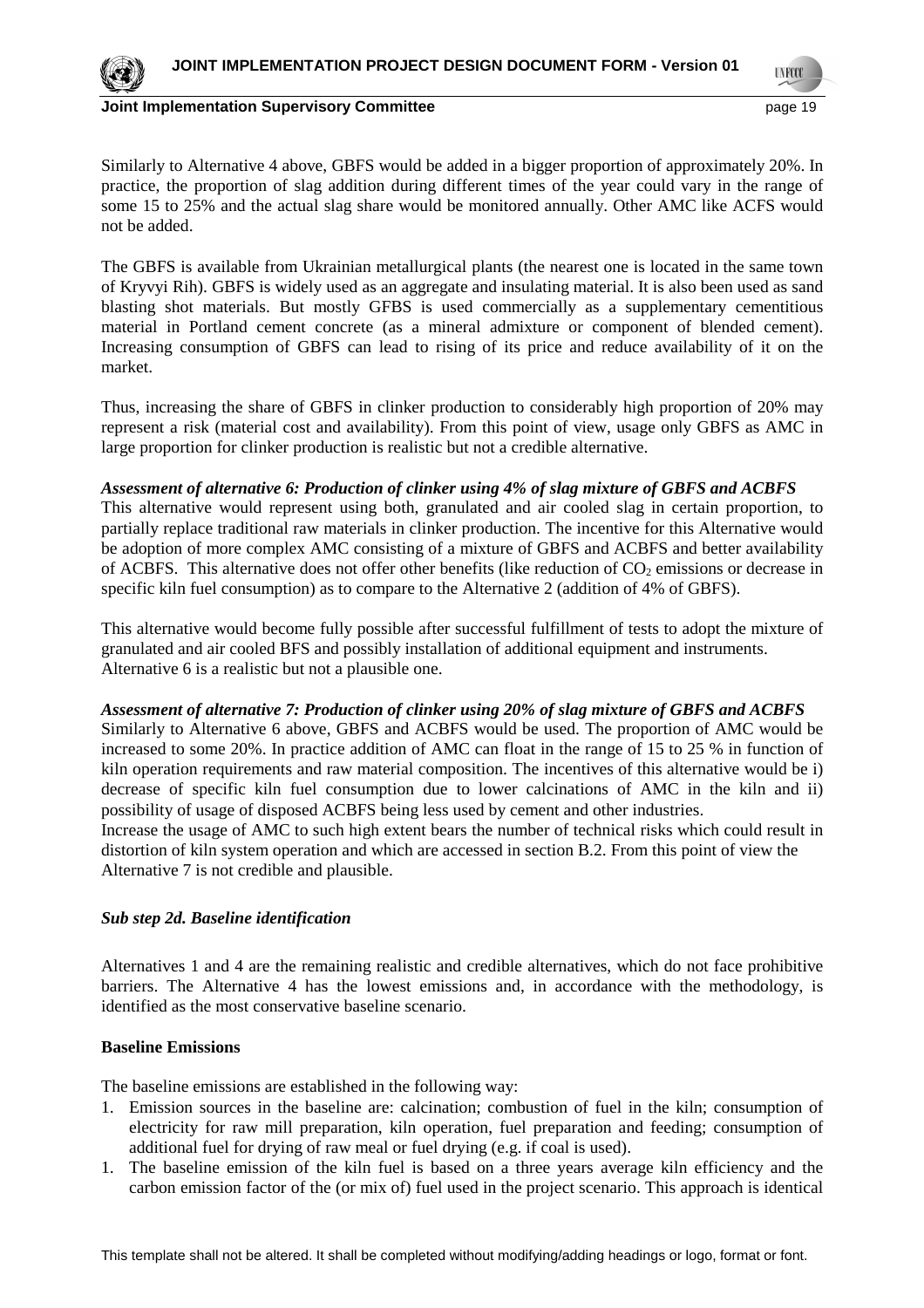to the approach used in the project JI0001 "Switch from wet-to-dry process at Podilsky Cement" which determination was made final;

- 2. Similarly to the approach used in the project JI0001, baseline setting of AMC percentage and noncarbonated CaO and MgO contents in the raw mill and clinker;
- 3. Clinker and raw mill volume were set in a similar way to ACM0015;
- 4. The baseline emissions of the grid are established using the Ukrainian standardized grid factor as mentioned in Annex 2;

In order to elaborate baseline emissions the following assumptions were made:

- The emissions at the quarry would remain the same. Actually, substitution of quarried raw materials by AMC would lead to fewer raw materials quarried. Not taking this reduction into account is conservative;
- The technical life time of the existing kiln extends to at least the end of the crediting period;
- AMC (slag), used to replace traditional raw materials, is being transported from the adjacent metallurgical plant Arcelor Mittal Steel Kryvy Rih which is located in the same city of Kryvy Rih. Replacement of the amount of traditional raw materials by slag reduces the volume to be transported to the plant site. Therefore, there are no additional emissions due to slag transportation and hence leakages due to transportation are not applicable.

Similarly to ACM0015, the baseline emissions are calculated as follows:

Baseline emissions are calculated as follows: Where:

$$
BE_y = BE_{Calcin} + BE_{FC} + BE_{Dust} + BE_{dry} + BE_{EL\_grid}
$$

Where:

| $BE_v$                  | is the baseline emissions for the year y $(tCO2)$                                     |
|-------------------------|---------------------------------------------------------------------------------------|
| BE <sub>Calcin</sub>    | is the baseline $CO2$ emissions from calcinations of calcium carbonate and magnesium  |
|                         | carbonate contained in the raw materials during burning in the clinker kiln $(tCO2)$  |
| $BE_{FC}$               | is the baseline emissions due to kiln fuel combustion $(tCO2)$                        |
| BE <sub>Dist</sub>      | is the baseline emissions due to discarded dust from kiln bypass and kiln exhaust de- |
| dusting system $(tCO2)$ |                                                                                       |

 $BE<sub>dry</sub>$  is the baseline emissions due to additional fuel consumption for raw materials or fuel preparation,  $(tCO<sub>2</sub>)$ 

 $BE<sub>EL grid</sub>$  is the baseline emissions due to grid electricity consumption (tCO<sub>2</sub>)

# **Baseline emission from calcinations**

$$
BE_{Calcin} = \frac{CLNK_y}{CLNK_{Bsl}} \times \left(\begin{matrix} 0.785 \times \left(CaO_{CLNK \_Bsl} \times CLNK_{Bsl} - CaO_{RM \_Bsl} \times RM_{Bsl} \right) + \\ + 1.092 \times \left(MgO_{CLNK \_Bsl} \times CLNK_{Bsl} - MgO_{RM \_Bsa} \times RM_{Bsl} \right) \end{matrix}\right)
$$

| BE <sub>Calcin</sub>         | is the baseline $CO2$ emission from calcinations of calcium carbonate and       |
|------------------------------|---------------------------------------------------------------------------------|
| magnesium carbonate $(tCO2)$ |                                                                                 |
| 0.785                        | is the stoichiometric emission factor for CaO (tCO2/tCaO)                       |
| 1.092                        | is the stoichiometric emission factor for $MgO(tCO2/tMgO)$                      |
| $CaO$ CLNK Bsl               | is the non-carbonate CaO content in clinker in baseline (tonnes of CaO/tonne of |
| clinker)                     |                                                                                 |
| CaO <sub>RM Bsl</sub>        | is the non-carbonate CaO content in raw meal in baseline (tonnes of CaO/tonne   |
| of raw meal)                 |                                                                                 |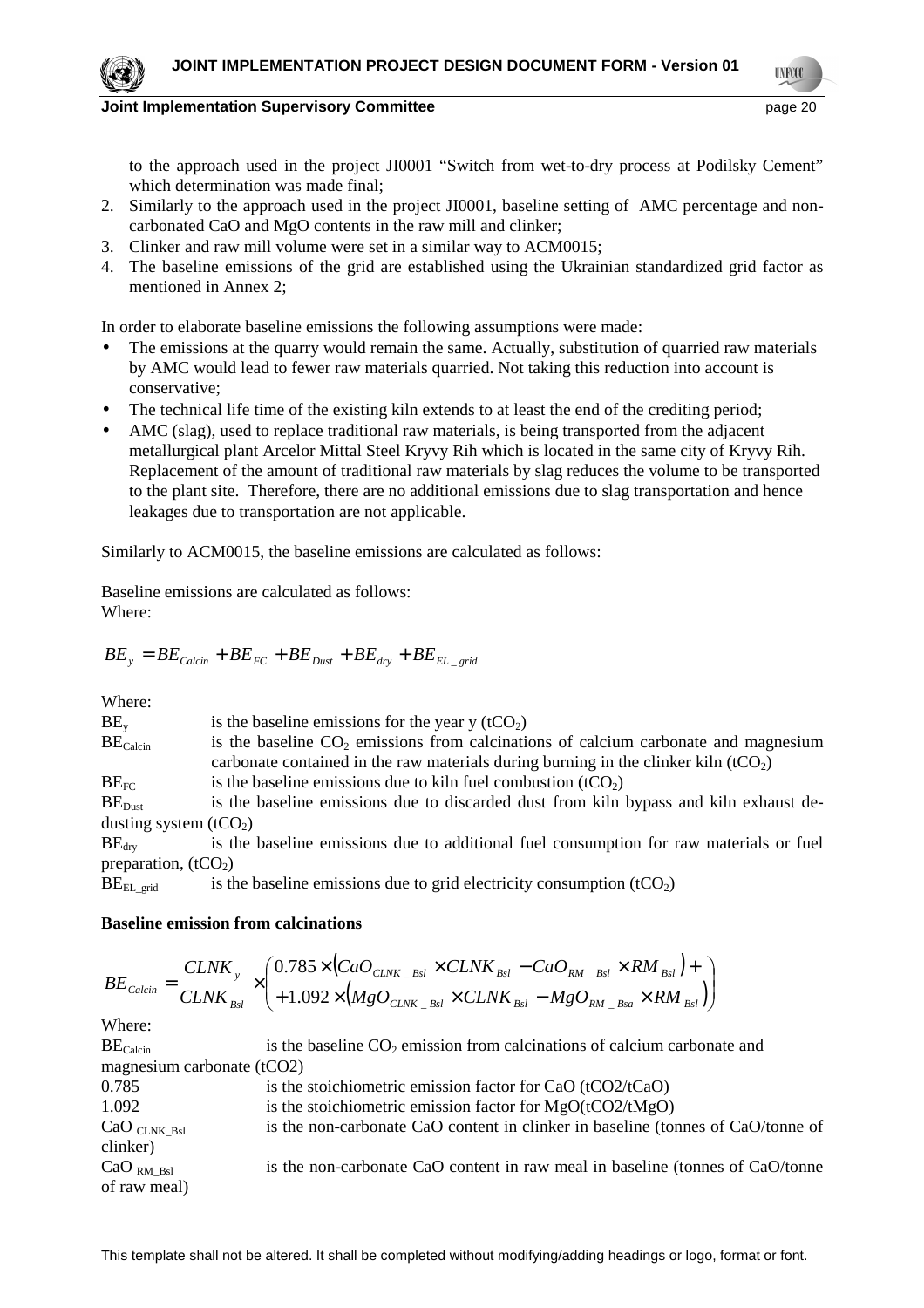**TNF00** 

| ${ {\rm MgO}_{\rm CLNK\ Bsl}}$ | is the non-carbonate MgO content in clinker in baseline (tonnes of MgO/tonne |
|--------------------------------|------------------------------------------------------------------------------|
| of clinker)                    |                                                                              |
| $MgO_{RMBS}$                   | is the non-carbonate MgO content in raw meal in baseline (tonnes of MgO/     |
| tonne of raw meal)             |                                                                              |
| CLNK <sub>Bsl</sub>            | is the annual production of clinker in the baseline (tonnes)                 |
| $CINK_{v}$                     | is the actual annual production of clinker in the project year y (tonnes)    |
| $RM_{Bsl}$                     | is the annual consumption of raw meal in the baseline (tonnes)               |

#### **Baseline emissions from combustion of fuels in the kiln**

In order to obtain the baseline value of emissions due to combustion of fuel(-s) in the kiln, the historical specific kiln energy consumption values were used

$$
BE_{FC} = KE_{BSL} \times \frac{\sum_{i} (FC_{i,y} \times NCV_{i} \times EF_{CO_{2},y})}{\sum_{i} (FC_{i,y} \times NCV_{i})} \times CLNK_{y}
$$

Where:

| $BE_{FC}$     | is the baseline emissions due to kiln fuel combustion $(tCO2)$                     |
|---------------|------------------------------------------------------------------------------------|
| $KE_{BSL}$    | is the specific baseline kiln calorific consumption (kiln efficiency) (GJ/t clnk)  |
| $FC_{i.v.}$   | is the kiln fuel of type i consumption during he year y (tons or thousand $Nm^3$ ) |
| $EF_{CO2,i}$  | is the carbon emission factor of fuel of type i ( $tCO2/GI$ )                      |
| $\rm NCV_{i}$ | is the net (lower) calorific value of fuel of type I (GJ/ton or thousand $Nm^3$ )  |
| $CLNK_{v}$    | is the annual clinker production in year y (tonnes)                                |

# **Baseline emissions due to discarded dust from kiln exhaust gases de-dusting units**

$$
BE_{dust} = \left(BE_{calc} \times ByPass + \frac{BE_{calc} \times d}{[BE_{calc}(1-d)+1]} \times CKD_{Bsl} \right) \times \frac{CLNK_y}{CLNK_{Bsl}}
$$

Where:<br>BE<sub>dust</sub> is the annual baseline emission due to discarded dust from bypass and deducting unit  $(tCO<sub>2</sub>)$  $BE<sub>calc</sub>$  is the baseline emissions from calcination of the raw mill (tCO<sub>2</sub>)  $ByPass<sub>v</sub>$  is the annual production of bypass dust living kiln system (tonnes)  $\text{CKD}_{\text{Bsl}}$  is the baseline production of  $\text{CKD}$  dust leaving kiln systems (tonnes) d is the CKD calcinations rate % (released  $CO<sub>2</sub>$  expressed as a fraction of the total carbonates  $CO<sub>2</sub>$  in the raw meal)  $CLNK<sub>v</sub>$  is the annual clinker production in year y (tonnes)  $CLNK<sub>Ref</sub>$  is the annual clinker production in baseline (tonnes)

Existing dry kiln at Kryvyi Rih Cement is not equipped with kiln gases by-pass; therefore discarded dust can occur only from cement kiln de-dusting units and only CKD will be taken into account.

#### **Baseline emissions from fuel consumption for drying of raw meal or fuel preparation**

Additional (to the kiln consumption) fuel can be consumed to pre-dry the raw materials and to dry the fuel (consumption of fuel by dryer of coal mill). Emission due to additional fuel consumption are defined as follows:

$$
BE_{\text{dry}} = \sum_{i} \left( FC_{\text{dry},\text{Bsl}} \times EF_{CO2,i} \right) \times \frac{CLNK_{y}}{CLNK_{\text{Bsl}}}
$$

This template shall not be altered. It shall be completed without modifying/adding headings or logo, format or font.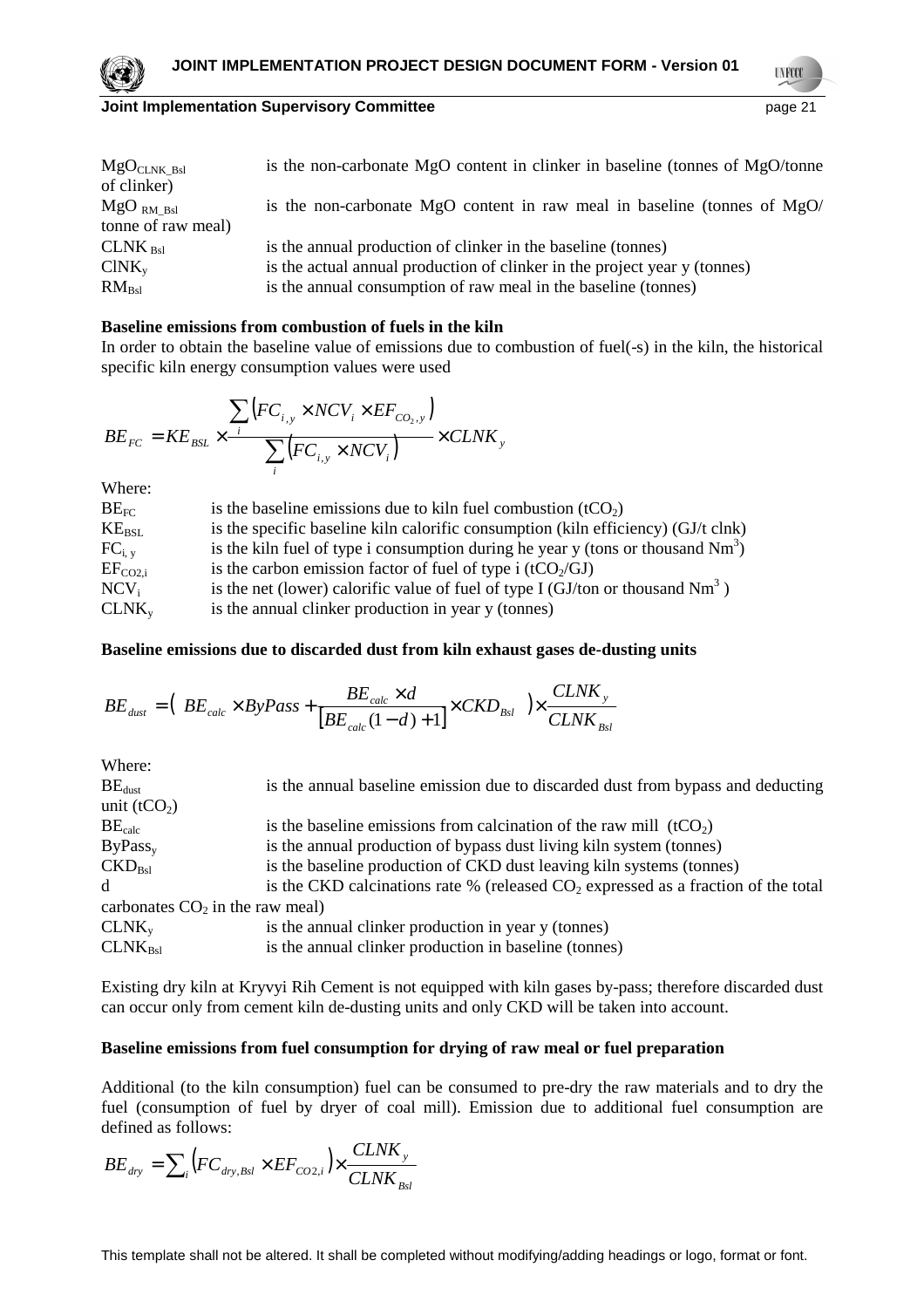

**UNFCCC** 

| Where:                     |                                                                                   |
|----------------------------|-----------------------------------------------------------------------------------|
| BE <sub>div</sub>          | is the baseline emissions due to additional fuel consumption for raw materials or |
| fuel preparation, $(tCO2)$ |                                                                                   |
| $FC_{\text{dry\_Bsl}}$     | is the baseline consumption of fuel of type i for raw meal drying and kiln fuel   |
| preparation (GJ)           |                                                                                   |
| $EF_{CO2,i}$               | is the carbon emission factor of fuel of type i ( $tCO2/GI$ )                     |
| $CLNK_{v}$                 | is the annual clinker production in year y (tonnes)                               |
| $CLNK_{Bsl}$               | is the annual clinker production in baseline (tonnes)                             |

# **Baseline emission from grid electricity consumption for clinker production**

Grid electricity is consumed in the baseline for kiln operation, raw mill preparation and for fuel preparation and feeding. Emissions from grid electricity consumption for these purposes are defined as follows:

 $BE_{El\_grid} = EL_{RM$  , $k i \ln,B s l} + 1000\times EF_{el, y}\times CL N K_{y}$ 

| Where:                  |                                                                                                                                                                      |  |
|-------------------------|----------------------------------------------------------------------------------------------------------------------------------------------------------------------|--|
| $BE_{el,y}$             | is the baseline emissions due to grid electricity consumption $(tCO2)$                                                                                               |  |
| $EF_{el, v}$            | is the carbon emission factor of electricity grid of Ukraine in year y                                                                                               |  |
| (tCO <sub>2</sub> /MWh) |                                                                                                                                                                      |  |
| $\rm EL_{RM,~kiln,Bsl}$ | is the specific grid electricity consumption for clinker production, including<br>consumption of electricity for raw mill preparation, kiln electricity consumption, |  |
|                         | fuel preparation and feeding in the baseline (kWh/ton clinker)                                                                                                       |  |

Key information and data used to establish the baseline are provided below in tabular form:

| Data/Parameter                                                                                                    | CLNK <sub>Bs1</sub>                           |
|-------------------------------------------------------------------------------------------------------------------|-----------------------------------------------|
| Data unit                                                                                                         | t                                             |
| Description                                                                                                       | Amount of clinker produced in the baseline    |
| Time of determination/monitoring                                                                                  | Fixed ex-ante as average annual for 2001-2003 |
| Source of data (to be) used                                                                                       | Project owner records                         |
| Value of data applied (for ex ante<br>calculations/determinations)                                                | 738 567 tonnes                                |
| Justification of the choice of data or<br>description of measurement<br>methods and procedures (to be)<br>applied | Measured on site.                             |
| QA/QC procedures (to be) applied                                                                                  | According to the project owner policy.        |
| Any comment                                                                                                       | N <sub>0</sub>                                |

| Data/Parameter                   | $RM_{Bsl}$                                    |
|----------------------------------|-----------------------------------------------|
| Data unit                        |                                               |
| Description                      | Amount of raw mill consumed in the baseline   |
| Time of determination/monitoring | Fixed ex-ante as average annual for 2001-2003 |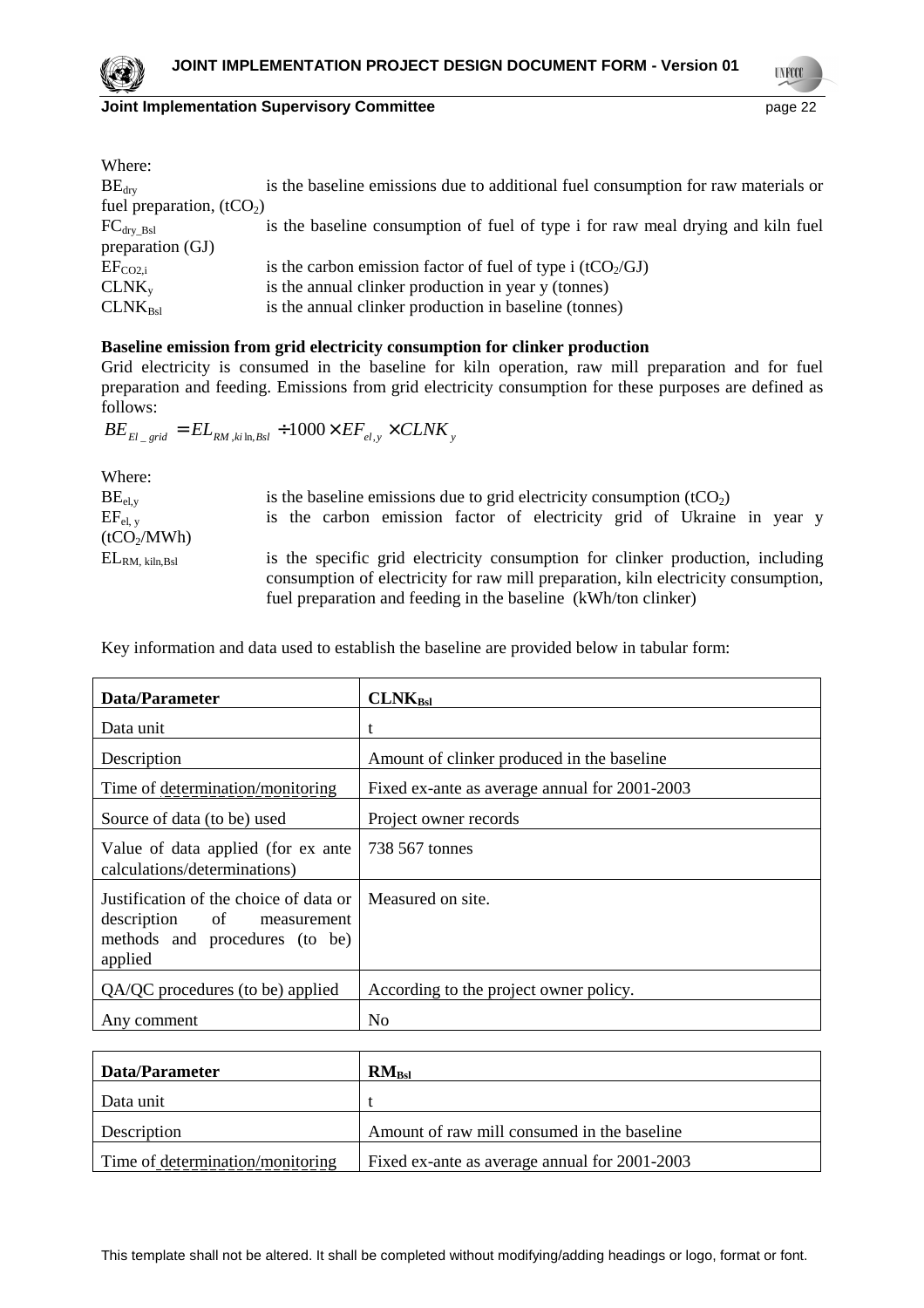

| Source of data (to be) used                                                                                                           | Project owner records                  |
|---------------------------------------------------------------------------------------------------------------------------------------|----------------------------------------|
| Value of data applied (for ex ante   1 163 977 tonnes<br>calculations/determinations)                                                 |                                        |
| Justification of the choice of data or   Measured on site.<br>description of measurement<br>methods and procedures (to be)<br>applied |                                        |
| QA/QC procedures (to be) applied                                                                                                      | According to the project owner policy. |
| Any comment                                                                                                                           | N <sub>0</sub>                         |

| Data/Parameter                                                                                                    | $CaORM_Bsl$                                                   |
|-------------------------------------------------------------------------------------------------------------------|---------------------------------------------------------------|
| Data unit                                                                                                         | $\frac{0}{0}$                                                 |
| Description                                                                                                       | Content of non-carbonated CaO in the raw mill in the baseline |
| Time of determination/monitoring                                                                                  | Fixed ex-ante as average annual for 2001-2003                 |
| Source of data (to be) used                                                                                       | Project owner records                                         |
| Value of data applied (for ex anter<br>calculations/determinations)                                               | 1.61                                                          |
| Justification of the choice of data or<br>description of measurement<br>methods and procedures (to be)<br>applied | Measured on site.                                             |
| QA/QC procedures (to be) applied                                                                                  | According to the project owner policy.                        |
| Any comment                                                                                                       | N <sub>0</sub>                                                |

| Data/Parameter                                                                                                    | $MgORM_Bsl$                                                   |
|-------------------------------------------------------------------------------------------------------------------|---------------------------------------------------------------|
| Data unit                                                                                                         | $\frac{0}{0}$                                                 |
| Description                                                                                                       | Content of non-carbonated MgO in the raw mill in the baseline |
| Time of determination/monitoring                                                                                  | Fixed ex-ante as average annual for 2001-2003                 |
| Source of data (to be) used                                                                                       | Project owner records                                         |
| Value of data applied (for ex anter<br>calculations/determinations)                                               | 0.212                                                         |
| Justification of the choice of data or<br>description of measurement<br>methods and procedures (to be)<br>applied | Measured on site.                                             |
| QA/QC procedures (to be) applied                                                                                  | According to the project owner policy.                        |
| Any comment                                                                                                       | No                                                            |
|                                                                                                                   |                                                               |

| <b>D</b><br>m<br>a/Parameter | -<br>Ca<br>'CLNK Bsl<br>~ |
|------------------------------|---------------------------|
|                              |                           |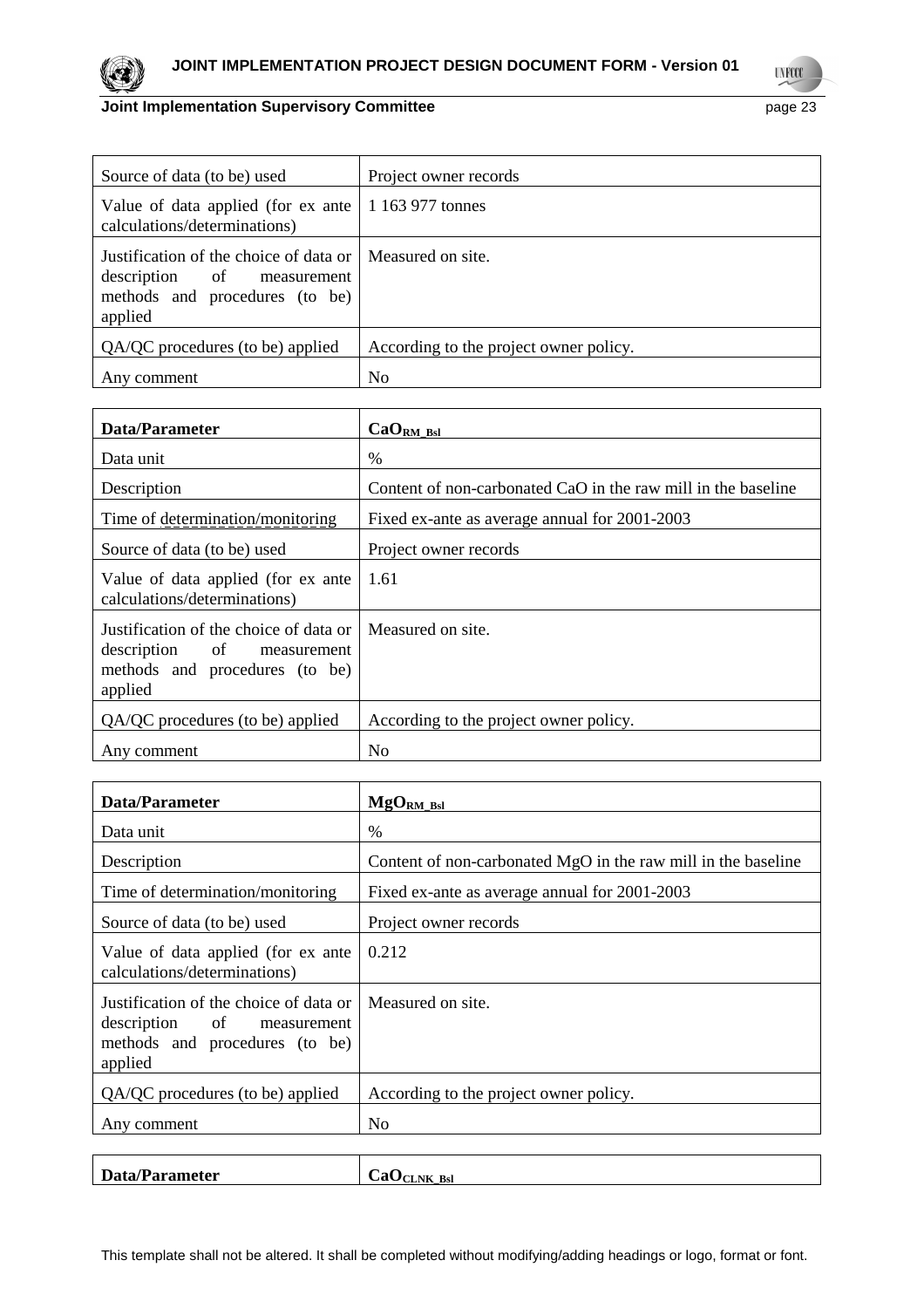

**UNFCCC** 

| Data unit                                                                                                         | $\%$                                          |
|-------------------------------------------------------------------------------------------------------------------|-----------------------------------------------|
| Description                                                                                                       | Content of CaO in the clinker in the baseline |
| Time of determination/monitoring                                                                                  | Fixed ex-ante as average annual for 2001-2003 |
| Source of data (to be) used                                                                                       | Project owner records                         |
| Value of data applied (for ex ante<br>calculations/determinations)                                                | 65.67                                         |
| Justification of the choice of data or<br>description of measurement<br>methods and procedures (to be)<br>applied | Measured on site.                             |
| QA/QC procedures (to be) applied                                                                                  | According to the project owner policy.        |
| Any comment                                                                                                       | No                                            |

| Data/Parameter                                                                                                    | $MgOCLNK$ <sub>Bsl</sub>                                     |
|-------------------------------------------------------------------------------------------------------------------|--------------------------------------------------------------|
| Data unit                                                                                                         | $\%$                                                         |
| Description                                                                                                       | Content of non-carbonated MgO in the clinker in the baseline |
| Time of determination/monitoring                                                                                  | Fixed ex-ante as average annual for 2001-2003                |
| Source of data (to be) used                                                                                       | Project owner records                                        |
| Value of data applied (for ex ante<br>calculations/determinations)                                                | 1.8                                                          |
| Justification of the choice of data or<br>description of measurement<br>methods and procedures (to be)<br>applied | Measured on site.                                            |
| QA/QC procedures (to be) applied                                                                                  | According to the project owner policy.                       |
| Any comment                                                                                                       | N <sub>0</sub>                                               |

| Data/Parameter                                                                                                    | $KE$ <sub>Bsl</sub>                              |
|-------------------------------------------------------------------------------------------------------------------|--------------------------------------------------|
| Data unit                                                                                                         | GJ/ton of clinker                                |
| Description                                                                                                       | Baseline kiln efficiency (baseline kiln economy) |
| Time of determination/monitoring                                                                                  | Fixed ex-ante as average annual for 2001-2003    |
| Source of data (to be) used                                                                                       | Project owner records                            |
| Value of data applied (for ex anter<br>calculations/determinations)                                               | 3.67                                             |
| Justification of the choice of data or<br>description of measurement<br>methods and procedures (to be)<br>applied | Measured on site.                                |
| QA/QC procedures (to be) applied                                                                                  | According to the project owner policy.           |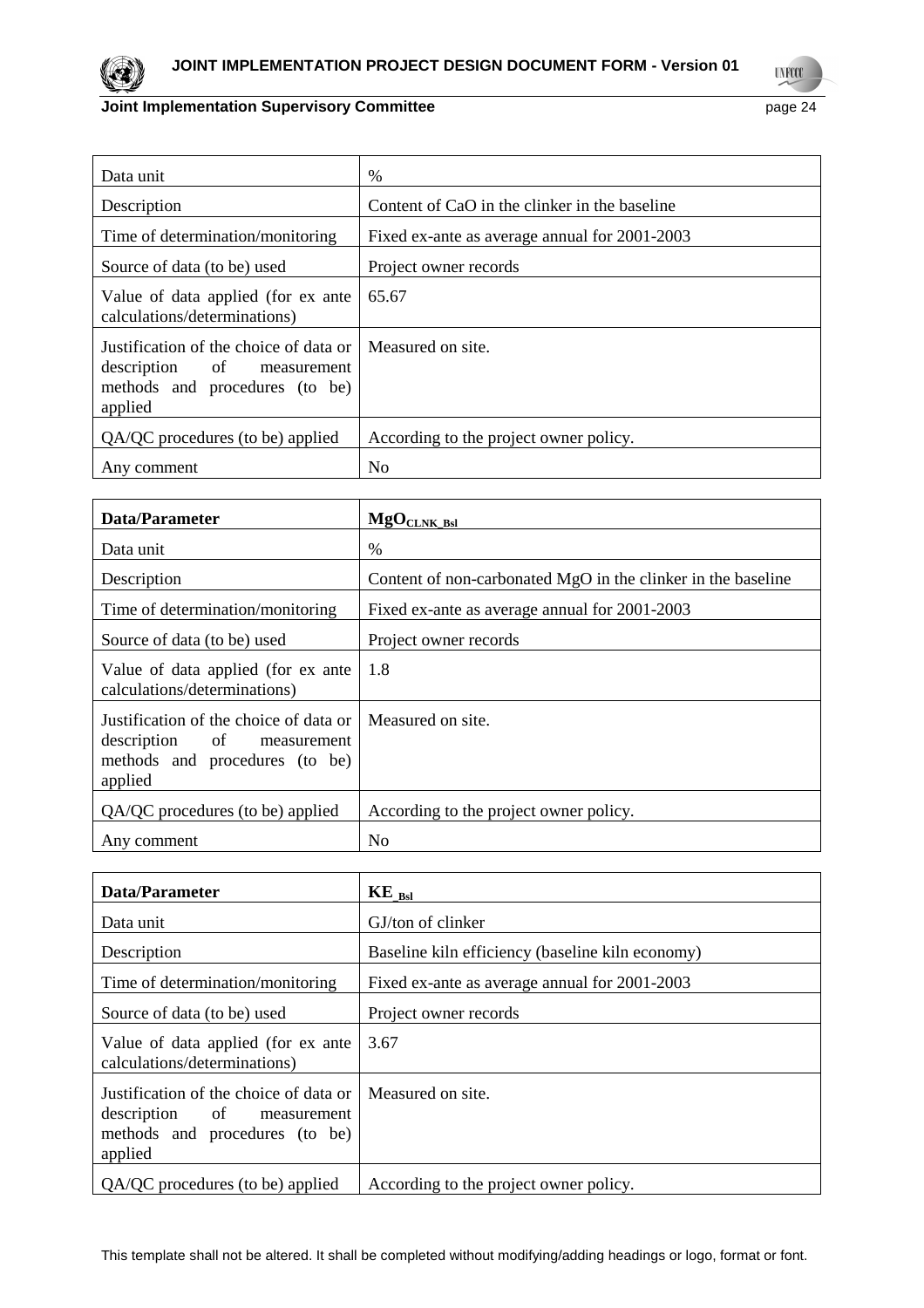

**UNFCCC** 

| Any comment                                                                                                       | N <sub>0</sub>                                                                                                                                                                                             |
|-------------------------------------------------------------------------------------------------------------------|------------------------------------------------------------------------------------------------------------------------------------------------------------------------------------------------------------|
|                                                                                                                   |                                                                                                                                                                                                            |
| Data/Parameter                                                                                                    | $EL_{RM, kiln, Bsl}$                                                                                                                                                                                       |
| Data unit                                                                                                         | kWh/ton of clinker                                                                                                                                                                                         |
| Description                                                                                                       | Baseline grid electricity specific consumption for clinker<br>production, including consumption of electricity for raw mill<br>preparation, kiln electricity consumption, fuel preparation and<br>feeding. |
| Time of determination/monitoring                                                                                  | Fixed ex-ante as average annual for 2001-2003                                                                                                                                                              |
| Source of data (to be) used                                                                                       | Project owner records                                                                                                                                                                                      |
| Value of data applied (for ex ante<br>calculations/determinations)                                                | 101.06                                                                                                                                                                                                     |
| Justification of the choice of data or<br>description of measurement<br>methods and procedures (to be)<br>applied | Measured on site.                                                                                                                                                                                          |
| QA/QC procedures (to be) applied                                                                                  | According to the project owner policy.                                                                                                                                                                     |
| Any comment                                                                                                       | N <sub>0</sub>                                                                                                                                                                                             |

| Data/Parameter                                                                                                    | ${FC}_{\text{dry\_Bsl}}$                                                              |
|-------------------------------------------------------------------------------------------------------------------|---------------------------------------------------------------------------------------|
| Data unit                                                                                                         | GJ                                                                                    |
| Description                                                                                                       | Baseline consumption of fuel of type for raw meal drying and<br>kiln fuel preparation |
| Time of determination/monitoring                                                                                  | Fixed ex-ante as average annual for 2001-2003                                         |
| Source of data (to be) used                                                                                       | Project owner records                                                                 |
| Value of data applied (for ex anter<br>calculations/determinations)                                               | 169084                                                                                |
| Justification of the choice of data or<br>description of measurement<br>methods and procedures (to be)<br>applied | Measured on site.                                                                     |
| QA/QC procedures (to be) applied                                                                                  | According to the project owner policy.                                                |
| Any comment                                                                                                       | No                                                                                    |

# **B.2. Description of how the anthropogenic emissions of greenhouse gases by sources are reduced below those that would have occurred in the absence of the JI project:**

The latest "tool for demonstration and assessment of additionality (version 05.2)" has been applied to show that the anthropogenic emissions of the greenhouse gases are reduced below those that would have occurred in the absence of the JI project.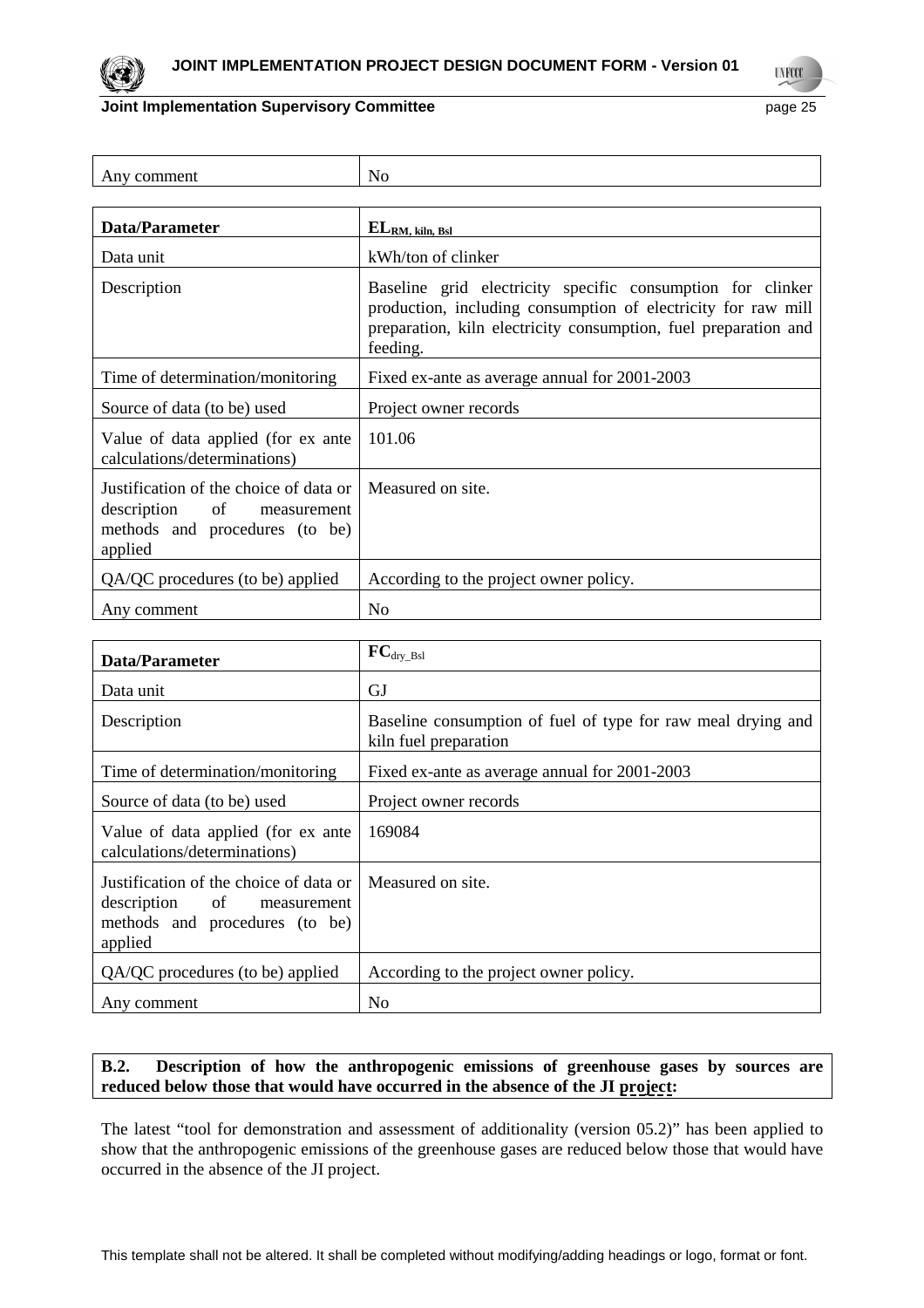**Joint Implementation Supervisory Committee According to the Control of the Control of the Control of the Control of the Page 26** 

**TNF00** 

# **Preliminary screening**

a) The project activity has been started since 1 January 2004 and the JI activity has started after  $1<sup>st</sup>$ January 2004 as well. The PIN was elaborated during 2003 and the Letter of Endorsement supporting the project was issued by Ministry of Environment of Ukraine 15 January 2004.

b) Additional revenue from JI has been taken into account from the very beginning of the project development activities. The following documents are available providing evidence:

- 1. In 2002 Heidelbergcement group management made a decision to prepare a preliminary assessment of the JI eligibility of the project and to estimate of the emission reduction potential;
- 2. During 2003 a Project Idea Note was prepared and presented to the Ukrainian Ministry of Environment (MoE);
- 3. On the 15 of January 2004 the MoE had issued a Letter of Endorsement #273/21-7 supporting the project at Kryvyi Rih Cement

# **Step 1. Identification of alternatives to the project activity**

The identified alternatives are identical to the alternatives mentioned in section B.1.

# **Step 2. Investment analysis**

Not applicable. Barrier analysis has been chosen for additionality proof.

# **Step 3. Barrier analysis**

# **Sub-step 3a. Identification of barriers that would prevent the proposed JI project activity**

#### **Investment barriers.**

Investment cost of some 3 MEuro does not represent real barrier for cement industry. In the meantime, the possibility of AMC price increase (mainly price for GBFS, being more demanded and widely used for other application, while ACBFS is used to less extent, can increase) which could make the usage of AMC not profitable represent a financial risk (see slag price record by KRC in Annex5: Slag price record).

#### **Technological barriers and prevailing practice barriers:**

Below the main technological barriers are described which prevent from implementation of the project.

- 1. Difficulties and disturbances in kiln system operation. Addition of both, GBFS and ACBFS into a raw mill. Due to higher sulphur and chlorine content in slag as to compare with traditional raw materials, increasing the share of slag leads to increase of sulphur and chlorine content in hot raw meal in cyclone system which creates clogging of the raw meal in the cyclones. This result in interruption of product flow through the kiln system, forces outages of the kiln and negatively impacts to its operation which can be considered as risk of technological failure (see SD2);
- 2. Slag is harder and coarser than traditional raw materials which results in faster wear of raw mill separators, gas ducts, raw mill ducts and calciner. This result in repair cost and frequency increase;
- 3. Usage of AMC increases the complexity of raw mix as to compare with traditional raw materials for clinker production. In order to maintain the required clinker quality and composition, more components shall be used. Before project implementation only three components were used. Implementation of project would require using five components (see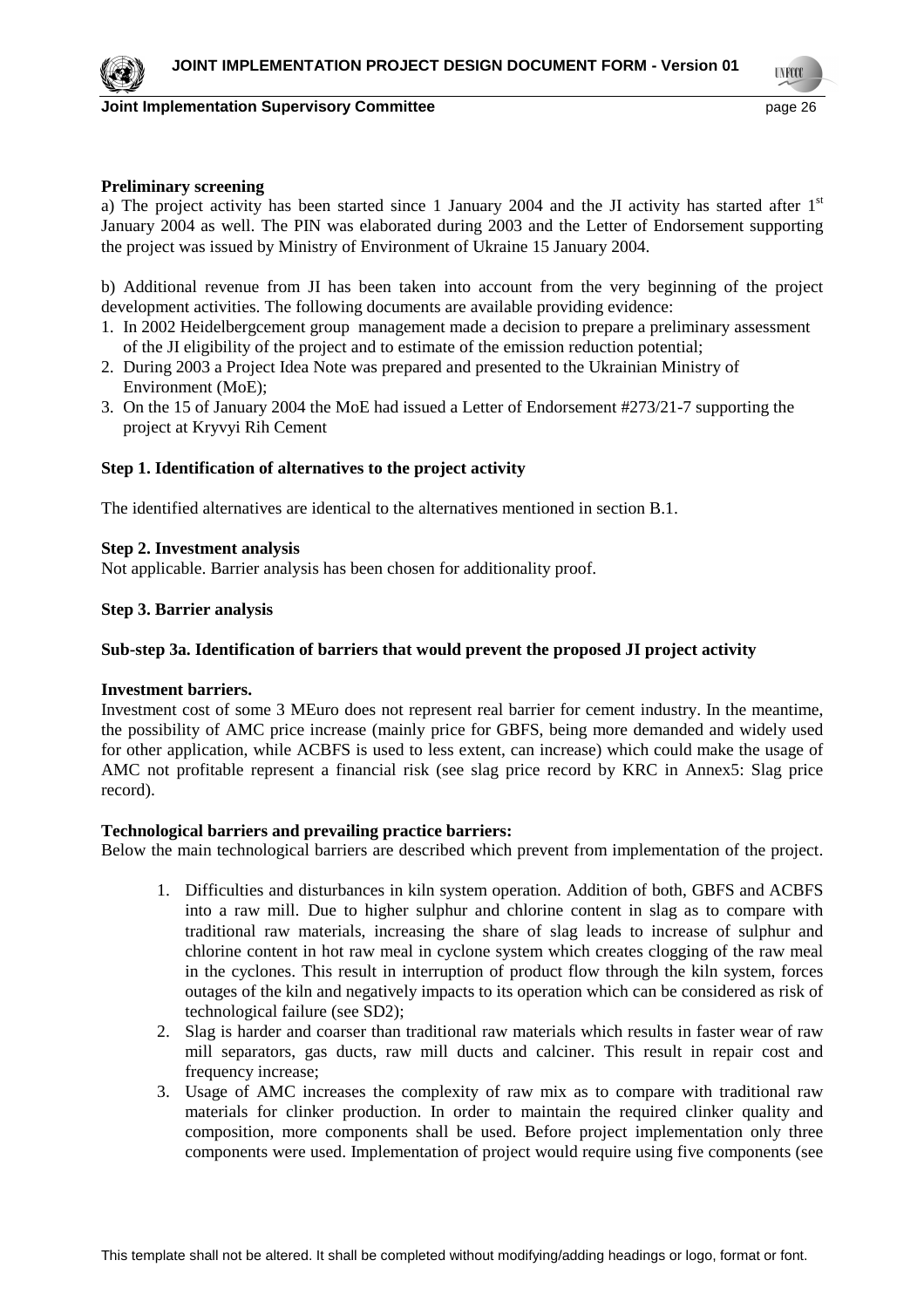SD4) which would require implementing on-line monitoring of raw mill and clinker chemical composition in order to maintain required clinker quality.

The barrier described above make the increase of slag share, and especially, admission of ACBFS difficult and risky. Technical difficulties and estimate of financial losses incurred by the increase of slag share addition are described in SD2.

# **Sub-step 3 b: Show that the identified barriers would not prevent the implementation of at least one of the alternatives (except for the proposed project activity):**

Identified barriers above do not prevent the implementation of at least one alternative to project activity, which is the Alternative 4 (usage of 4% of GBFS). By 2004 continuous testing of admission of up to some 4 % of slag allowed Kryvyi Rih Cement to build sufficient expertise and practice, construct optimum raw material composition to safely and reliably operate kiln system with 4% of slag. See SD5 where the slag addition record is provided.

During several years prior to the project start in 2004, the plant conducted experiments to add small ammounts of slag (up to 4%) in order to determine the best raw mix composition and to study how the slag admission affected the kiln's operation. It was found that slag in such small proportions does not seriously affect the kiln's operation, on the condition that the selection of raw mix composition is done properly. However, the addition of higher ammounts of slag would affect the kiln's operation (clogging of raw mix in the cyclone system prior to the kiln entrance). Thus, barriers identified do not prevent Alternative 4.

# **Step 4: Common practice analysis**

Production of clinker from traditional raw materials being limestone and clay is a predominant practice in the cement industry of Ukraine, and also in neighboring Belarus and Russian Federation. The traditional raw materials are in vast majority of cases available from the quarries located near the cement plants.

# **Sub-step 4a: Analysis of other activities similar to the proposed project activity:**

Among all 12 cement plants producing clinker in Ukraine only one – Dniprocement - has been using AMC in a large share. Dniprocement, being built in 1936, has been operating dry kilns designed to use BFS from adjacent Dneprodzerzhinsk metallurgical plant, does not have limestone quarry from the start of production. The raw mix consist of 35% of AMC, mainly GBFS (see SD3 for Dniprocement data).

The kiln at Dniprocement is of a long dry rotary type without cyclone system and without pre-calciner. This kiln configuration is much less sensitive to sulphur and chlorine content in raw materials then are the kilns with multi-stage cyclone system and pre-calciner as the one at Kryvyi Rih Cement. It represents a specific plant for usage of high percentage of non-carbonated materials.

# **Sub-step 4b: Discuss any similar Option that are occurring:**

Except for Dniprocement no similar plants can be observed in the region that use non-carbonated raw material in excess of 4%.

The proposed project differs significantly from similar project observed in the sub-step above.

Due to

- i) different kiln system and ii) design raw material mix oriented on locally generated slag usage:
- ii) absence of limestone quarry: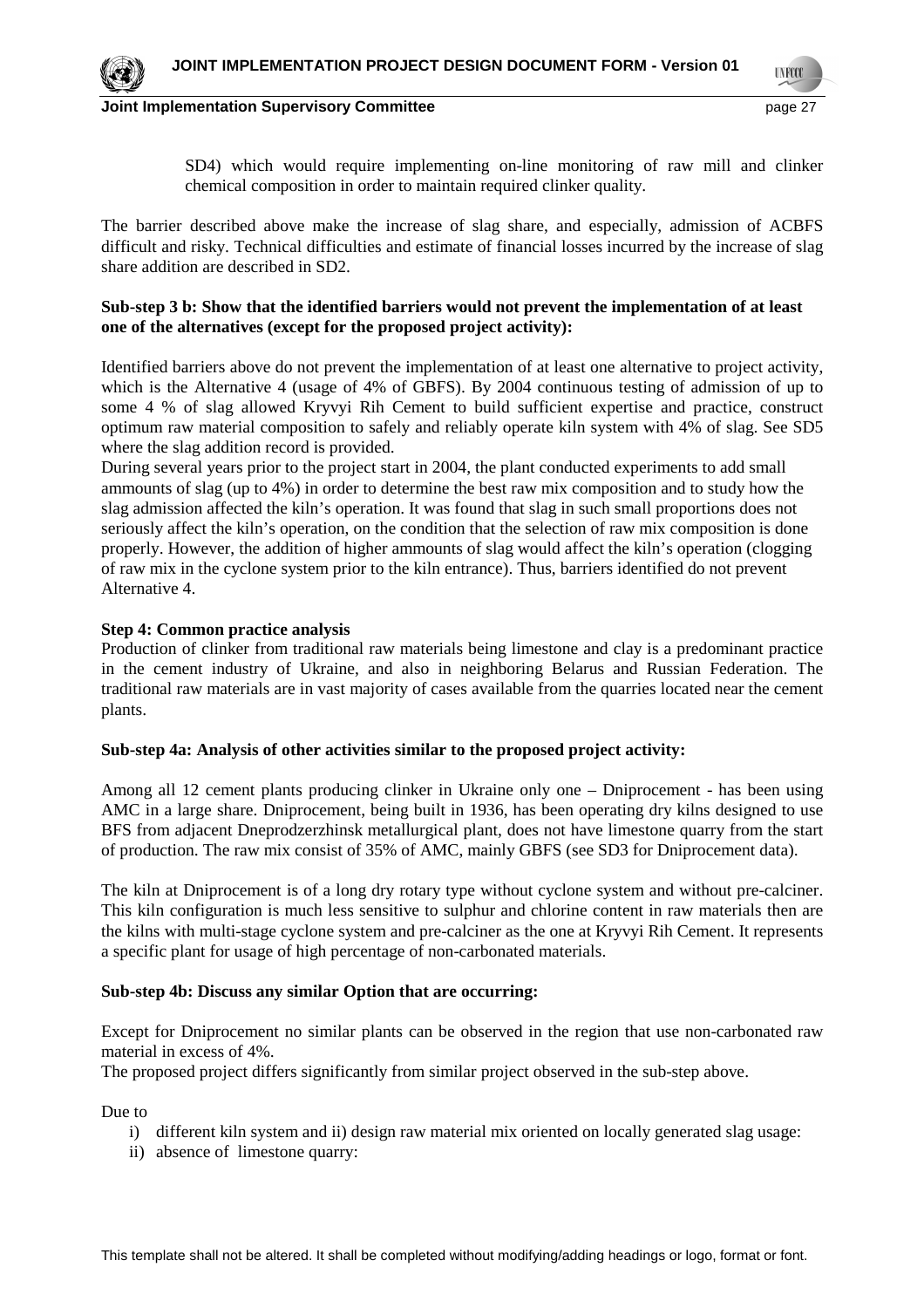

**Joint Implementation Supervisory Committee According the Control of the Control of the Control of the Control of the Page 28** 

Dniprocement case represent an essential distinction from the proposed project activity and therefore can be excluded from the consideration of usage of slag as AMC for clinker production in Ukraine.

Usage of AMC in Ukrainian Cement industry is uncommon. No other cement plant in Ukraine operating dry kilns are using AMC and slag in particular. There is no Ukrainial law or regulation in force that requires cement plants to use alternative raw materials, including slag as partial substitute of raw materials for clinker manufacturing.

Therefore, the prevailing practice of usage of natural raw materials and predominant usage of wet kilns without cyclone system in the cement industry of Ukraine represent a barrier to the proposed JI project activity.

The proposed JI project activity is not common practice and is first of its kind in Ukrainian Cement industry.

# **Conclusion**

The registration of the proposed JI activity would help to overcome the technical barriers and help in bearing financial losses caused by interruptions in kiln system operation caused by slag addition which represents the main technological barrier to the project implementation. In addition, it would soften the risk of AMC price increase. For example, annual losses due to clogging estimated as doubled half-year losses are equal to 703,820 Euro which is about a half of expected JI revenue of 1,618,125 Euro from 107,875 tCO<sub>2</sub> to be generated in 2008. Estimated price for 1 ERU is 15 Euro.

Conclusion: the impact of the proposed JI project activity will alleviate financial risks of AMC price increase and will alleviate technological barriers and risks to the project.

This JI project provides a reduction in emissions that is additional to any that would otherwise occur.

# **B.3. Description of how the definition of the project boundary is applied to the project:**

There are three different sources of GHG emissions while producing cement:

• Fuel combustion;

 $\overline{a}$ 

- Geogenic emission from the calcination (decarbonisation) process of the limestone or chalk contained in the raw materials during burning in the clinker kiln;
- GHG emission in the Ukrainian Power grid as a result of electricity consumption.

In the table below an overview of all emission sources in the cement production process are given. The following approach has been used in determining whether they have been included in the project boundary:

- All sources of emissions that are not influenced by the project have been excluded;
- All sources of emissions that are influenced by the project have been included.

|  | urce.<br><b>INO</b> | $\sigma$ as $\sim$ |  |  | . .<br>Ju<br>2411ON/ | xplanation: |
|--|---------------------|--------------------|--|--|----------------------|-------------|
|--|---------------------|--------------------|--|--|----------------------|-------------|

<sup>&</sup>lt;sup>13</sup> Only CO<sub>2</sub> emissions are taken into account. CH<sub>4</sub> and N<sub>2</sub>O emission reduction are omitted. This is conservative and is in line with all cement CDM methodologies mentioned in section B.1. Please refer also to the general remarks in section D.1.

This template shall not be altered. It shall be completed without modifying/adding headings or logo, format or font.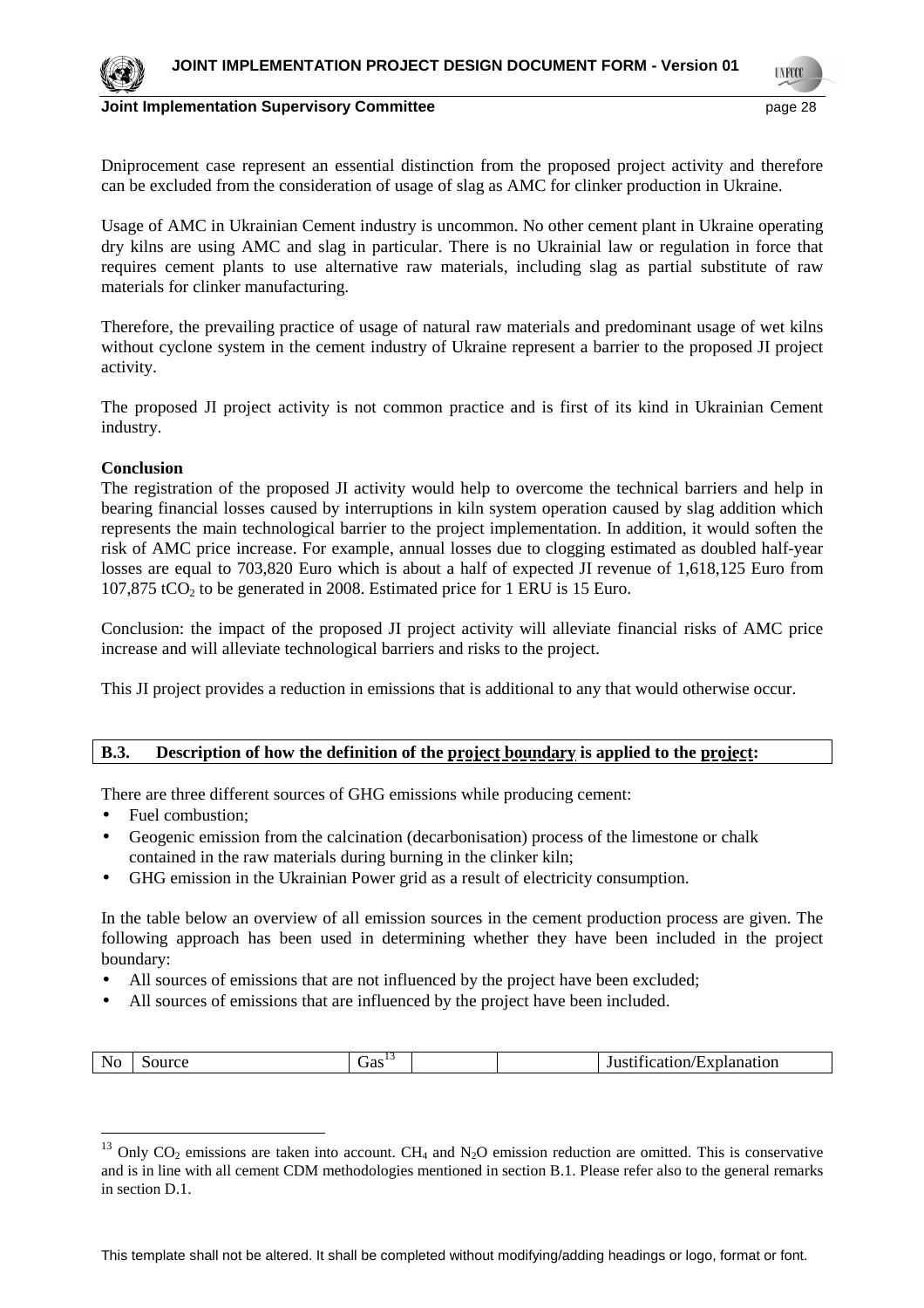

 $\overline{a}$ 

# **Joint Implementation Supervisory Committee** *page 29* **page 29**

**UNFCO** 

| $\mathbf{1}$   | Change in fuel consumption<br>at the quarry and raw<br>material transport                  | CO <sub>2</sub> | Direct   | Excluded | Fossil fuel consumption<br>$\bullet$<br>will decrease <sup>14</sup> . Excluding<br>it is conservative.                                                             |
|----------------|--------------------------------------------------------------------------------------------|-----------------|----------|----------|--------------------------------------------------------------------------------------------------------------------------------------------------------------------|
| $\overline{2}$ | Change in grid electricity<br>consumption at the quarry                                    | CO <sub>2</sub> | Indirect | Excluded | Electricity consumption<br>$\bullet$<br>will decrease <sup>15</sup> . Excluding<br>it is conservative                                                              |
| 3              | Change in grid electricity in<br>the raw material transport:                               | CO <sub>2</sub> | Indirect | Included | The electricity<br>$\bullet$<br>consumption will decrease<br>Emissions calculated using<br>$\bullet$<br>standardized electricity<br>baseline Ukraine <sup>16</sup> |
| $\overline{4}$ | Change in grid electricity<br>consumption at the<br>raw<br>milling preparation:            | CO <sub>2</sub> | Indirect | Included | The electricity<br>$\bullet$<br>consumption will decrease<br>Emissions calculated using<br>$\bullet$<br>standardized electricity<br>baseline Ukraine <sup>17</sup> |
| 5              | electricity<br>Change<br>in<br>consumption of the kiln (e.g.<br>motors for rotation, fans) | CO <sub>2</sub> | Indirect | Included | The electricity<br>$\bullet$<br>consumption will decrease<br>Emissions calculated using<br>$\bullet$<br>standardized electricity<br>baseline Ukraine               |
| 6              | in<br>fossil<br>fuel<br>Change<br>combustion in kiln                                       | CO <sub>2</sub> | Direct   | Included | The fossil fuel<br>$\bullet$<br>combustions will decrease                                                                                                          |
| $\overline{7}$ | Change in grid electricity<br>consumption at the coal mill                                 | CO <sub>2</sub> | Indirect | Included | The electricity<br>$\bullet$<br>consumption will decrease<br>Emissions calculated using<br>$\bullet$<br>standardized electricity<br>baseline Ukraine               |
| 8              | Fuel combustion to dry the<br>coal                                                         | CO <sub>2</sub> | Direct   | Included | The fuel consumption will<br>$\bullet$<br>decrease in the project<br>scenario                                                                                      |
| 9              | Change<br>in<br>geogenic<br>emission (calcination)                                         | CO <sub>2</sub> | Direct   | Included | The specific geogenic emission<br>from calcination will be<br>decreased due to use of slag in<br>raw material. It represents<br>main emission source.              |

<sup>&</sup>lt;sup>14</sup> Raw material extraction will decrease as it will be partially replaced by slag. Therefore, fuel and electricity consumption at the quarry will decrease as well. Not taking the decrease into account is conservative.

<sup>&</sup>lt;sup>15</sup> Raw material extraction will decrease as it will be partially replaced by slag. Therefore, fuel and electricity consumption at the quarry will decrease as well. Not taking the decrease into account is conservative.

<sup>&</sup>lt;sup>16</sup> Kryvyi Rih Cement does not have on-site power generation facilities.

 $17$  Kryvyi Rih Cement does not have on-site power generation facilities.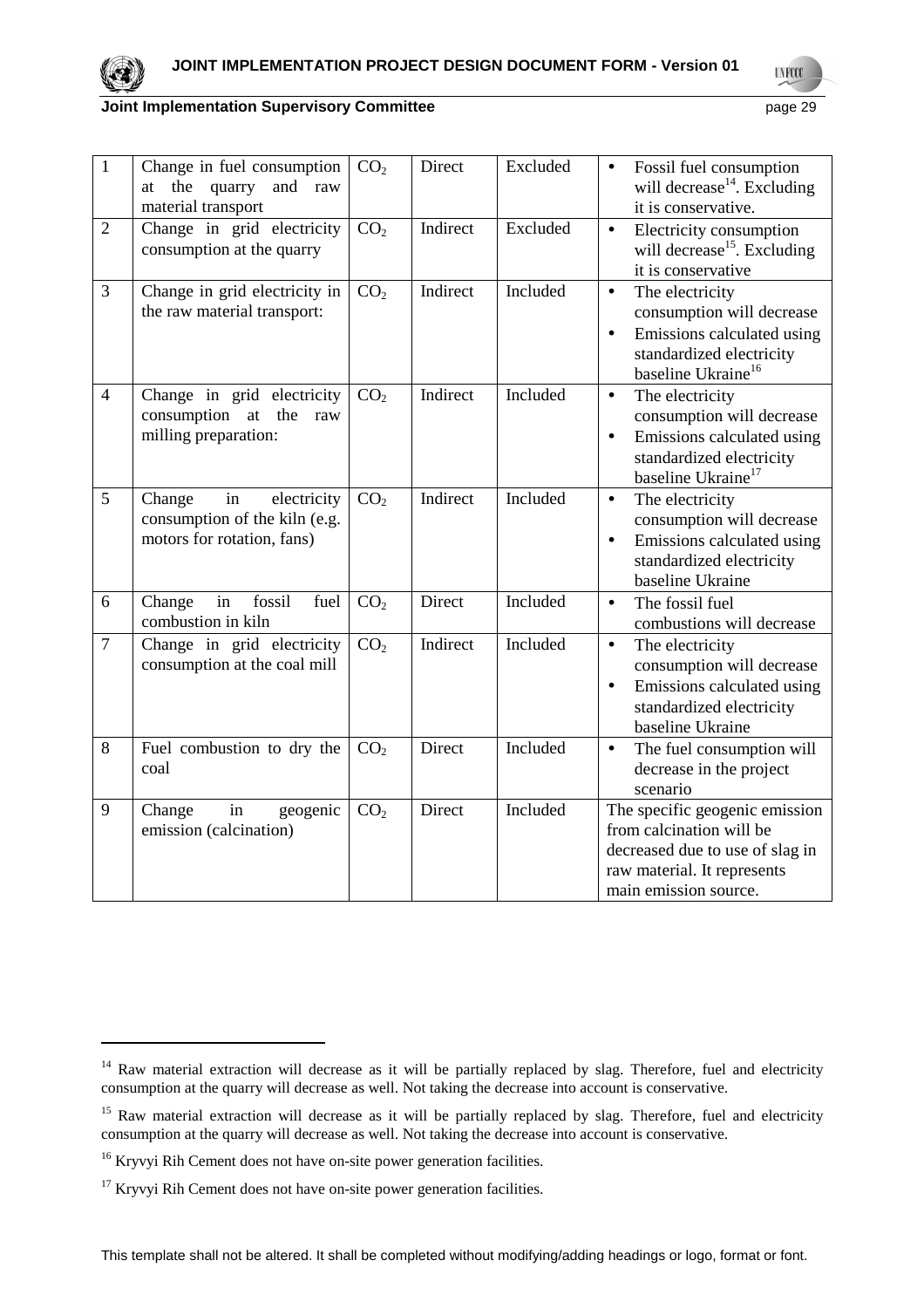**UNFCCC** 



*Figure 4: Sources of emissions and project boundary*

# **B.4. Further baseline information, including the date of baseline setting and the name(s) of the person(s)/entity(ies) setting the baseline:**

Date of completion of the baseline study: 20/08/2010

Name of person/entity setting the baseline: Alexey Doumik E-mail: Doumik@global-carbon.com Web: www.global-carbon.com Global Carbon BV

See Annex1 for detailed contact information.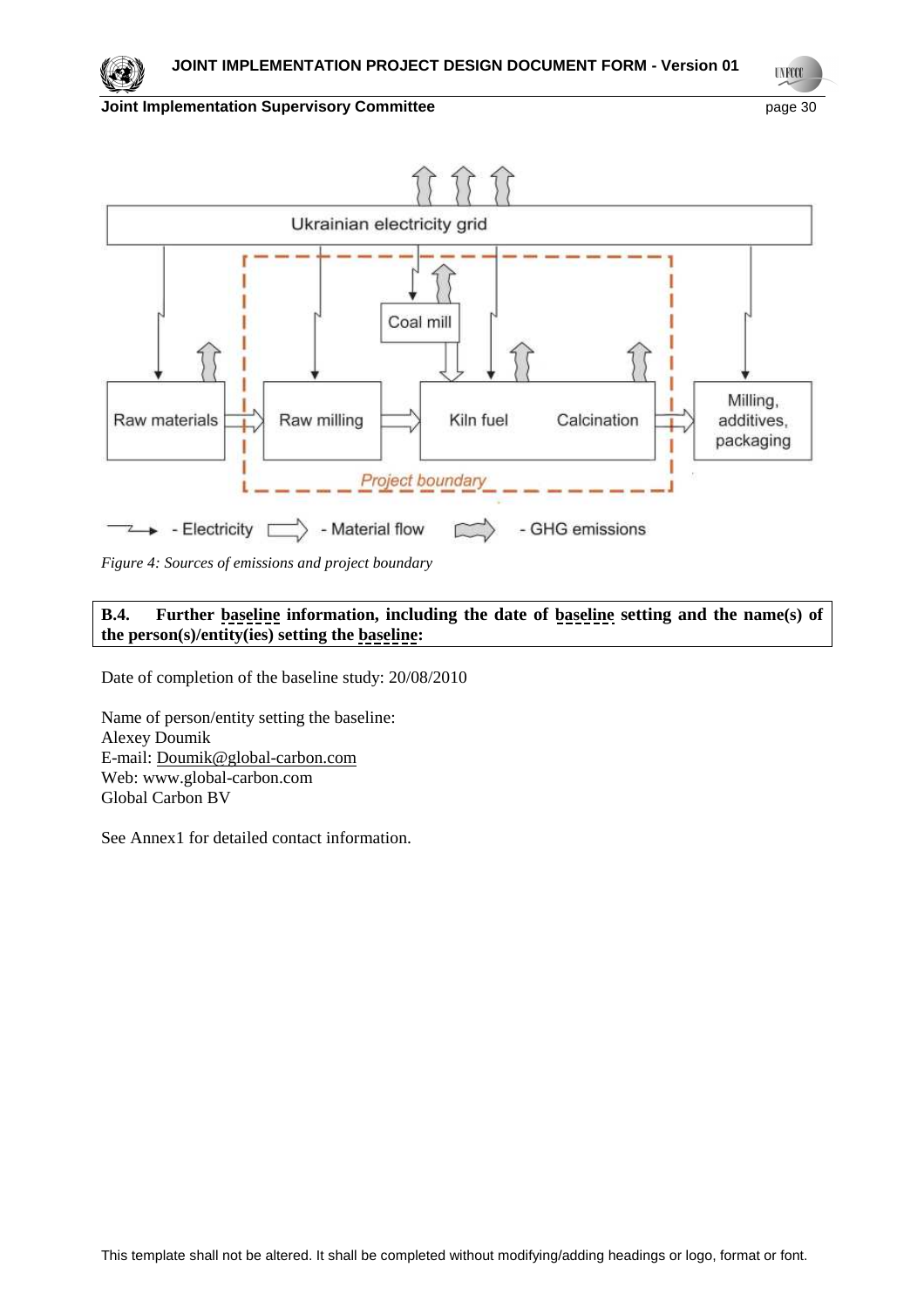**Joint Implementation Supervisory Committee** *page* **31 and 51 and 52 and 53 and 53 and 53 and 53 and 53 and 53 and 53 and 53 and 53 and 53 and 53 and 53 and 53 and 53 and 53 and 53 and 53 and 53 and 53 and 53 and 53 and 53** 

**UNFCCO** 

# **SECTION C. Duration of the project / crediting period**

# **C.1. Starting date of the project:**

Date of project beginning: 1 January 2004 for increase of slag addition as raw material.

# **C.2. Expected operational lifetime of the project:**

At least untill 2023 or 228 months.

The project does not foresee replacement or major upgrade of kiln and raw mill system, but the lifetime of them are essential. The lifetime achieved of such systems is in excess of 30 years, with many examples exceeding even 40 years. Kiln and raw mill system at Kryvyi Rih Cement has been commissioned in 1983 which represents one of the most recently installed capacities, and therefore can continue operation at least nineteen years from project start date (untill 2023).

# **C.3. Length of the crediting period:**

Start of crediting period: 01/01/2008. Length of crediting period: 5 years or 60 months.

Emission reductions generated before and after the crediting period may be used in accordance with an appropriate mechanism under the UNFCCC.

For the period up to 31 December 2007 Early Credits will be claimed to be transferred through Article 17 of the Kyoto Protocol (IET). For the period up to 31 December 2007: 4 years or 48 months.

For the period from 31 December 2012 till 2023: 11 years or 132 months.

All emission reductions have been calculated by applying an identical approach regarding baseline setting and monitoring.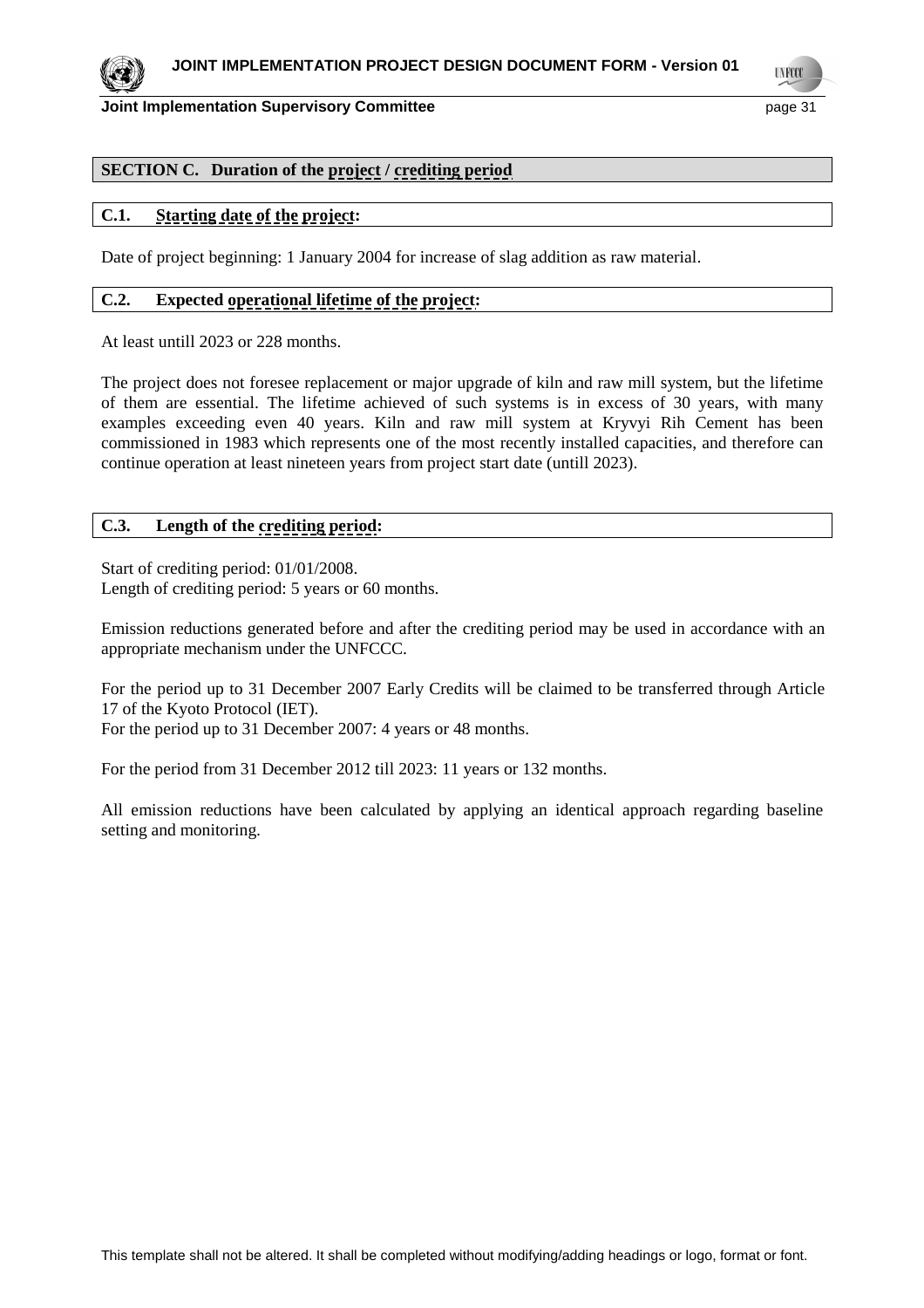



# **SECTION D. Monitoring plan**

# **D.1. Description of monitoring plan chosen:**

In order to provide a detailed description of the monitoring plan chosen a step-wise approach is used:

# *Step 1. Indication and description of the approach chosen regarding monitoring*

Option *b* provided by the Guidelines For The Users Of The Joint Implementation Project Design Document Form, Version 03<sup>18</sup> is used: JI specific approach is used in this project and therefore will be used for establishment of monitoring plan.

## *Step 2. Application of the approach chosen*

As elaborated in section B.3, the project activity only affects the emissions related to the kiln fuel, calcination (decarbonisation), the electricity consumption of the raw milling, the kilns. For the purpose of establishing the baseline emissions and to monitor the project emissions, only these emissions will be monitored.

#### **Baseline emissions**

- The baseline emission of the kiln fuel is based on a three years average kiln efficiency and the carbon emission factor of the (or mix of) fuel used in the project scenario. This approach is identical to the approach used in the project JI0001 "Switch from wet-to-dry process at Podilsky Cement" which determination was made final;
- Similarly to the approach used in the project JI0001, baseline setting of AMC percentage, CaO and MgO contents in the raw mill and clinker;
- Clinker and raw mill volume were set in a similar way to ACM0015;
- The baseline emissions of the grid are established using the Ukrainian standardized grid factor as mentioned in Annex 2;

#### **Project emissions**

In the project scenario some 20% of AMC is being added thus reducing the amount of natural raw materials used. It would allow to reduce the emissions due to calcinations of raw materials in the kiln. The actual content of non-carbonated CaO and MgO in raw mill and clinker will be measured to calculate the amount of CO<sub>2</sub> released during calcinations process. Reduction of amount of natural raw materials replaced by AMC would, in addition result in reduction of kiln fuel or reduction of specific fuel consumption in the kiln.

<sup>&</sup>lt;sup>18</sup> http://ji.unfccc.int/Ref/Documents/Guidelines\_%28version\_03%29.pdf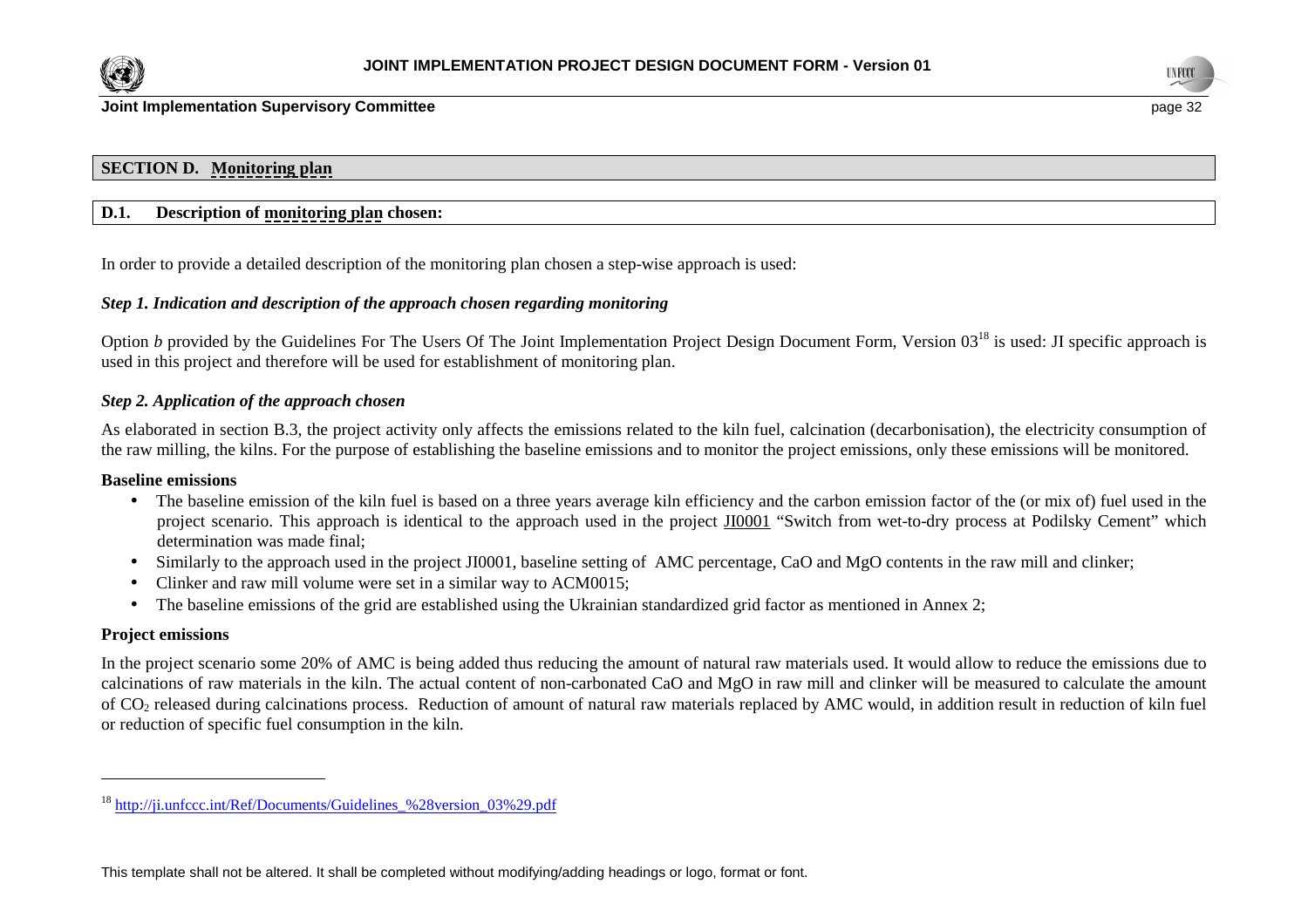



Data and parameters that are not monitored throughout the crediting period, but are determined only once are provided in respective tables of section D.

Assumptions:

- The emissions at the quarry would remain the same. Actually, substitution of quarried raw materials by AMC would lead to fewer raw materials quarried. Not taking this reduction into account is conservative;
- •The technical life time of the existing kiln extends to at least the end of the crediting period;
- • AMC (slag), used to replace traditional raw materials, is being transported from the adjacent metallurgical plant Arcelor Mittal Steel Kryvy Rih which is located in the same city of Kryvy Rih. Replacement of the amount of traditional raw materials by slag reduces the volume to be transported to the plant site. Therefore, there are no additional emissions due to slag transportation and hence leakages due to transportation are not applicable.

General remarks:

- •Social indicators such as number of people employed, safety record, training records, etc, will be available to the verifier if required;
- •Environmental indicators such as dust emissions, NOx, or SOx will be available to the verifier if required;
- •For the greenhouse gas emissions only the CO<sub>2</sub> emissions are taken into account. Cement kilns normally have a CH<sub>4</sub> emission of 0.06 g/kg of clinker and N2O emissions of 0.001 g/kg of clinker compared with more than 650 g CO2/kg of clinker. Omitting these two emissions for a cement kiln is conservative, because they contribute to less than 0.01% of the total emissions, far below the confidence level for the CO2 data calculations. This is confirmed in theVDZ Environmental Report 2001 (English) and 2004 (German). The CH<sub>4</sub> and N<sub>2</sub>O emission reductions will not be claimed. This is conservative.

 **D.1.1. Option 1 – Monitoring of the emissions in the project scenario and the baseline scenario:** 

| D.1.1.1. Data to be collected in order to monitor emissions from the project, and how these data will be archived: |               |                |                  |                    |           |               |                            |         |  |
|--------------------------------------------------------------------------------------------------------------------|---------------|----------------|------------------|--------------------|-----------|---------------|----------------------------|---------|--|
| ID<br>number                                                                                                       | Data variable | Source of data | Data unit        | (m),<br>Measured   | Recording |               | Proportion of How will the | Comment |  |
| (Please<br>use                                                                                                     |               |                |                  | calculated<br>(c), | frequency | data to<br>be | data<br>be                 |         |  |
| numbers to ease                                                                                                    |               |                |                  | estimated (e)      |           | monitored     | archived?                  |         |  |
| cross-                                                                                                             |               |                |                  |                    |           |               | (electronic/               |         |  |
| referencing<br>to                                                                                                  |               |                |                  |                    |           |               | paper)                     |         |  |
| D.2.                                                                                                               |               |                |                  |                    |           |               |                            |         |  |
| <b>P1</b>                                                                                                          | $PE_v$        | Plant records  | tCO <sub>2</sub> |                    | Annually  | 100%          | Electronic and             |         |  |
|                                                                                                                    |               |                |                  |                    |           |               | paper                      |         |  |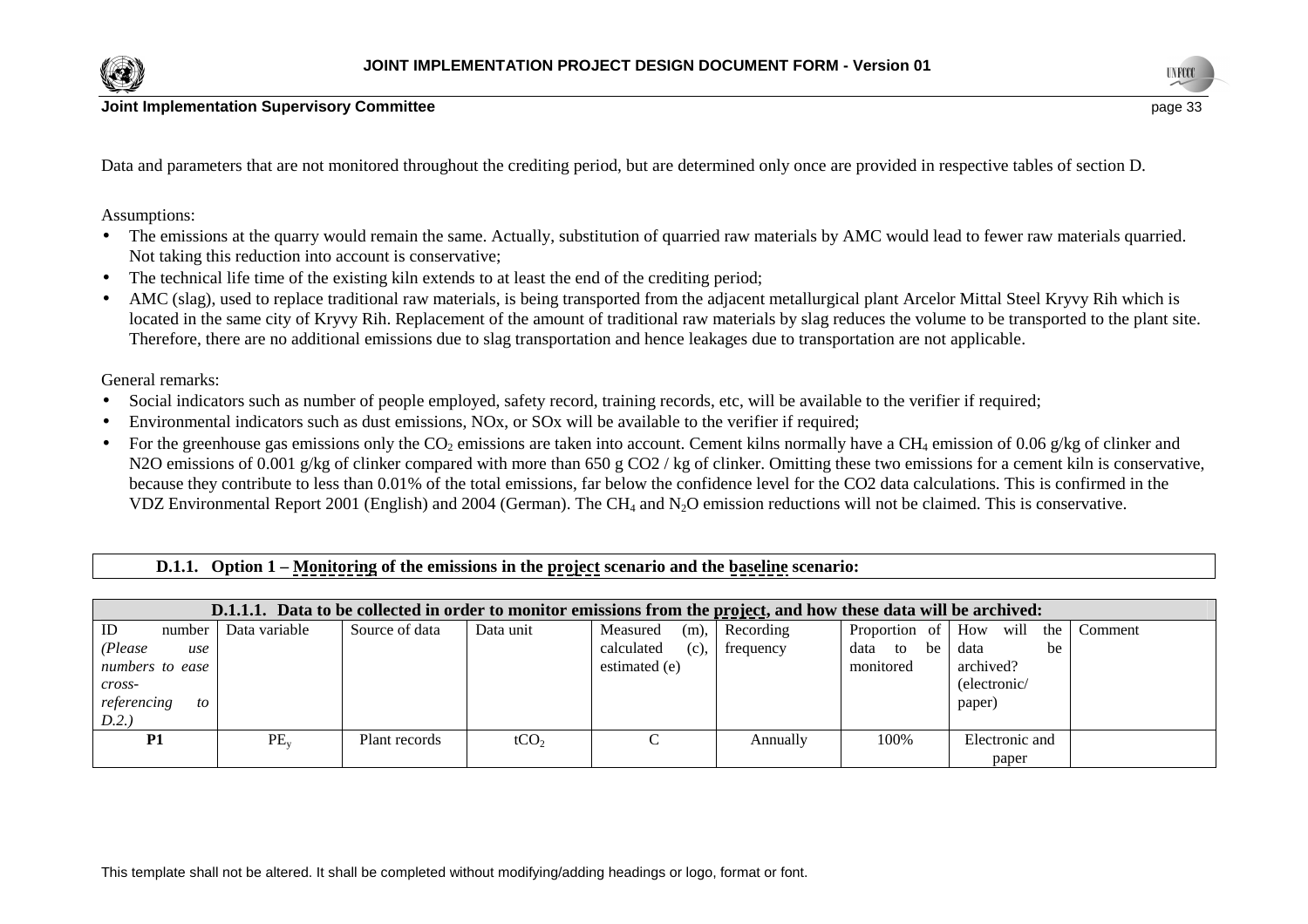



 $e$  page 34

| P <sub>2</sub>  | $PE_{calc,y}$                          | Plant records | tCO <sub>2</sub> | $\overline{C}$ | Annually | 100% | Electronic and<br>paper |                                                      |
|-----------------|----------------------------------------|---------------|------------------|----------------|----------|------|-------------------------|------------------------------------------------------|
| <b>P3</b>       | $\text{PE}_{\text{Fuel\_kiln},y}$      | Plant records | tCO <sub>2</sub> | $\overline{C}$ | Annually | 100% | Electronic and<br>paper |                                                      |
| <b>P4</b>       | $\overline{\text{PE}}_{\text{dust,y}}$ | Plant records | tCO <sub>2</sub> | $\overline{C}$ | Annually | 100% | Electronic and<br>paper |                                                      |
| <b>P5</b>       | $PE_{dry, y}$                          | Plant records | tCO <sub>2</sub> | $\overline{C}$ | Annually | 100% | Electronic and<br>paper |                                                      |
| <b>P6</b>       | $PE_{EL\_grid,y}$                      | Plant records | tCO <sub>2</sub> | $\overline{C}$ | Annually | 100% | Electronic and<br>paper |                                                      |
| P7              | CaO <sub>clnk,y</sub>                  | Plant records | $\%$             | M/C            | daily    | 100% | Electronic and<br>paper | Kryvyi Rih Cement<br>plant laboratory<br>measurement |
| <b>P8</b>       | CLNK $_{y}$                            | Plant records | tonnes           | M/C            | Annually | 100% | Electronic and<br>paper |                                                      |
| $\overline{P9}$ | CaO <sub>RM,y</sub>                    | Plant records | $\frac{0}{6}$    | M/C            | daily    | 100% | Electronic and<br>paper | Kryvyi Rih Cement<br>plant laboratory<br>measurement |
| <b>P10</b>      | $RM_{,y}$                              | Plant records | tonnes           | M/C            | Annually | 100% | Electronic and<br>paper |                                                      |
| <b>P11</b>      | $MgO$ CLNK,y                           | Plant records | $\frac{0}{6}$    | M/C            | daily    | 100% | Electronic and<br>paper | Kryvyi Rih Cement<br>plant laboratory<br>measurement |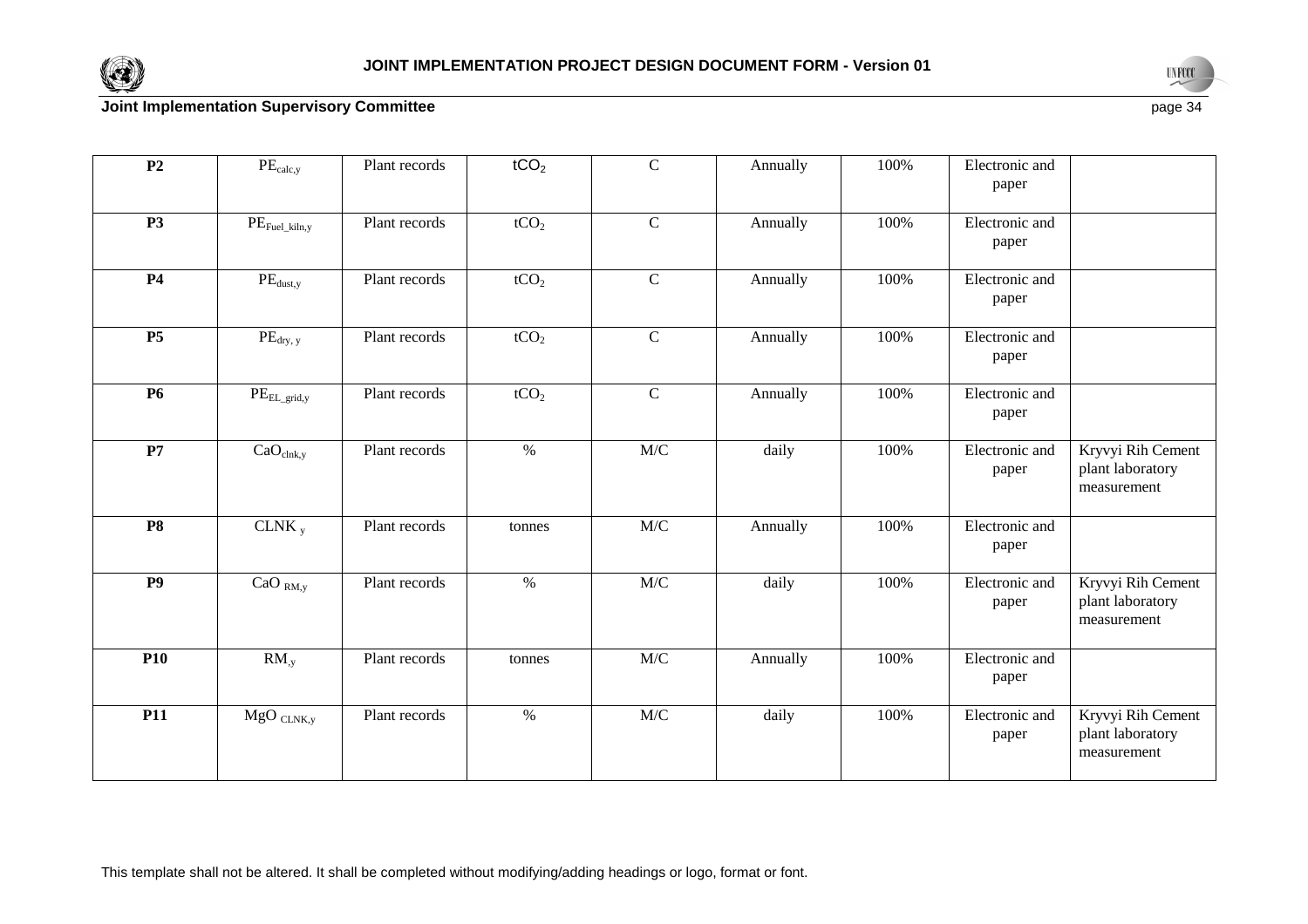



| <b>P12</b>      | $MgO_{RM,y}$                    | Plant records | %                      | M/C | daily    | 100% | Electronic and<br>paper | Kryvyi Rih Cement<br>plant laboratory<br>measurement                                                 |
|-----------------|---------------------------------|---------------|------------------------|-----|----------|------|-------------------------|------------------------------------------------------------------------------------------------------|
| P <sub>23</sub> | SKC <sub>y</sub>                | Plant records | GJ/tonne of<br>clinker | M/C | annually | 100% | Electronic and<br>paper |                                                                                                      |
| P <sub>24</sub> | $\overline{FC}_{i, kiln, y}$    | Plant records | GJ                     | M/C | Annually | 100% | Electronic and<br>paper | Weighted average<br>of all shipments                                                                 |
| P <sub>25</sub> | $EF_{CO2, i}$                   | Plant records | $tCO_2/GJ$             | M/C | Annually | 100% | Electronic and<br>paper |                                                                                                      |
| P <sub>26</sub> | $ByPass_{,y}$                   | Plant records | tonnes                 | M/C | Annually | 100% | Electronic and<br>paper | It is not foreseen to<br>equip the existing<br>dry kiln system with<br>bypass, therefore<br>ByPass=0 |
| P <sub>27</sub> | $CKD_{,y}$                      | Plant records | tonnes                 | M/C | Annually | 100% | Electronic and<br>paper |                                                                                                      |
| P <sub>28</sub> | $d_{,y}$                        | Plant records | $\%$                   | M/C | Annually | 100% | Electronic and<br>paper |                                                                                                      |
| P <sub>29</sub> | $FC_{\text{drums, y}}$          | Plant records | $\overline{GJ}$        | M/C | Annually | 100% | Electronic and<br>paper |                                                                                                      |
| <b>P30</b>      | $EF_{el, y}$                    | Plant records | tCO <sub>2</sub> /MWh  | M/C | Annually | 100% | Electronic and<br>paper | <b>BEF</b> of Ukrainian<br>grid                                                                      |
| <b>P31</b>      | $\text{EC}_{\text{RM, kih, y}}$ | Plant records | <b>MWh</b>             | M/C | Annually | 100% | Electronic and<br>paper |                                                                                                      |

This template shall not be altered. It shall be completed without modifying/adding headings or logo, format or font.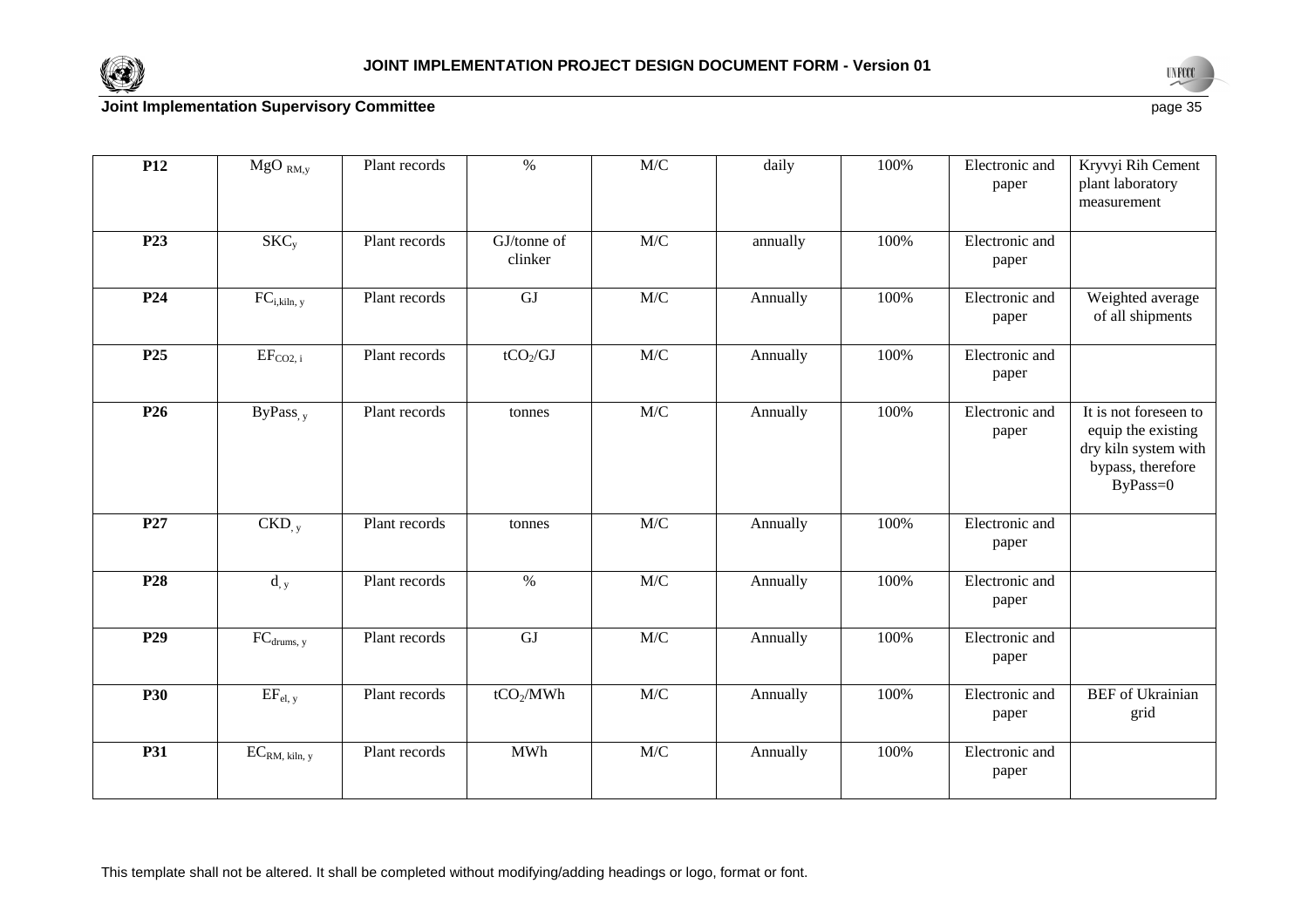



*Table 5: Data to be collected in the project scenario* 

# **D.1.1.2. Description of formulae used to estimate project emissions (for each gas, source etc.; emissions in units of CO2 equivalent):**

$$
PE_y = PE_{calc,y} + PE_{fuel\_kin,y} + PE_{dust,y} + PE_{dry,y} + PE_{EL\_grid,y}
$$
\n(1)

Where:

| $PE_v$                                | Project emission in year y, $(tCO2)$                                                                 |
|---------------------------------------|------------------------------------------------------------------------------------------------------|
| $PE_{calc,y}$                         | Project emission due to raw mill calcination in year $y(tCO2)$                                       |
| $\mathrm{PE}_{\mathrm{Fuel\_kiln,y}}$ | Project emission from combustion of kiln fuels in year $y(tCO2)$                                     |
| $PE_{dust,y}$                         | Project emission due to discarded dust from kiln bypass and dedusting units in year $y(tCO2)$        |
| $PE_{\text{dry},y}$                   | Project emission due to fuel consumption for raw meal drying and fuel preparation in year y $(tCO2)$ |
| $\rm{PE}_{\rm{EL\_grid},~y}$          | Project emission due consumption of grid electricity for clinker production $y(tCO2)$                |

# **Calcination**

Emissions from calcinations is defined as follows:

|                     | $PE_{calc,y} = 0.785(CaO_{CLNK,y} \times CLNK_y - CaO_{RM,y} \times RM_y) + 1.092(MgO_{CLNK,y} \times CLNK_y - MgO_{RM,y} \times RM_y)$ | (2) |  |
|---------------------|-----------------------------------------------------------------------------------------------------------------------------------------|-----|--|
| Where:              |                                                                                                                                         |     |  |
| $PE_{calc, y}$      | is the project emission due to calcination of calcium carbonate and magnesium carbonate contained in the raw mill during                |     |  |
|                     | pyroporocessing in clinker kiln in year y $(tCO2)$                                                                                      |     |  |
| 0.785               | is the stoichiometric emission factor for CaO (tCO2/tCaO)                                                                               |     |  |
| 1.092               | is the stoichiometric emission factor for $MgO(tCO2/tMgO)$                                                                              |     |  |
| $CaO_{CLNK,y}$      | is the non-carbonate CaO content in clinker in year y (tonnes of CaO/tonne of clinker)                                                  |     |  |
| CaO <sub>RM,y</sub> | is the non-carbonate CaO content in raw meal in year y(tonnes of CaO/tonne of raw meal)                                                 |     |  |
| $MgO_{CLNK,y}$      | is the non-carbonate MgO content in clinker in year y (tonnes of MgO/tonne of clinker)                                                  |     |  |
| $MgO_{RM\_PR,y}$    | is the non-carbonate MgO content in raw meal in year y (tonnes of MgO/tonne of raw meal)                                                |     |  |
| $CLNK_{v}$          | is the annual production of clinker y (tonnes)                                                                                          |     |  |
| $RM_{v}$            | is the annual consumption of raw meal in year y (tonnes)                                                                                |     |  |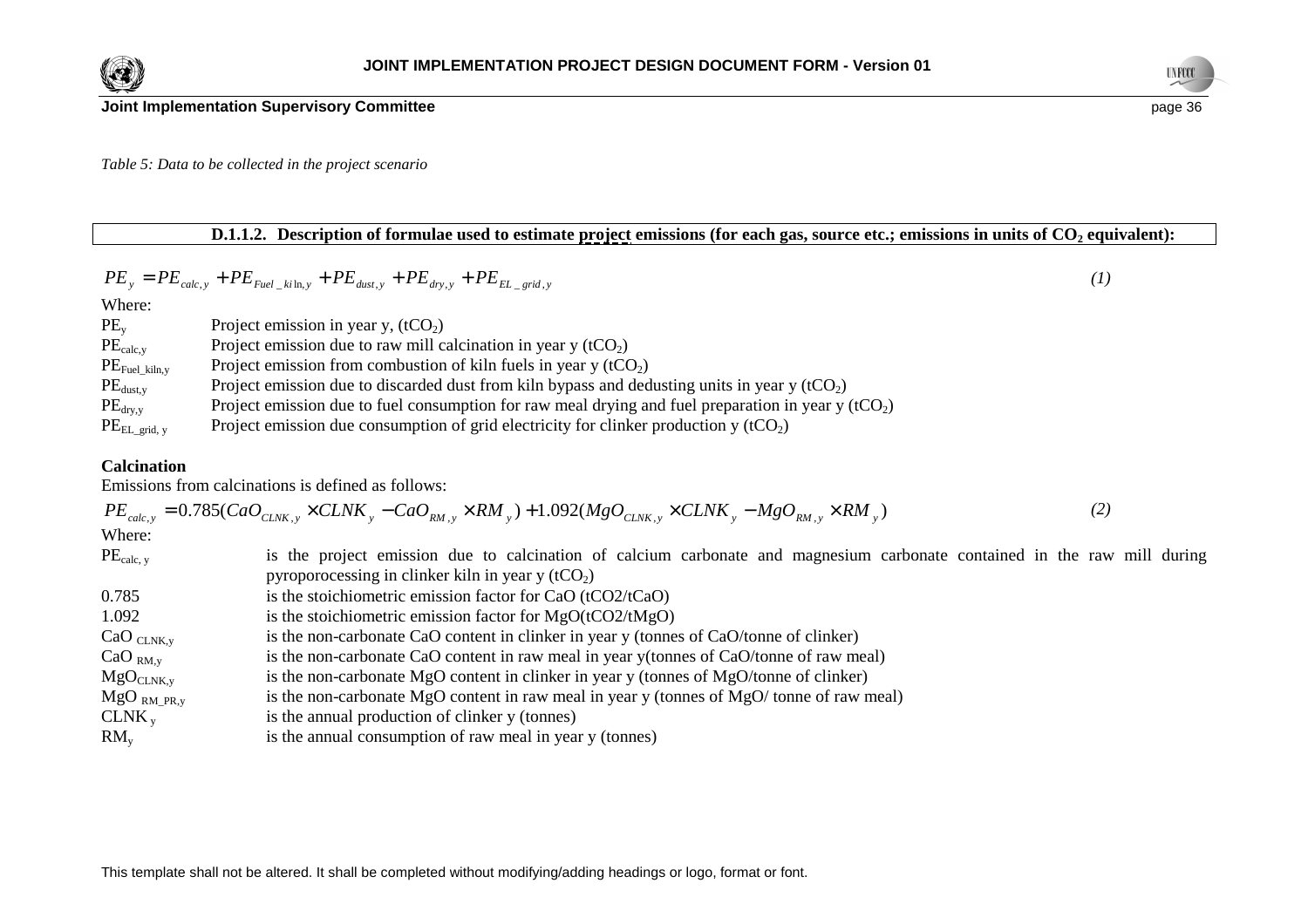



# **Kiln fuel**

The emissions due to kiln fuel combustions above are defined as follows:

$$
PE_{ki\ln,y} = \frac{SKC_y \times \sum (FC_{i,ki\ln,y} \times NCV_{i,y} \times EF_{CO2,i})}{\sum FC_{i,ki\ln,y} \times NCV_{i,y}} \times CLNK_y
$$
\n(3)

Where:

| $PE_{\text{Fuel\_kiln},y}$ | Project emission from combustion of kiln fuels in year $y(tCO2)$                              |
|----------------------------|-----------------------------------------------------------------------------------------------|
| $SKC_{v}$                  | is the Specific Kiln Calorific consumption, (GJ/tonne of clinker)                             |
| $FC_{i, kilm, v}$          | is the fuel of type <i>i</i> consumed by the kiln during the year y (ton ot thousand $Nm^3$ ) |
| $EF_{CO2,i}$               | fuel of type <i>i</i> Emission Factor (tCO <sub>2</sub> /GJ)                                  |
| $\text{NCV}_{i,v}$         | is the net (lower) calorific value of fuel of type i in year y(ton or thousand $Nm^3$ )       |
| CLNK <sub>v</sub>          | is the annual production of clinker y (tonnes)                                                |

# **Bypass dust**

If there is a discarded bypass dust from kiln bypasses and dedusting units (CDK), the project emissions due to discarded dust shall be determined as follows:

$$
PE_{dust,y} = PE_{calc_y} \times ByPass_y + \frac{PE_{calc_y} \times d_y}{[PE_{calc_y}(1 - d_y) + 1]} \times CKD_y \tag{4}
$$

Where:

| $PE_{dust,y}$       | is the annual emission due to discarded dust from bypass and deducting unit $(tCO2)$                                              |
|---------------------|-----------------------------------------------------------------------------------------------------------------------------------|
| $PE_{calc, v}$      | is the project emissions from calcination of the raw mill in the year $y(tCO2)$                                                   |
| ByPass <sub>v</sub> | is the annual production of bypass dust living kiln system (tonnes)                                                               |
| $CKD_{v}$           | is the annual production of CKD dust leaving kiln systems (tonnes)                                                                |
| $d_v$               | is the CKD calcinations rate % (released $CO_2$ expressed as a fraction of the total carbonates $CO_2$ in the raw meal)           |
|                     | The dry kiln system of Kryvyi Rih Cement plant has no bypass duct, therefore ByPass $= 0$ and only CKD will be taken into account |

# **Project emission from combustion of fuel for drying of raw mill and fuel**

In addition to fuel consumption by the clinker kiln and calciner, fuel is also consumed by raw mill drying drums and dryer of coal mill.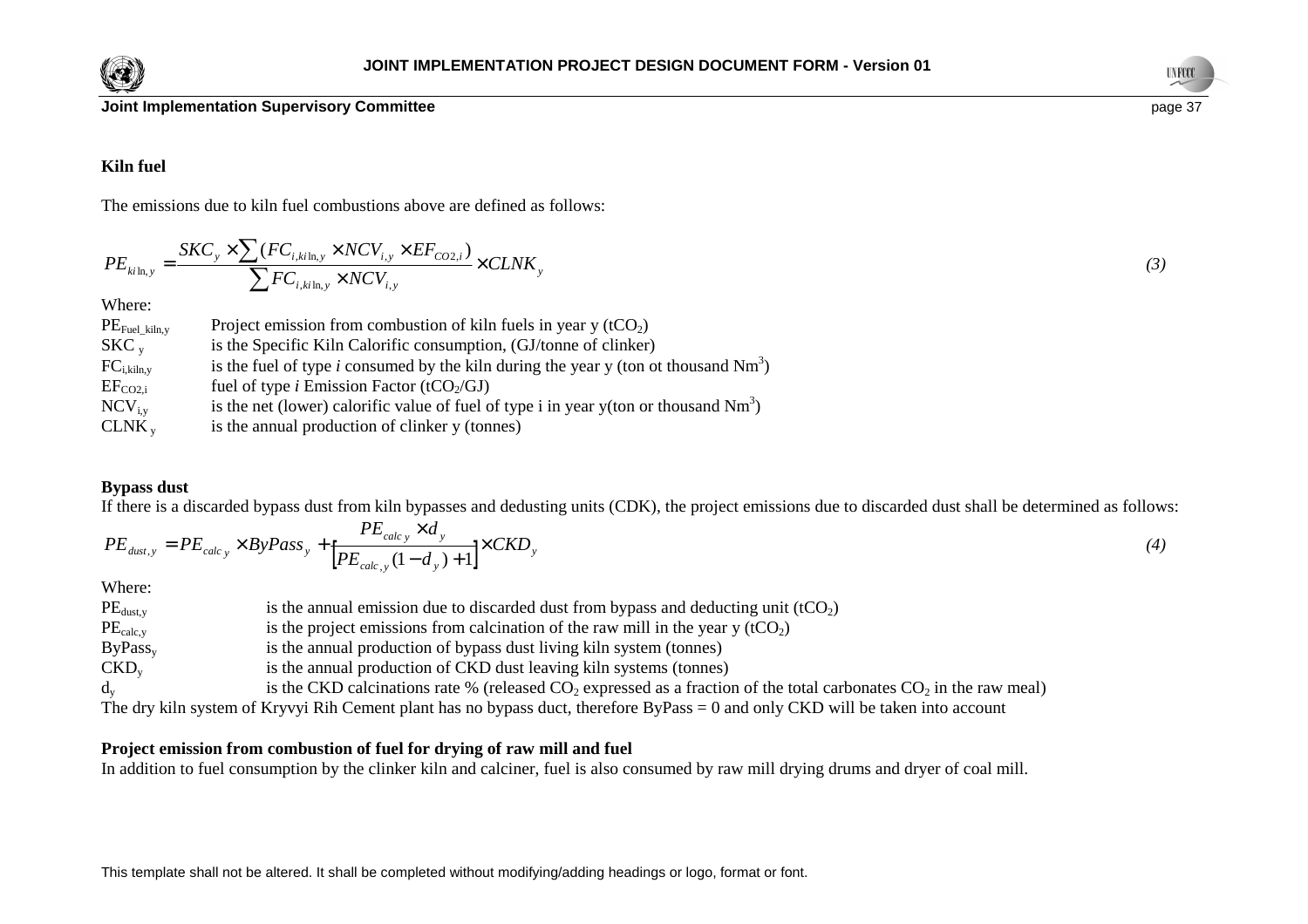



 $e$  page 38

 $PE_{dry, y} = FC_{drums, y} \times NCV_{fd, y} \times EF_{CO2}$  (5) Where:

| is the project emission due to additional fuel consumption for raw mill drying in the drying mill in year y $(tCO2)$ |
|----------------------------------------------------------------------------------------------------------------------|
|                                                                                                                      |
|                                                                                                                      |
|                                                                                                                      |
|                                                                                                                      |

# **Project emission from grid electricity consumption for clinker manufacture**

 Within the frames of the project electricity is consumed for clinker kiln and its auxiliary systems operation, for preparation (handling, drying, grinding) of raw mill and for fuel preparation and feeding in the kiln system

$$
PE_{El\_grid,y} = EL_{RM,ki\ln,y} \div 1000 \times EF_{el,y} \tag{6}
$$

Where:

 $PE_{El\_grid, y}$ is the project emission due to electricity consumption for preparation of raw mill, for clinker kiln system operation and for fuel feeding  $y(tCO<sub>2</sub>)$  $EF_{el, y}$  is the carbon emission factor of electricity grid of Ukraine in year y (tCO<sub>2</sub>/MWh)

 $EL_{RM, kiln,v}$  is the grid electricity consumption for clinker production, including consumption of electricity for raw mill preparation, kiln electricity consumption, fuel preparation and feeding in year y (kWh)

|                 |        |               |                |                                                                     |                       |           |                  |                    | D.1.1.3. Relevant data necessary for determining the baseline of anthropogenic emissions of greenhouse gases by sources within the |
|-----------------|--------|---------------|----------------|---------------------------------------------------------------------|-----------------------|-----------|------------------|--------------------|------------------------------------------------------------------------------------------------------------------------------------|
|                 |        |               |                | project boundary, and how such data will be collected and archived: |                       |           |                  |                    |                                                                                                                                    |
| ID              | number | Data variable | Source of data | Data unit                                                           | $(m)$ ,<br>Measured   | Recording | Proportion of    | How<br>will<br>the | Comment                                                                                                                            |
| (Please         | use    |               |                |                                                                     | calculated<br>$(c)$ , | frequency | data<br>be<br>to | data<br>be         |                                                                                                                                    |
| numbers to ease |        |               |                |                                                                     | estimated (e)         |           | monitored        | archived?          |                                                                                                                                    |
| cross-          |        |               |                |                                                                     |                       |           |                  | (electronic/       |                                                                                                                                    |
| referencing     | to     |               |                |                                                                     |                       |           |                  | paper)             |                                                                                                                                    |
| D.2.            |        |               |                |                                                                     |                       |           |                  |                    |                                                                                                                                    |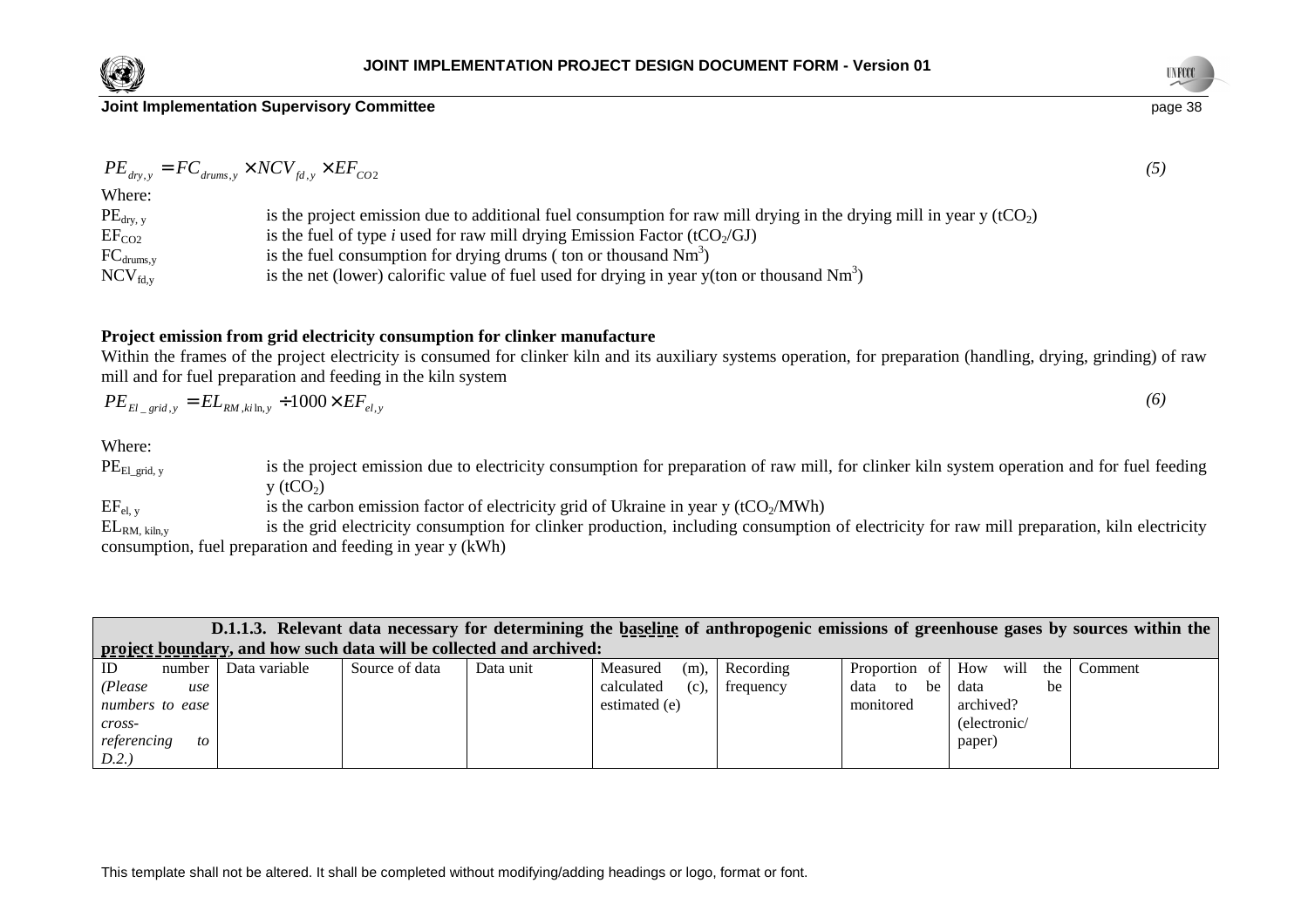



| B1             | $BE_{y}$                               | Plant records | tCO2   | $\mathbf C$    | annually | 100% | Electronic and<br>paper    |                                   |
|----------------|----------------------------------------|---------------|--------|----------------|----------|------|----------------------------|-----------------------------------|
| B2             | $BE_{calc,y}$                          | Plant records | tCO2   | $\mathbf C$    | annually | 100% | Electronic<br>and<br>paper |                                   |
| B3             | $BE_{FC,y}$                            | Plant records | tCO2   | $\mathbf C$    | annually | 100% | Electronic<br>and<br>paper |                                   |
| <b>B4</b>      | $\text{BE}_{\text{Dust,y}}$            | Plant records | tCO2   | $\mathbf C$    | annually | 100% | Electronic<br>and<br>paper |                                   |
| B <sub>5</sub> | $BE_{dry,y}$                           | Plant records | tCO2   | $\mathbf C$    | annually | 100% | Electronic<br>and<br>paper |                                   |
| <b>B6</b>      | $\text{BE}_{\rm El\_grid,y}$           | Plant records | tCO2   | $\overline{C}$ | annually | 100% | Electronic<br>and<br>paper | <b>BEF</b> of Ukrainian<br>grid   |
| B7             | CLNK $_{\rm Bsl}$                      | Plant records | tonnes | M/C            | Annually | 100% | Electronic and<br>paper    | For setting details<br>see Annex2 |
| <b>B8</b>      | $\overline{\text{RM}}_{\text{Bsl}}$    | Plant records | tonnes | M/C            | Annually | 100% | Electronic and<br>paper    | For setting details<br>see Annex2 |
| <b>B9</b>      | CaO <sub>clnk,Bsl</sub>                | Plant records | $\%$   | M/C            | daily    | 100% | Electronic and<br>paper    | For setting details<br>see Annex2 |
| <b>B10</b>     | $\overline{\text{CaO}}_{\text{RM,BS}}$ | Plant records | $\%$   | M/C            | daily    | 100% | Electronic and<br>paper    | For setting details<br>see Annex2 |
| <b>B11</b>     | $MgO_{\text{clnk,Bsl}}$                | Plant records | $\%$   | M/C            | daily    | 100% | Electronic and<br>paper    | For setting details<br>see Annex2 |
| <b>B12</b>     | $MgO_{RM,Bsl}$                         | Plant records | $\%$   | $\rm M/C$      | daily    | 100% | Electronic and<br>paper    | For setting details<br>see Annex2 |

This template shall not be altered. It shall be completed without modifying/adding headings or logo, format or font.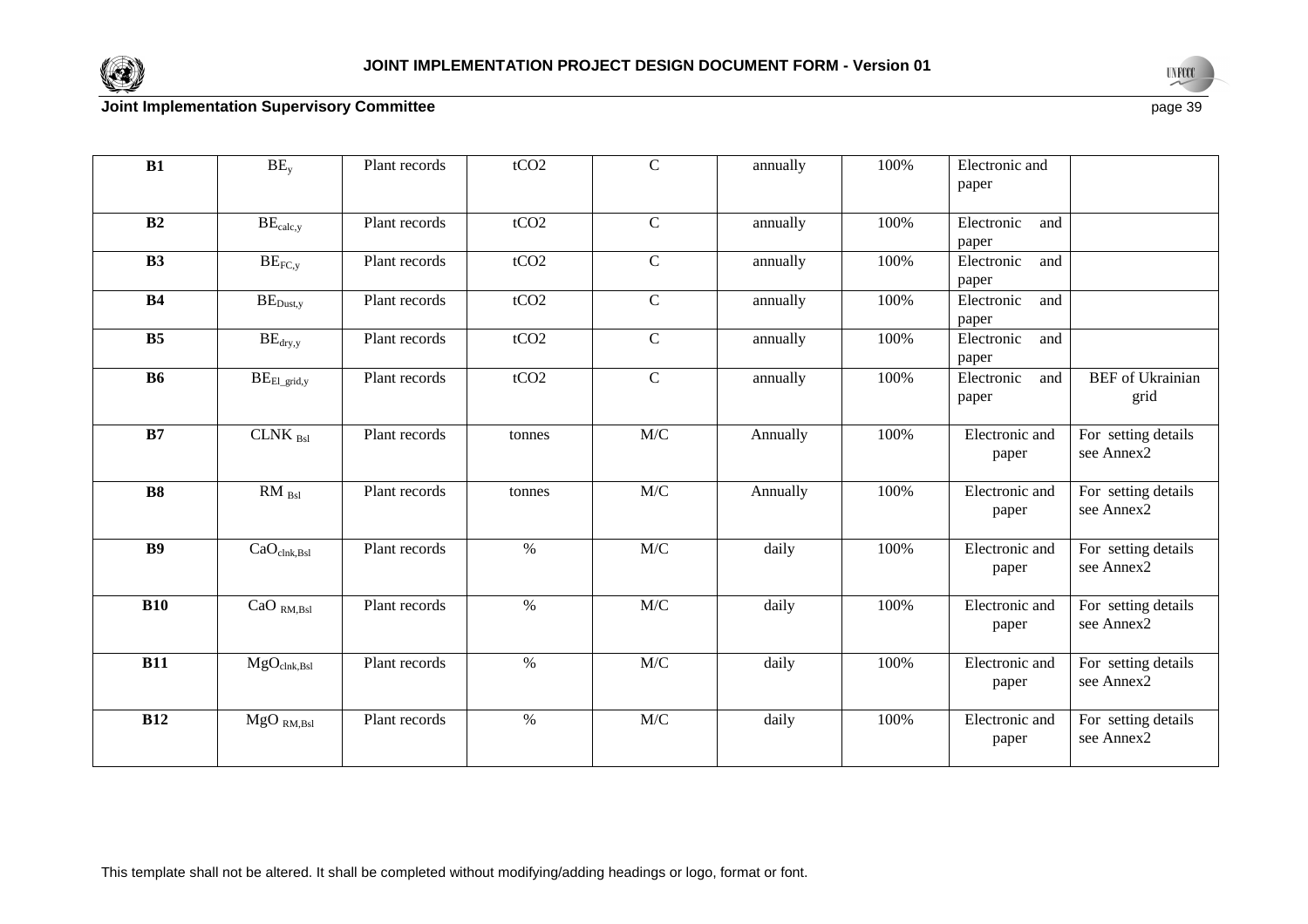



 $e$  page 40

| <b>B13</b> | $KE_{Bsl}$                 | Plant records | GJ/ton clinker                | $\mathbf{M}/\mathbf{C}$                              | annually     | 100% | Electronic and<br>paper | For setting details<br>see Annex2                                                               |
|------------|----------------------------|---------------|-------------------------------|------------------------------------------------------|--------------|------|-------------------------|-------------------------------------------------------------------------------------------------|
| <b>B14</b> | $FC_{i,y}$                 | Plant records | Tons or<br>volumetric units   | M/C                                                  | annually     | 100% | Electronic and<br>paper |                                                                                                 |
| <b>B15</b> | $NCV_i$                    | Plant records | GJ/ton or<br>volumetric unit  | M/C                                                  | Per shipment | 100% | Electronic and<br>paper | Weighted average of<br>all shipments will be<br>taken over a<br>calendar year for<br>each fuel. |
| <b>B16</b> | <b>ByPass</b>              | Plant records | tonnes                        | $\ensuremath{\text{M}}\xspace/\ensuremath{\text{C}}$ | annually     | 100% | Electronic and<br>paper | In the baseline the<br>kiln system is not<br>equipped with<br>bypass, therefore<br>ByPass=0     |
| <b>B17</b> | $\boldsymbol{d}$           | Plant records | $\%$                          | M/C                                                  | annually     | 100% | Electronic and<br>paper |                                                                                                 |
| <b>B18</b> | $CKD_{\text{Bsl}}$         | Plant records | tonnes                        | $\ensuremath{\text{M}}\xspace/\ensuremath{\text{C}}$ | annually     | 100% | Electronic and<br>paper |                                                                                                 |
| <b>B19</b> | $FC_{dry, i}$              | Plant records | Tonnes or<br>volumetric units | M/C                                                  | annually     | 100% | Electronic and<br>paper | Weighted average of<br>all shipments will be<br>taken over calendar<br>year for each fuel       |
| <b>B20</b> | $EL_{RM, \; kiln, \; Bsl}$ | Plant records | <b>MWh</b>                    | M/C                                                  | annually     | 100% | Electronic and<br>paper |                                                                                                 |

*Table 6: Data to be collected in the baseline scenario*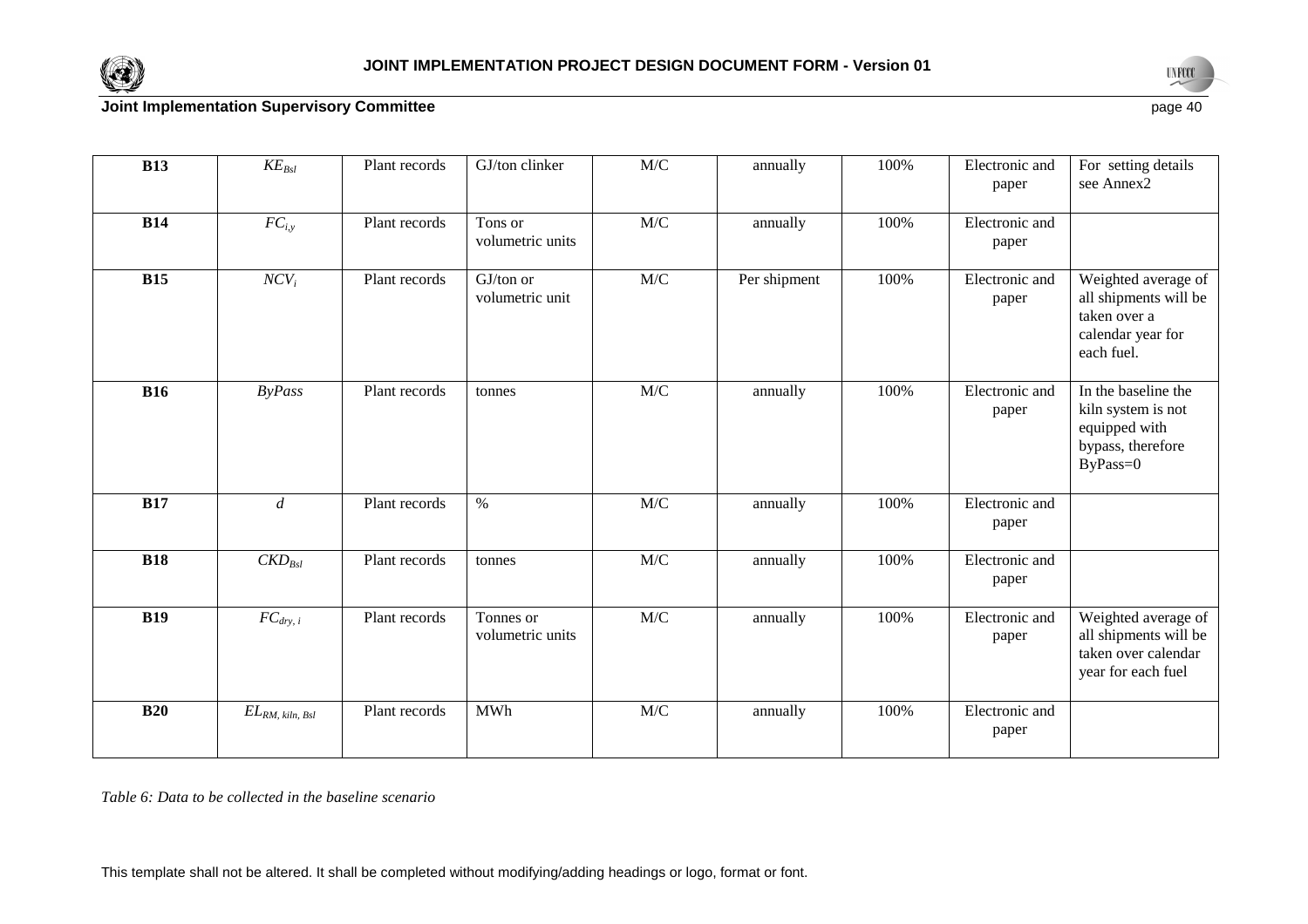



# **D.1.1.4.** Description of formulae used to estimate baseline emissions (for each gas, source etc.; emissions in units of CO<sub>2</sub> equivalent):

Baseline emissions are calculated as follows: Where:

$$
BE_y = BE_{Calcin} + BE_{FC} + BE_{Dust} + BE_{dry} + BE_{EL\_grid}
$$
\n
$$
\tag{7}
$$

Where:

| $BE_v$               | is the baseline emissions for the year y $(tCO2)$                                                                                                |
|----------------------|--------------------------------------------------------------------------------------------------------------------------------------------------|
| BE <sub>Calcin</sub> | is the baseline $CO_2$ emissions from calcinations of calcium carbonate and magnesium carbonate contained in the raw materials during burning in |
|                      | the clinker kiln $(tCO2)$                                                                                                                        |
| $BE_{FC}$            | is the baseline emissions due to kiln fuel combustion $(tCO2)$                                                                                   |
| $BE_{Dust}$          | is the baseline emissions due to discarded dust from kiln bypass and kiln exhaust de-dusting system (tCO <sub>2</sub> )                          |
| $BE_{\rm dry}$       | is the baseline emissions due to additional fuel consumption for raw materials or fuel preparation, $(tCO2)$                                     |

 $BE<sub>EL grid</sub>$  is the baseline emissions due to grid electricity consumption (tCO<sub>2</sub>)

# **Baseline emission from calcinations**

$$
BE_{Calcin} = \frac{CLNK_y}{CLNK_{Bsl}} \times (0.785 \times (CaO_{CLNK\_Bsl} \times CLNK_{Bsl} - CaO_{RM\_Bsl} \times RM_{Bsl}) + 1.092 \times (MgO_{CLNK\_Bsl} \times CLNK_{Bsl} - MgO_{RM\_Bsa} \times RM_{Bsl})) \tag{8}
$$

| BE <sub>Calcin</sub>    | is the baseline $CO2$ emission from calcinations of calcium carbonate and magnesium carbonate (tCO2) |
|-------------------------|------------------------------------------------------------------------------------------------------|
| 0.785                   | is the stoichiometric emission factor for CaO (tCO2/tCaO)                                            |
| 1.092                   | is the stoichiometric emission factor for $MgO(tCO2/tMgO)$                                           |
| $CaO_{CLNK\_Bsl}$       | is the non-carbonate CaO content in clinker in baseline (tonnes of CaO/tonne of clinker)             |
| CaO <sub>RM Bsl</sub>   | is the non-carbonate CaO content in raw meal in baseline (tonnes of CaO/tonne of raw meal)           |
| MgO <sub>CLNK Bsl</sub> | is the non-carbonate MgO content in clinker in baseline (tonnes of MgO/tonne of clinker)             |
| $MgO_{RM Bsl}$          | is the non-carbonate MgO content in raw meal in baseline (tonnes of MgO/tonne of raw meal)           |
| CLNK <sub>est</sub>     | is the annual production of clinker in the baseline (tonnes)                                         |
| $CINK_v$                | is the actual annual production of clinker in the project year y (tonnes)                            |
|                         |                                                                                                      |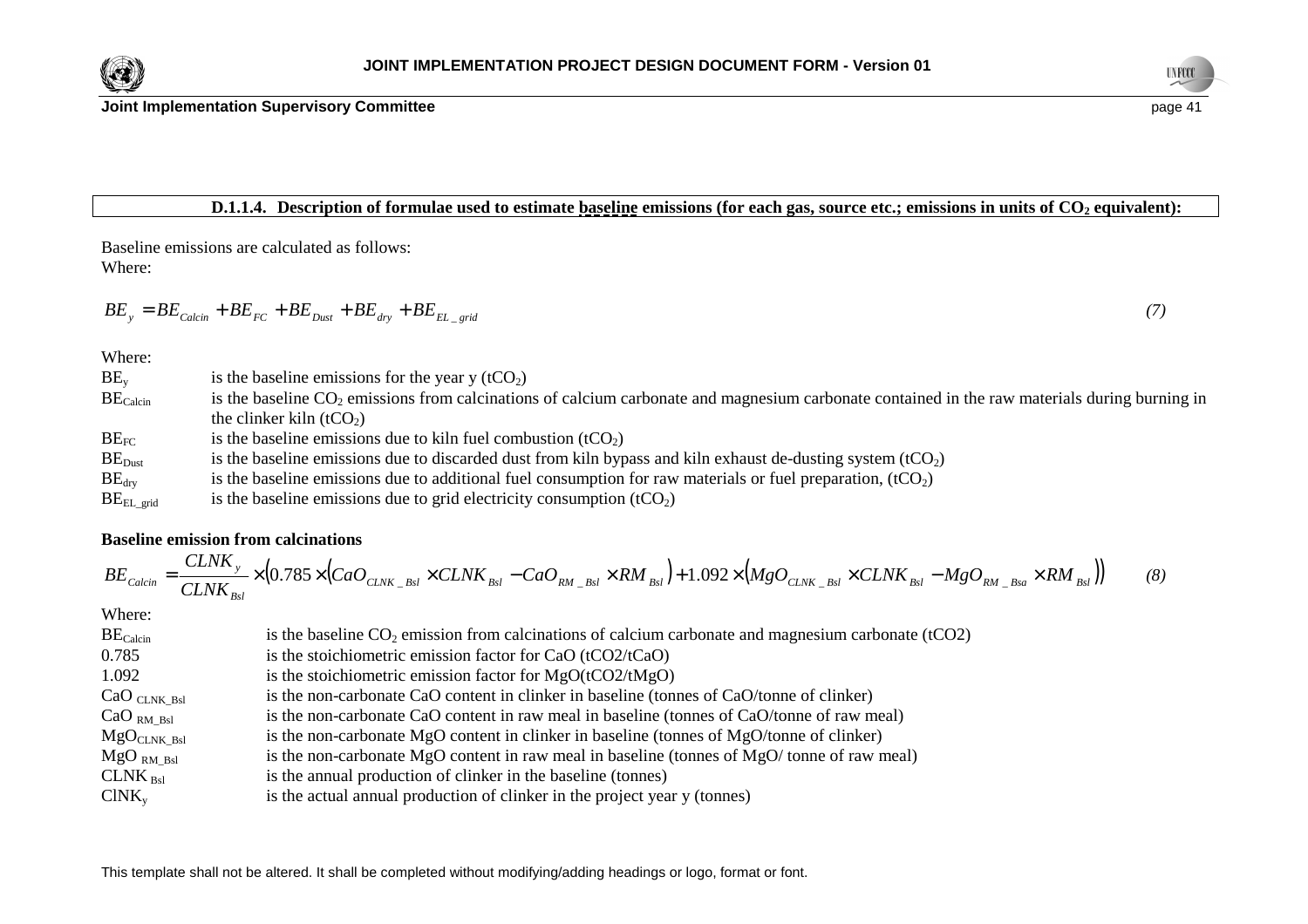



 $RM<sub>Bsl</sub>$  is the annual consumption of raw meal in the baseline (tonnes)

# **Baseline emissions from combustion of fuels in the kiln**

In order to obtain the baseline value of emissions due to combustion of fuel(-s) in the kiln, the historical specific kiln energy consumption values were used

$$
BE_{FC} = KE_{BSL} \times \frac{\sum_{i} \left( FC_{i,y} \times NCV_{i} \times EF_{CO_{2},y} \right)}{\sum_{i} \left( FC_{i,y} \times NCV_{i} \right)} \times CLNK_{y}
$$
\n(9)

Where:

| $BE_{FC}$      | is the baseline emissions due to kiln fuel combustion $(tCO2)$                     |
|----------------|------------------------------------------------------------------------------------|
| $KE_{\rm BSL}$ | is the specific baseline kiln calorific consumption (kiln efficiency) (GJ/t clnk)  |
| $FC_{i, v}$    | is the kiln fuel of type i consumption during he year y (tons or thousand $Nm^3$ ) |
| $EF_{CO2,i}$   | is the carbon emission factor of fuel of type i ( $tCO2/GI$ )                      |
| $NCV_i$        | is the net (lower) calorific value of fuel of type I (GJ/ton or thousand $Nm3$ )   |
| $CLNK_{v}$     | is the annual clinker production in year y (tonnes)                                |

# **Baseline emissions due to discarded dust from kiln exhaust gases de-dusting units**

$$
BE_{dust} = \left(BE_{calc} \times ByPass + \frac{BE_{calc} \times d}{\left[BE_{calc}(1-d) + 1\right]} \times CKD_{Bsl}\right) \times \frac{CLNK_y}{CLNK_{Bsl}}
$$
\n(10)

| $BE_{\text{dust}}$        | is the annual baseline emission due to discarded dust from bypass and deducting unit $(tCO2)$                           |
|---------------------------|-------------------------------------------------------------------------------------------------------------------------|
| $BE_{calc}$               | is the baseline emissions from calcination of the raw mill $(tCO2)$                                                     |
| ByPass <sub>v</sub>       | is the annual production of bypass dust living kiln system (tonnes)                                                     |
| $\text{CKD}_{\text{Bsl}}$ | is the baseline production of CKD dust leaving kiln systems (tonnes)                                                    |
| d                         | is the CKD calcinations rate % (released $CO_2$ expressed as a fraction of the total carbonates $CO_2$ in the raw meal) |
| $CLNK_{v}$                | is the annual clinker production in year y (tonnes)                                                                     |
| $CLNK_{Bsl}$              | is the annual clinker production in baseline (tonnes)                                                                   |
|                           |                                                                                                                         |

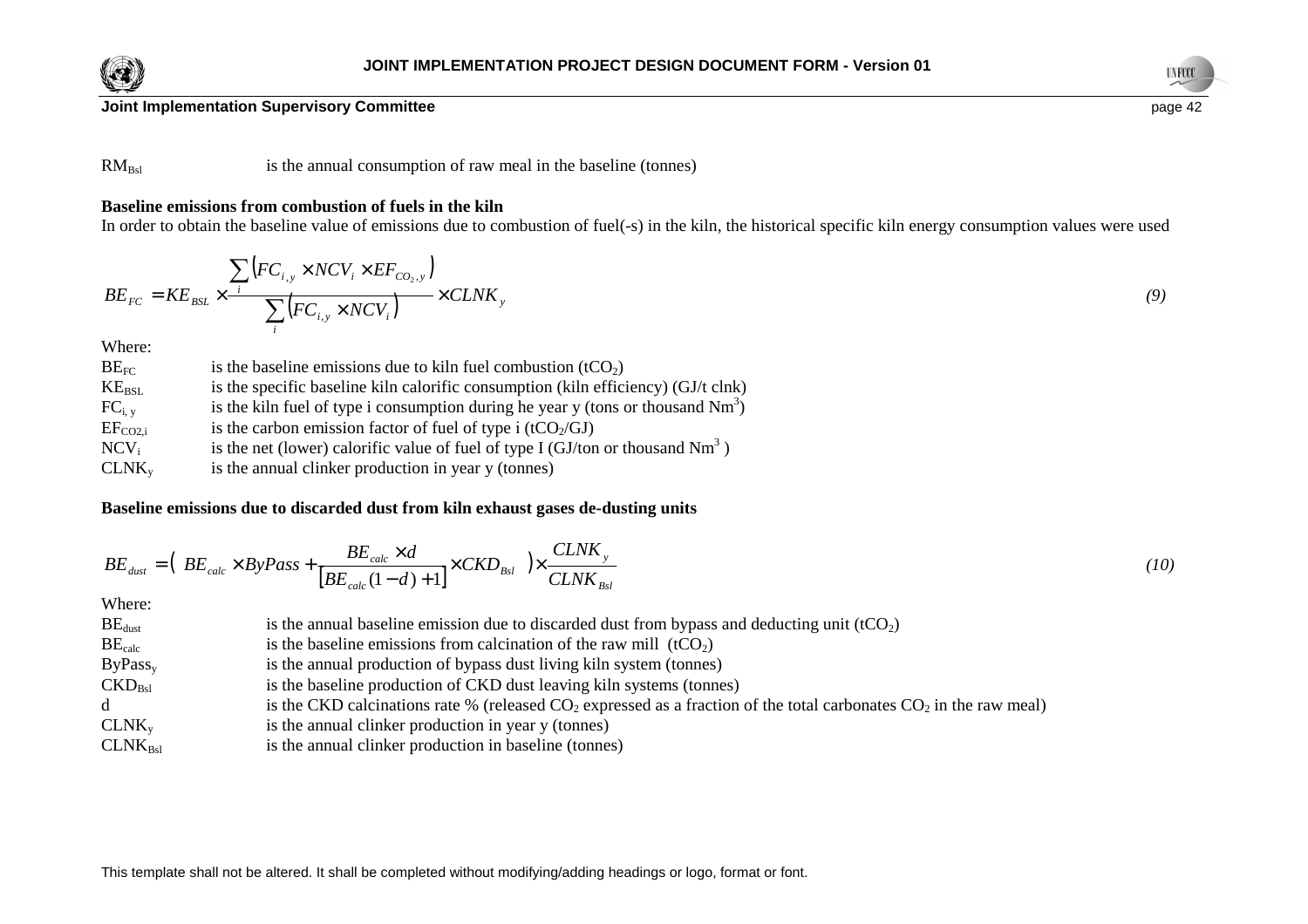

Existing dry kiln at Kryvyi Rih Cement is not equipped with kiln gases by-pass; therefore discarded dust can occur only from cement kiln de-dusting units and only CKD will be taken into account.

# **Baseline emissions from fuel consumption for drying of raw meal or fuel preparation**

 Additional (to the kiln consumption) fuel can be consumed to pre-dry the raw materials and to dry the fuel (consumption of fuel by dryer of coal mill). Emission due to additional fuel consumption are defined as follows:

$$
BE_{\text{dry}} = \sum_{i} \left( FC_{\text{dry},\text{Bsl}} \times EF_{CO2,i} \right) \times \frac{CLNK_y}{CLNK_{\text{Bsl}}} \tag{11}
$$

Where:

| $BE_{\text{dry}}$      | is the baseline emissions due to additional fuel consumption for raw materials or fuel preparation, $(tCO2)$ |
|------------------------|--------------------------------------------------------------------------------------------------------------|
| $FC_{\text{dry\_Bsl}}$ | is the baseline consumption of fuel of type i for raw meal drying and kiln fuel preparation (GJ)             |
| $EF_{CO2,i}$           | is the carbon emission factor of fuel of type i (tCO $\gamma$ GJ)                                            |
| $CLNK_{v}$             | is the annual clinker production in year y (tonnes)                                                          |
| $CLNK_{Bsl}$           | is the annual clinker production in baseline (tonnes)                                                        |

# **Baseline emission from grid electricity consumption for clinker production**

Grid electricity is consumed in the baseline for kiln operation, raw mill preparation and for fuel preparation and feeding. Emissions from grid electricity consumption for these purposes are defined as follows:

| $BE_{El\_grid} = EL_{RM,ki\ln,Bsl} + 1000 \times EF_{el,y} \times CLNK_{y}$ | (12) |
|-----------------------------------------------------------------------------|------|
|-----------------------------------------------------------------------------|------|

| $BE_{el,v}$                                      | is the baseline emissions due to grid electricity consumption $(tCO2)$                                                                   |
|--------------------------------------------------|------------------------------------------------------------------------------------------------------------------------------------------|
| $EF_{el, v}$                                     | is the carbon emission factor of electricity grid of Ukraine in year y ( $tCO2/MWh$ )                                                    |
| $\mathrm{EL}_{\mathrm{RM}, \mathrm{~kiln, Bsl}}$ | is the specific grid electricity consumption for clinker production, including consumption of electricity for raw mill preparation, kiln |
|                                                  | electricity consumption, fuel preparation and feeding in the baseline (kWh/ton clinker)                                                  |

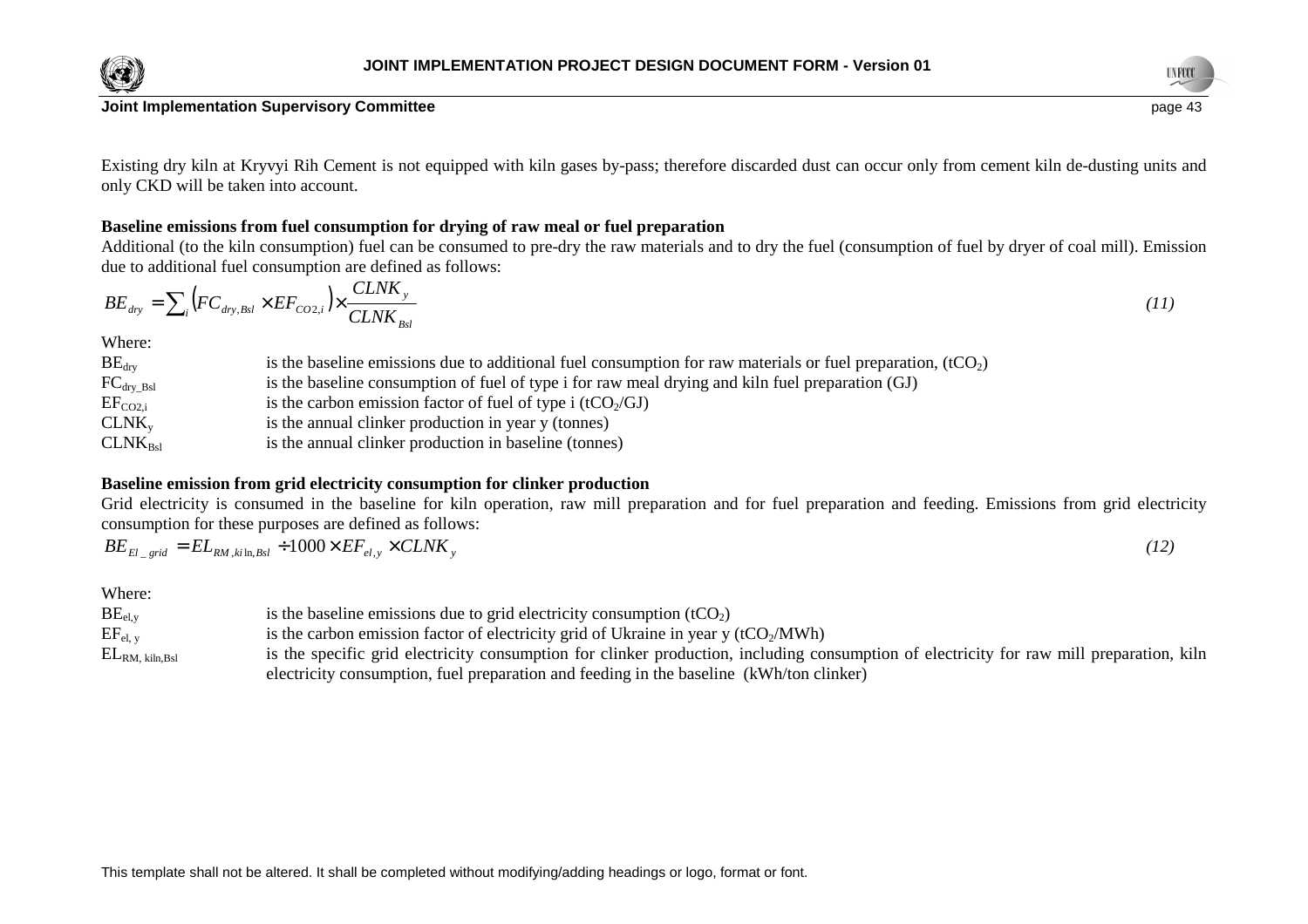



 $e$  page 44

# **D. 1.2.** Option 2 – Direct monitoring of emission reductions from the project (values should be consistent with those in section E.):

Not applicable.

| Data to be collected in order to monitor emission reductions from the <u>project</u> , and how these data will be archived:<br>D.1.2.1. |               |                |           |                       |           |                  |                    |         |  |
|-----------------------------------------------------------------------------------------------------------------------------------------|---------------|----------------|-----------|-----------------------|-----------|------------------|--------------------|---------|--|
| <b>ID</b><br>number                                                                                                                     | Data variable | Source of data | Data unit | (m),<br>Measured      | Recording | of<br>Proportion | will<br>How<br>the | Comment |  |
| (Please<br>use                                                                                                                          |               |                |           | calculated<br>$(c)$ , | frequency | data to<br>be    | be<br>data         |         |  |
| numbers to ease                                                                                                                         |               |                |           | estimated (e)         |           | monitored        | archived?          |         |  |
| cross-                                                                                                                                  |               |                |           |                       |           |                  | (electronic/       |         |  |
| referencing<br>to                                                                                                                       |               |                |           |                       |           |                  | paper)             |         |  |
| D.2.)                                                                                                                                   |               |                |           |                       |           |                  |                    |         |  |
|                                                                                                                                         |               |                |           |                       |           |                  |                    |         |  |
|                                                                                                                                         |               |                |           |                       |           |                  |                    |         |  |

 **D.1.2.2. Description of formulae used to calculate emission reductions from the project (for each gas, source etc.; emissions/emission reductions in units of CO2 equivalent):** 

# **D.1.3. Treatment of leakage in the monitoring plan:**

Due to short slag transport distance between slag deposits from Kryvyi Rih Arcelor Mittal steel and Kryvyi Rih Cement the effect of leakage from slag transportation can be neglected.In addition, the influence of slag transportation is offset as slag replaces the equal anmount of natural raw materials which otherwise would have to be transported to the plant site. For concervativeness the effect of reduction of volume of natural raw materials transportation is not claimed in overall emission reductions. Other leakages were not identified.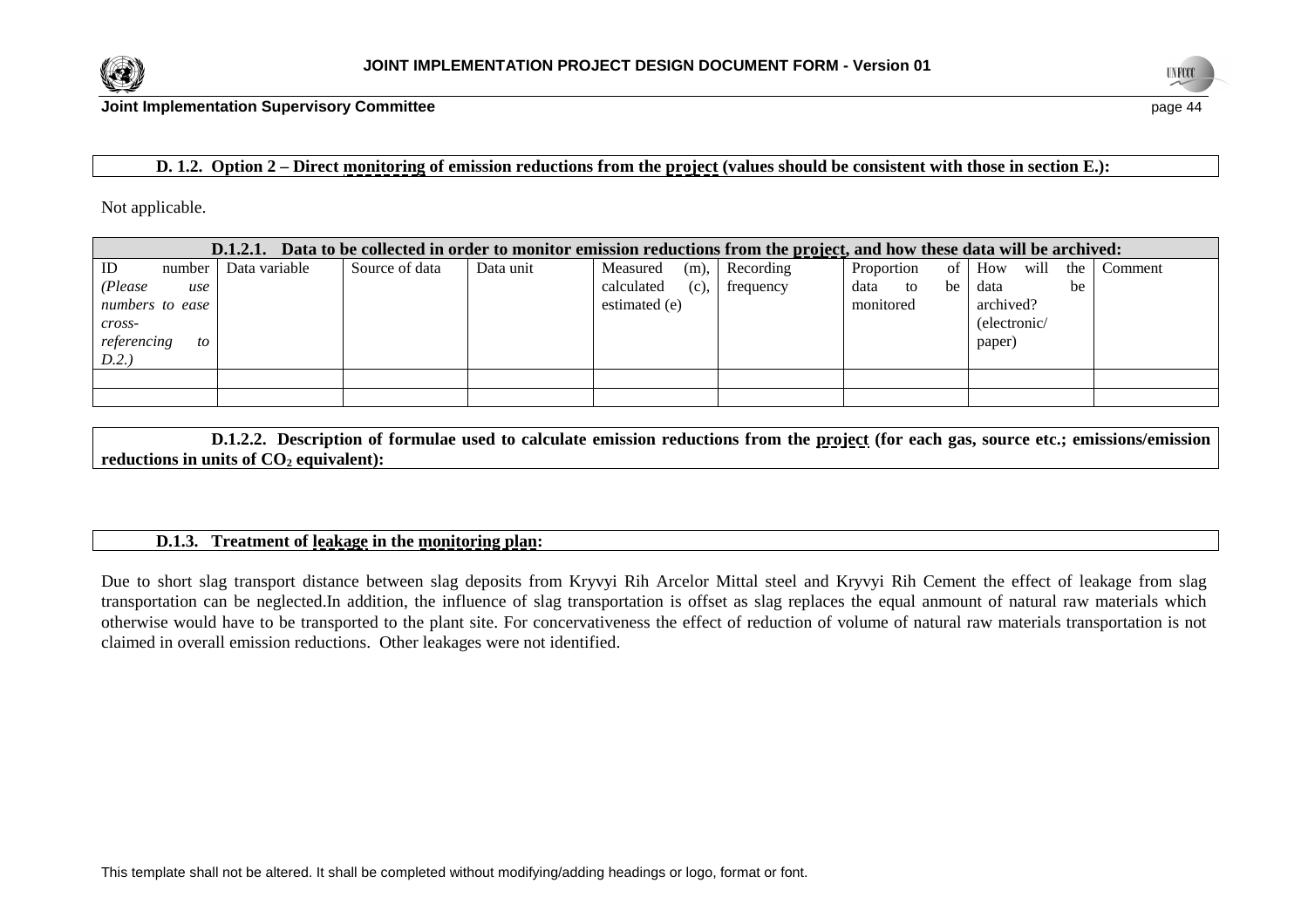



| -   | page 45 |
|-----|---------|
| . . | . .     |
|     |         |

| D.1.3.1. If applicable, please describe the data and information that will be collected in order to monitor leakage effects of the project: |        |               |                |           |               |         |           |            |      |              |      |       |         |
|---------------------------------------------------------------------------------------------------------------------------------------------|--------|---------------|----------------|-----------|---------------|---------|-----------|------------|------|--------------|------|-------|---------|
| ID                                                                                                                                          | number | Data variable | Source of data | Data unit | Measured      | $(m)$ , | Recording | Proportion | of 1 | How          | will | the 1 | Comment |
| (Please)                                                                                                                                    | use    |               |                |           | calculated    | (c),    | frequency | data<br>to | be   | data         |      | be    |         |
| numbers to ease                                                                                                                             |        |               |                |           | estimated (e) |         |           | monitored  |      | archived?    |      |       |         |
| $cross-$                                                                                                                                    |        |               |                |           |               |         |           |            |      | (electronic/ |      |       |         |
| referencing                                                                                                                                 | to     |               |                |           |               |         |           |            |      | paper)       |      |       |         |
| D.2.                                                                                                                                        |        |               |                |           |               |         |           |            |      |              |      |       |         |
|                                                                                                                                             |        |               |                |           |               |         |           |            |      |              |      |       |         |
|                                                                                                                                             |        |               |                |           |               |         |           |            |      |              |      |       |         |

Not applicable

 **D.1.3.2. Description of formulae used to estimate leakage (for each gas, source etc.; emissions in units of CO2 equivalent):** 

Not applicable

 **D.1.4. Description of formulae used to estimate emission reductions for the project (for each gas, source etc.; emissions/emission reductions in units of CO2 equivalent):** 

 $ER_{y} =$  $B = BE_y - PE_y$  *(13)* 

Where:

- $ER<sub>v</sub>$  is emission reduction of the JI project in year y (tCO<sub>2</sub>e)
- $BE<sub>v</sub>$  is the baseline emissions in year y (tCO<sub>2</sub>e)
- $PE<sub>v</sub>$  is the project emissions in year y (tCO<sub>2</sub>e)

 **D.1.5. Where applicable, in accordance with procedures as required by the host Party, information on the collection and archiving of information on the environmental impacts of the project:** 

Atmospheric emissions are the only important source of pollution at Kryvyi Rih Cement that has an impact on the local environment. According to the national requirements, atmospheric emissions have to be measured by making samples according to the special schedule, agreed with authority.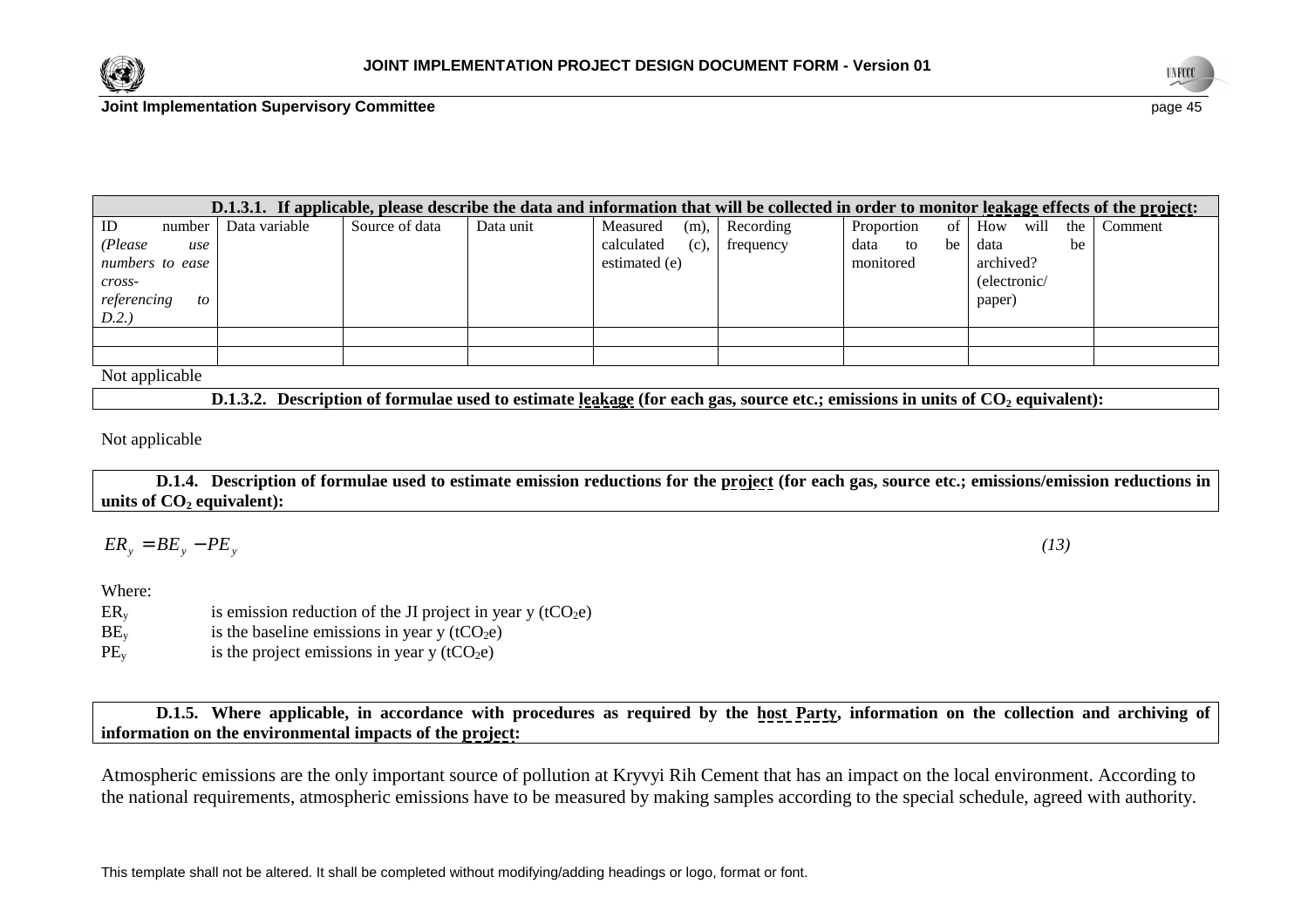



Kryvyi Rih Cement systematically collects data on the pollutants that have an impact on the local environment. As of September 2008 the independent subcontract environmental laboratory makes measurements of the following emissions:

# **Gaseous pollutants (CO, NOx & SOx)**

 Gaseous pollutants are measured by means of a mobile gas spectrometer. It is used to measure the gaseous emissions periodically, according to the specialschedule by taking samples with mobile gas spectrometer. Currently there are little emissions of SOx at Kryvyi Rih Cement, but the existing gas spectrometer would measure SOx emissions should they appear.

# **Dust emissions**

 The emissions of dust are measured by the independent sub-contract laboratory using the weighing method. The level of dust is being measured by weighing a filter installed for a certain time in the exhaust air flow. Samples are taken also according to the special schedule.

| D.2.                        |                      | Quality control (QC) and quality assurance (QA) procedures undertaken for data monitored:                                                                                                                                                                                                                           |
|-----------------------------|----------------------|---------------------------------------------------------------------------------------------------------------------------------------------------------------------------------------------------------------------------------------------------------------------------------------------------------------------|
| Data                        | Uncertainty level of | Explain QA/QC procedures planned for these data, or why such procedures are not necessary.                                                                                                                                                                                                                          |
| table<br>(Indicate)<br>and  | data                 |                                                                                                                                                                                                                                                                                                                     |
| ID number)                  | (high/medium/low)    |                                                                                                                                                                                                                                                                                                                     |
| Table 5                     |                      |                                                                                                                                                                                                                                                                                                                     |
| P7 $CaO_{\text{clnk. v}}$   | low                  | Accredited laboratory of Kryvyi Rih Cement is taking samples and conduct the test. The data are archived.<br>Frequency of tests every 1 hour. The laboratory department will calculate the average.                                                                                                                 |
| $P8$ CLNK <sub>y</sub>      | low                  | Annual sum of daily reports of kiln department. The measurements are based on constant measurements of raw<br>meal consumption of the kiln and take into account composition, moisture content and loss of ignition (LOI) of<br>raw meal. These properties of raw meal are tested every 2 hours by plant laboratory |
| P9 CaO <sub>RM</sub> $_{v}$ | See P7               | Please, refer to P7. Frequency of sampling is 4 hours.                                                                                                                                                                                                                                                              |
| $P10 RM$ <sub>v</sub>       | medium               | Annual sum of daily reports of kiln department. See P8                                                                                                                                                                                                                                                              |
| $P11\,MgO_{CLNK, y}$        | low                  | Please, refer to P7                                                                                                                                                                                                                                                                                                 |
| P12 MgO <sub>RM, y</sub>    | See P <sub>11</sub>  | Please, refer to P11                                                                                                                                                                                                                                                                                                |
| $P24FC_{i, kilm, y}$        | low                  | Metering of kiln fuel consumption for each of the fuels used is done by metering system. Data is collected and<br>stored. Calibration is done according to suppliers requirements by authorised organisation                                                                                                        |
| $P27$ CKD <sub>v</sub>      | medium               |                                                                                                                                                                                                                                                                                                                     |
| P28 $d_v$                   | medium               |                                                                                                                                                                                                                                                                                                                     |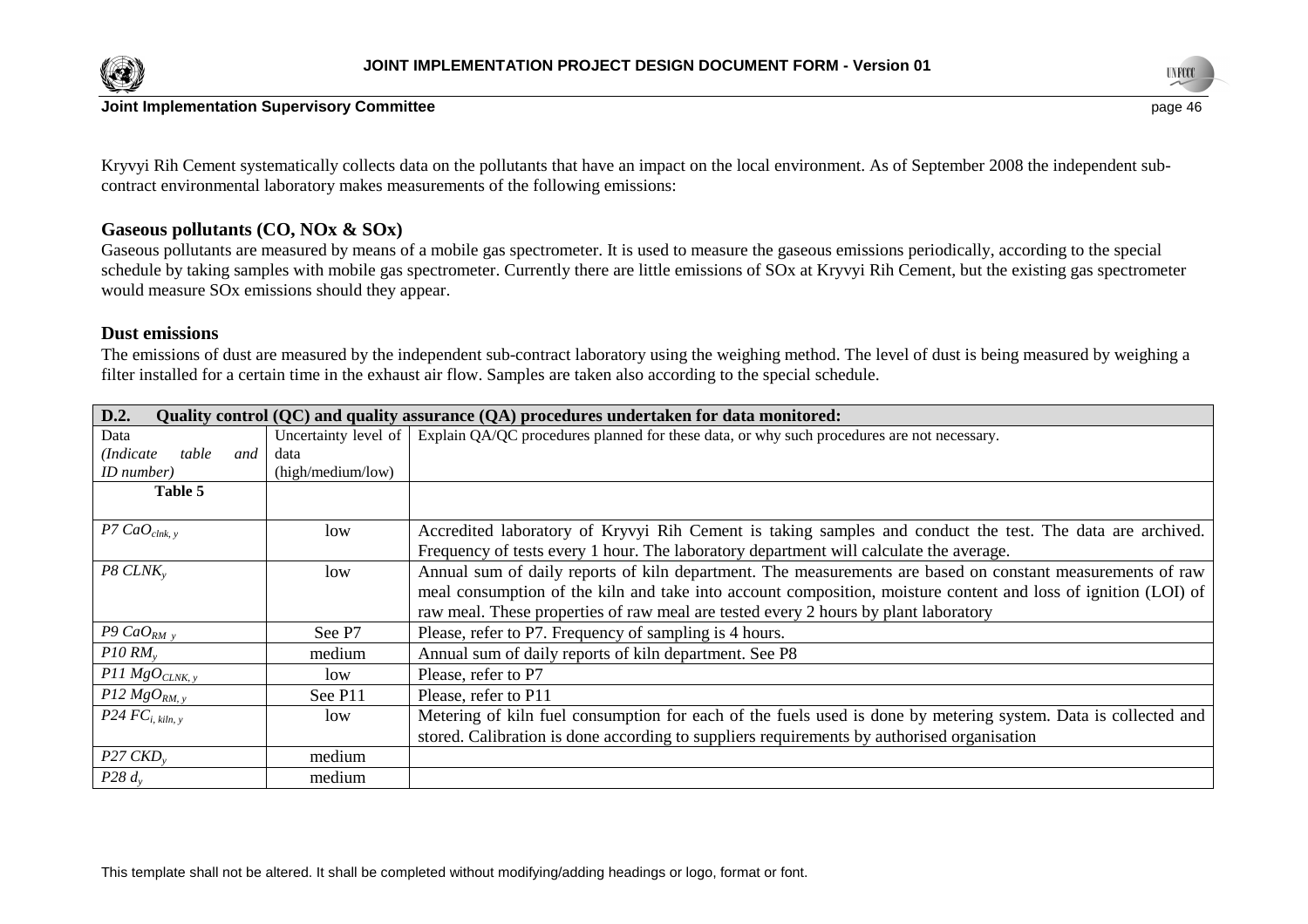



| $P29$ $FC_{drums, y}$          | medium | Fuel (natural gas) consumption of drying drums is measured by metering system. Data is collected and stored.      |
|--------------------------------|--------|-------------------------------------------------------------------------------------------------------------------|
|                                |        | Calibration is done in accordance with suppliers requirements by authorised organisation.                         |
| P31 $EC_{RM, kih, y}$          | medium | Individual electricity meters are installed to measure the consumption of electricity of raw mill preparation and |
|                                |        | kiln equipment. They are to be calibrated every 3 to 6 years in function of manufacturer and type. Calibration is |
|                                |        | done by an authorised organisation. The reading is collected by energy department and stored.                     |
| Table 6                        |        |                                                                                                                   |
| $B7$ CLN $K_{Bsl}$             | low    | See Annex2 where baseline setting is described                                                                    |
| $B8\,RM_{\rm Bsl}$             | medium | See Annex2 where baseline setting is described                                                                    |
| $B9$ Ca $O_{\text{clnk, Bsl}}$ | low    | See Annex2 where baseline setting is described                                                                    |
| $B10$ CaO $_{RM, Bsl}$         | low    | See Annex2 where baseline setting is described                                                                    |
| $B11\,MgO_{CLNK,~Bsl}$         | low    | See Annex2 where baseline setting is described                                                                    |
| $B12 MgO_{RM, Bsl}$            | low    | See Annex2 where baseline setting is described                                                                    |
| $B13$ $KE_{Bsl}$               | low    | See Annex2 where baseline setting is described                                                                    |
| $B14FC_{i, v}$                 | low    | See Annex2 where baseline setting is described                                                                    |
| B15 NCV <sub>i</sub>           | low    | See Annex2 where baseline setting is described                                                                    |
| B17d                           | medium | See Annex2 where baseline setting is described                                                                    |
| $B18$ CKD <sub>Bsl</sub>       | medium | See Annex2 where baseline setting is described                                                                    |
| $B19FC_{\text{dry}, i}$        | low    | See Annex2 where baseline setting is described                                                                    |
| $B20$ $EL_{RM,~kiln,~Bsl}$     | low    | See Annex2 where baseline setting is described                                                                    |

*Table 7: Quality control and quality assurance.* 

# **Internal quality system at Kryvyi Rih Cement**

 The internal quality system at Kryvyi Rih Cement is functioning in accordance with the national standards and regulations in force and ISO9001. The quality of cement, clinker and all raw components is continuously controlled by the laboratory of the plant. The laboratory is certified by the Kryvyi Rih State Metrology, Standardisation and Accreditation Agency of Ukraine, certificate № ПЄ0047/2005 (Ukr) from23/11/2005, valid until<br>23/11/2008 23/11/2008.

# **D.3. Please describe the operational and management structure that the project operator will apply in implementing the monitoring plan:**

Three departments of Kryvyi Rih Cement will be responsible for collecting the information for monitoring purposes.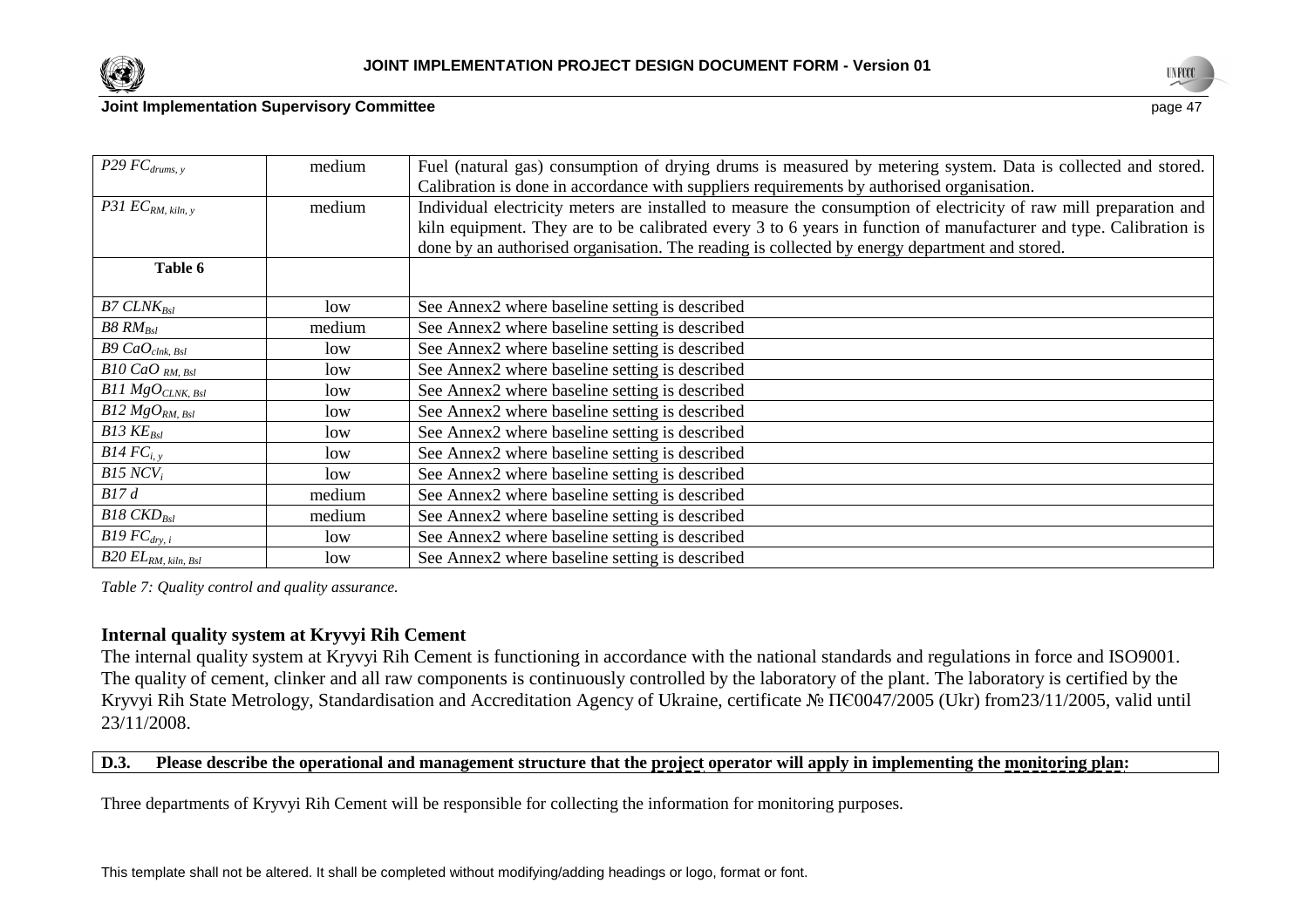



# **The laboratory of Kryvyi Rih Cement**

The laboratory of Kryvyi Rih Cement is responsible for quality control of cement, clinker, raw mill and raw materials/corrective additives.

#### **Energy department**

 The energy department is responsible for control of fuel and electricity consumption at Kryvyi Rih Cement. It collects data from the commercial power meters at the plant feeding power transformers and individual electricity meters installed at the production units that consume electricity. The data from individual electricity meters is cross-checked with the data of the commercial meters. For the purposes of monitoring, the energy department will report electricityconsumption level of the kiln system and the raw milling system, and provide it to the environmental department.

#### **Environmental department**

 Environmental department is responsible for management of environmental aspects of plant's operation and relationships with local and central state regulation bodies. It collects, calculates, stores and processes all the emission data.

It will hold the overall responsibility for implementation of the monitoring plan for the proposed JI project, like organizing and storing the data and calculation the emission reductions. The environmental department will also prepare the annual Monitoring Protocols, to be presented to a Verifier of the emission reductions. Other departments of Kryvyi Rih Cement will submit relevant data to the environmental department for the monitoring purposes. In addition to the preparation of the Annual Monitoring Protocols, the laboratory will conduct an internal audit annually to assess project performance and if necessary make corrective actions.

#### **Financial department**

The financial department is responsible for accounting, controlling and planning.

Apart of internal departments of Kryvyi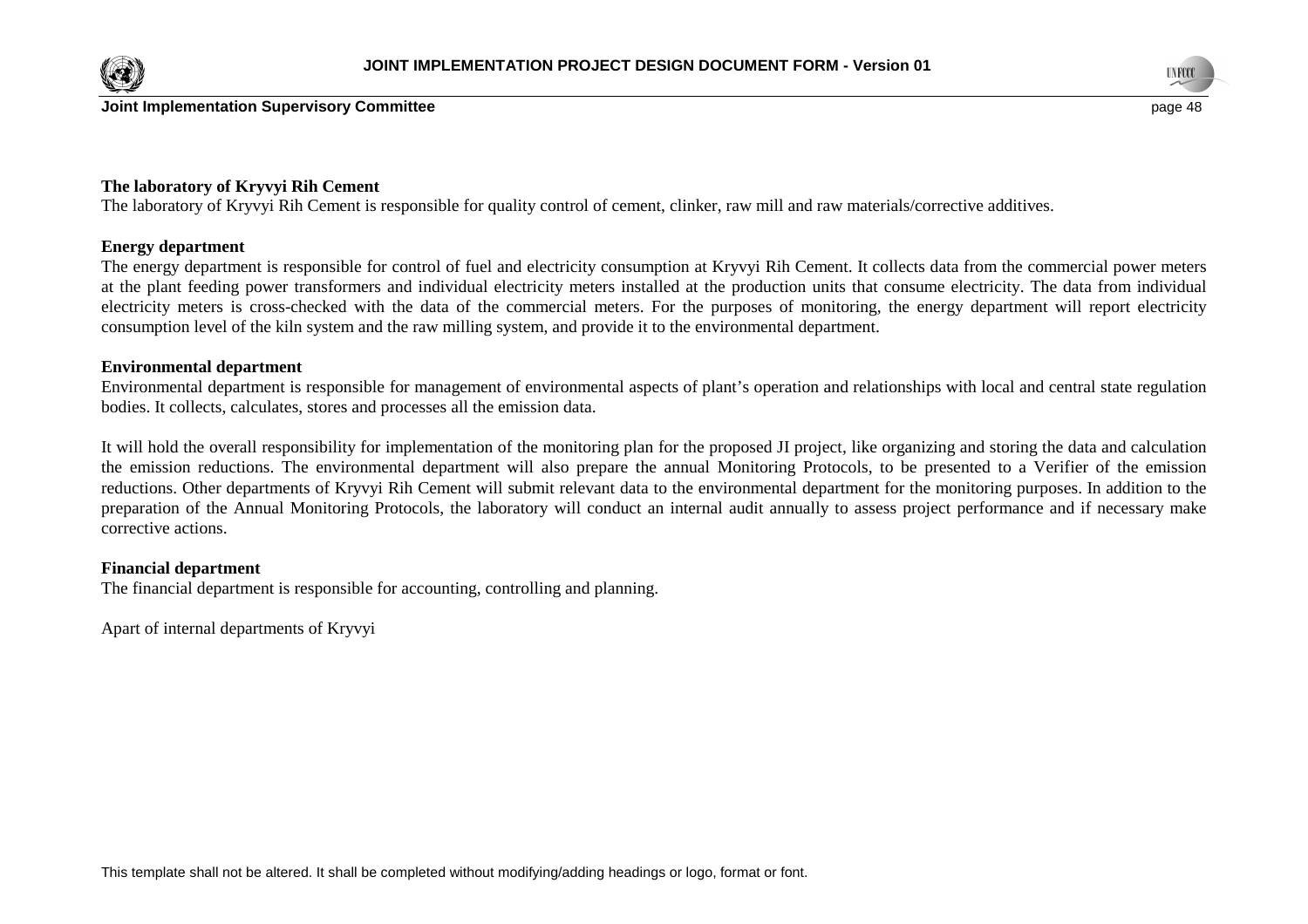



 $e$  page 49

Rih Cement, four independent external organizations will be contracted to provide the data necessary for monitoring plan implementation:

# **The laboratory of the Dnipropetrovsk regional gas distribution system**

The laboratory will provide data on the net calorific value of the natural gas consumed.

# **Independent environmental laboratory**

Kryvyi Rih Cement outsourcers the service of independent laboratory to conduct measurements of pollutants.

# **Independent certification body**

This body will be contracted by Kryvyi Rih Cement to measure the net calorific value of fuel delivered.

# **Independent surveying company**

 This company will be contracted if needed, to supervise and approve the in-house survey of the opening (and closing) stocks of coal, cement, clinker, andmineral components.

The data from all external organizations will be collected by the laboratory of Kryvyi Rih Cement for monitoring purposes. For the usual routine procedures all the data has to be stored for three years for the purposes of the independent financial audit. For the purpose of the monitoring system implementation, the collected data will be stored by the Laboratory department at least for two years after the end of the crediting period – i.e. at least until 2014. For a detailed description of each measured value, please refer to section D.2.

# **D.4. Name of person(s)/entity(ies) establishing the monitoring plan:**

- •Public Joint Stock Company "HeidelbergCement Ukraine", Kryvyi Rih, Ukraine,
- •Global Carbon B.V., Netherlands

For contact details refer to Annex1.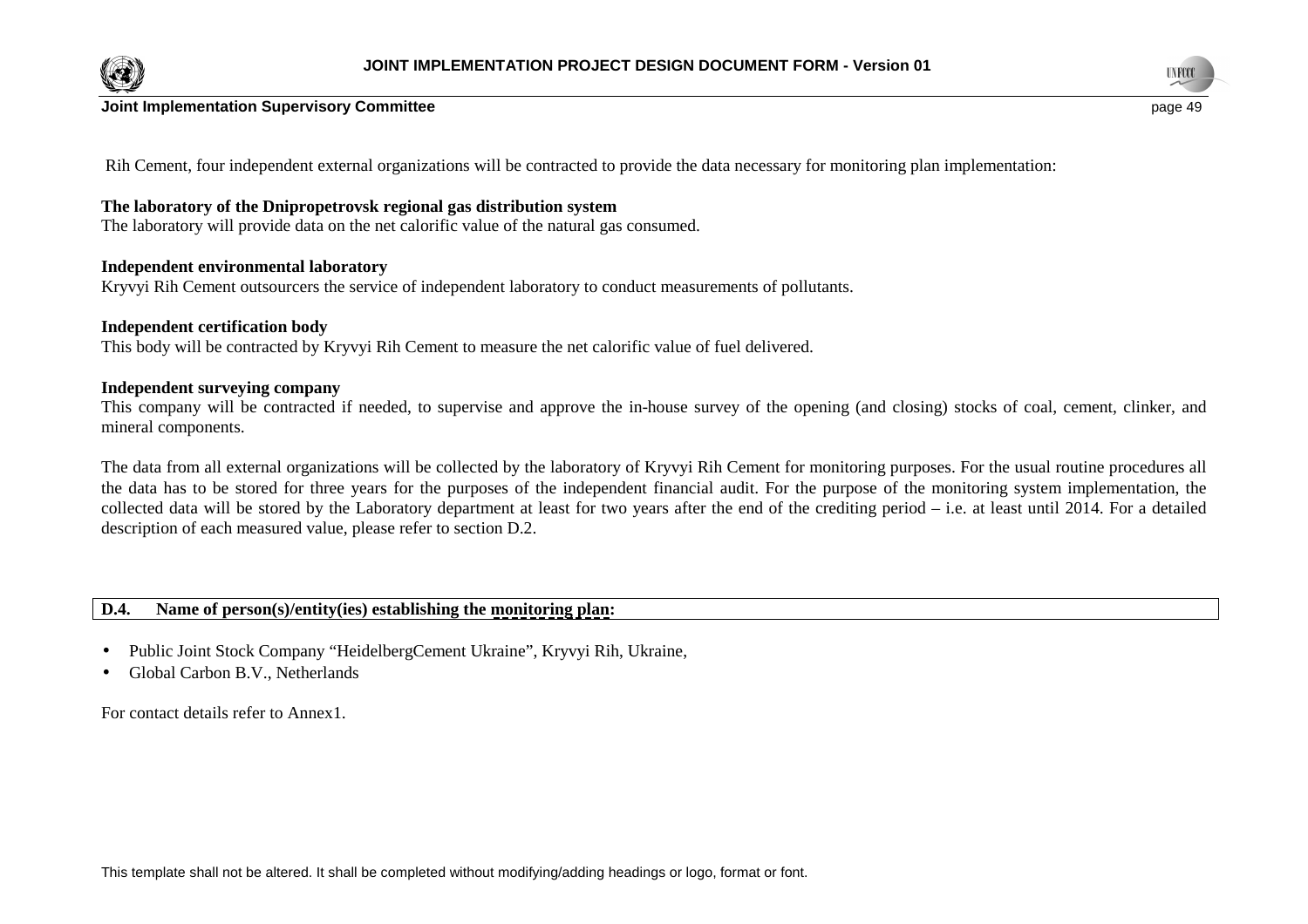**UNFCCC** 

# **SECTION E. Estimation of greenhouse gas emission reductions**

# **E.1. Estimated project emissions:**

| <b>Project emissions</b>     |           | 2004      | 2005    | 2006    | 2007    |  |  |
|------------------------------|-----------|-----------|---------|---------|---------|--|--|
| Calcination emissions        | [tCO2/yr] | 425,461   | 408,093 | 415,984 | 446,350 |  |  |
| Kiln fuel combustion         | [tCO2/yr] | 174,907   | 188,714 | 186,551 | 184,563 |  |  |
| Dust from kiln               | [tCO2/yr] | 0         | 0       |         |         |  |  |
| Fuel for drying              | [tCO2/yr] | 12.878    | 11.022  | 12.261  | 9,813   |  |  |
| Grid electricity consumption | [tCO2/yr] | 80,299    | 82,172  | 86,481  | 84,573  |  |  |
| Total                        | [tCO2/yr] | 693,545   | 690,001 | 701,278 | 725,299 |  |  |
| Total $2004 - 2007$          | [tCO2]    | 2,810,122 |         |         |         |  |  |

*Table 8: Estimated project emissions before the start of crediting period.* 

| <b>Project emissions</b>     |           | 2008      | 2009    | 2010           | 2011     | 2012    |  |  |  |
|------------------------------|-----------|-----------|---------|----------------|----------|---------|--|--|--|
| Calcination emissions        | [tCO2/yr] | 447,838   | 447,838 | 447,838        | 447,838  | 447,838 |  |  |  |
| Kiln fuel combustion         | [tCO2/yr] | 185,371   | 317,779 | 317,779        | 317,779  | 317,779 |  |  |  |
| Dust from kiln               | [tCO2/yr] | 0         | 0       | $\overline{0}$ | $\theta$ |         |  |  |  |
| Fuel for drying              | [tCO2/yr] | 9.813     | 9.813   | 9.813          | 9,813    | 9,813   |  |  |  |
| Grid electricity consumption | [tCO2/yr] | 84.573    | 84.573  | 84.573         | 84.573   | 84,573  |  |  |  |
| Total                        | [tCO2/yr] | 727,595   | 860,003 | 860,003        | 860,003  | 860,003 |  |  |  |
| Total $2008 - 2012$          | [tCO2]    | 4,167,606 |         |                |          |         |  |  |  |

*Table 9: Estimated project emissions within the crediting period.* 

| <b>Project emissions</b> |           | 2013   | 2014      | 2015   | 2016  | 2017   | 2018   | 2019  | 2020  |
|--------------------------|-----------|--------|-----------|--------|-------|--------|--------|-------|-------|
| Calcination              |           | 447,83 | 447,83    | 447,83 | 447,8 | 447,83 | 447,83 | 447,8 | 447,8 |
| emissions                | [tCO2/yr] | 8      | 8         | 8      | 38    | 8      | 8      | 38    | 38    |
|                          |           | 317.77 | 317.77    | 317.77 | 317.7 | 317.77 | 317.77 | 317.7 | 317,7 |
| Kiln fuel combustion     | [tCO2/yr] |        | 9         | 9      | 79    | 9      | 9      | 79    | 79    |
| Dust from kiln           | [tCO2/yr] |        | 0         |        | 0     |        | 0      | 0     |       |
| Fuel for drying          | [tCO2/yr] | 9,813  | 9,813     | 9,813  | 9,813 | 9,813  | 9,813  | 9,813 | 9,813 |
| Grid electricity         |           |        |           |        | 84,57 |        |        | 84,57 | 84,57 |
| consumption              | [tCO2/yr] | 84,573 | 84,573    | 84,573 | 3     | 84,573 | 84,573 |       |       |
|                          |           | 860,00 | 860.00    | 860,00 | 860,0 | 860,00 | 860.00 | 860,0 | 860,0 |
| Total                    | [tCO2/yr] |        |           |        | 03    |        | 3      | 03    | 03    |
| Total $2013 - 2020$      | [tCO2]    |        | 6.880.023 |        |       |        |        |       |       |

*Table 10: Estimated project emissions generated after the crediting period* 

# **E.2. Estimated leakage:**

No leakage occurs in the project scenario.

# **E.3. The sum of E.1. and E.2.:**

| <b>Project emissions and leakage</b> |           | 2004    | 2005    | 2006    | 2007    |
|--------------------------------------|-----------|---------|---------|---------|---------|
| Calcination emissions                | [tCO2/yr] | 425,461 | 408.093 | 415.984 | 446,350 |
| Kiln fuel combustion                 | [tCO2/vr] | 174.907 | 188.714 | 186,551 | 184,563 |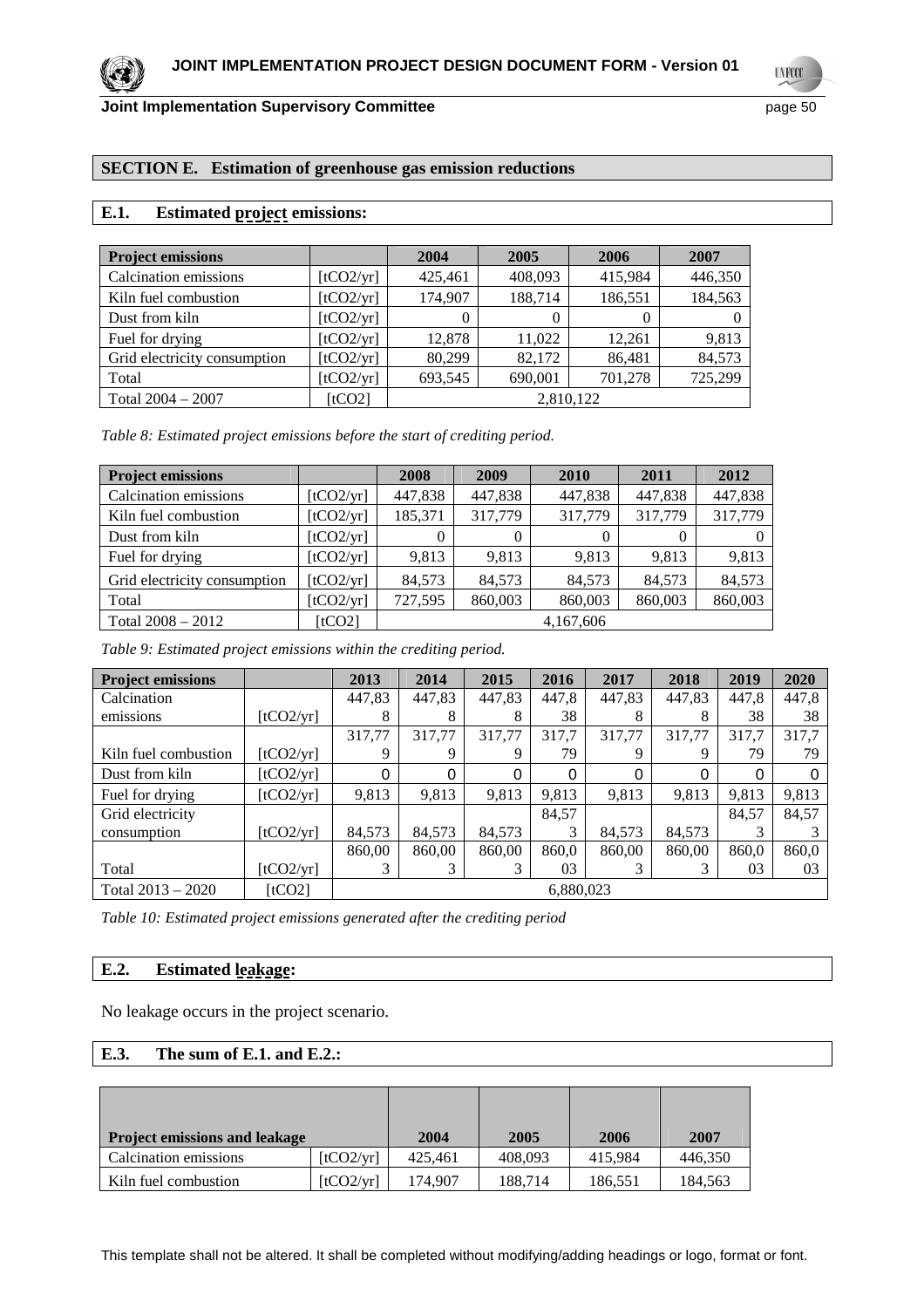**UNFCCC** 

| Dust from kiln               | [tCO2/yr] |           |         |         |         |  |  |
|------------------------------|-----------|-----------|---------|---------|---------|--|--|
| Fuel for drying              | [tCO2/yr] | 12,878    | 11.022  | 12.261  | 9,813   |  |  |
| Grid electricity consumption | [tCO2/yr] | 80,299    | 82,172  | 86.481  | 84,573  |  |  |
| Leakage                      | [tCO2/yr] |           |         |         |         |  |  |
| Total                        | [tCO2/yr] | 693,545   | 690.001 | 701.278 | 725,299 |  |  |
| Total $2004 - 2007$          | [tCO2]    | 2,810,122 |         |         |         |  |  |

| <b>Project emissions and leakage</b> |           | 2008    | 2009     | 2010      | 2011     | 2012    |
|--------------------------------------|-----------|---------|----------|-----------|----------|---------|
| Calcination emissions                | [tCO2/yr] | 447,838 | 447,838  | 447,838   | 447,838  | 447,838 |
| Kiln fuel combustion                 | [tCO2/yr] | 185,371 | 317,779  | 317,779   | 317,779  | 317,779 |
| Dust from kiln                       | [tCO2/yr] | 0       |          |           | $\Omega$ |         |
| Fuel for drying                      | [tCO2/yr] | 9,813   | 9,813    | 9,813     | 9,813    | 9,813   |
| Grid electricity consumption         | [tCO2/yr] | 84,573  | 84,573   | 84,573    | 84,573   | 84,573  |
| Leakage                              | [tCO2/yr] | 0       | $\Omega$ |           | $\Omega$ |         |
| Total                                | [tCO2/yr] | 727,595 | 860,003  | 860,003   | 860,003  | 860,003 |
| Total $2008 - 2012$                  | [tCO2]    |         |          | 4.167.606 |          |         |

| Table 12: Project emissions and leakage within the crediting period. |  |  |
|----------------------------------------------------------------------|--|--|
|----------------------------------------------------------------------|--|--|

| emissions<br><b>Project</b> | and       |          |           |          |          |          |          |          |          |  |
|-----------------------------|-----------|----------|-----------|----------|----------|----------|----------|----------|----------|--|
| leakage                     |           | 2013     | 2014      | 2015     | 2016     | 2017     | 2018     | 2019     | 2020     |  |
| Calcination                 |           | 447,83   | 447,83    | 447,83   | 447,83   | 447,83   | 447,83   | 447,83   | 447,83   |  |
| emissions                   | [tCO2/yr] | 8        | 8         | 8        | 8        | 8        | 8        | 8        | 8        |  |
| Kiln fuel                   |           | 317,77   | 317,77    | 317,77   | 317,77   | 317,77   | 317,77   | 317,77   | 317,77   |  |
| combustion                  | [tCO2/yr] | 9        | 9         | 9        |          | 9        |          | 9        |          |  |
| Dust from kiln              | [tCO2/yr] | $\Omega$ | $\Omega$  | 0        | 0        | 0        | 0        | 0        | 0        |  |
| Fuel for drying             | [tCO2/yr] | 9,813    | 9,813     | 9,813    | 9,813    | 9,813    | 9,813    | 9,813    | 9,813    |  |
| Grid electricity            |           |          |           |          |          |          |          |          |          |  |
| consumption                 | [tCO2/yr] | 84,573   | 84,573    | 84,573   | 84,573   | 84,573   | 84.573   | 84.573   | 84.573   |  |
| Leakage                     | [tCO2/yr] | $\Omega$ | $\theta$  | $\Omega$ | $\Omega$ | $\Omega$ | $\Omega$ | $\theta$ | $\theta$ |  |
|                             |           | 860.00   | 860,00    | 860.00   | 860.00   | 860.00   | 860.00   | 860.00   | 860,00   |  |
| Total                       | [tCO2/yr] | 3        | 3         | 3        | 3        | 3        | 3        | 3        | 3        |  |
| Total $2013 -$              |           |          |           |          |          |          |          |          |          |  |
| 2020                        | [tCO2]    |          | 6.880.023 |          |          |          |          |          |          |  |

*Table 13: Project emissions after the crediting period* 

# **E.4. Estimated baseline emissions:**

| <b>Baseline emissions</b>    |           | 2004    | 2005      | 2006    | 2007    |
|------------------------------|-----------|---------|-----------|---------|---------|
| Calcination emissions        | [tCO2/yr] | 472,053 | 496,132   | 519,939 | 526,998 |
| Kiln fuel combustion         | [tCO2/yr] | 189,633 | 199,307   | 208,870 | 211,706 |
| Dust from kiln               | [tCO2/yr] | 0       | 0         | 0       |         |
| Fuel for drying              | [tCO2/yr] |         | 0         | 0       |         |
| Grid electricity consumption | [tCO2/yr] | 83,553  | 87,815    | 92,029  | 93,278  |
| Total                        | [tCO2/yr] | 745,239 | 783,253   | 820,838 | 831,983 |
| Total $2004 - 2007$          | [tCO2]    |         | 3,181,313 |         |         |

*Table 14: Estimated baseline emissions before the start of crediting period.*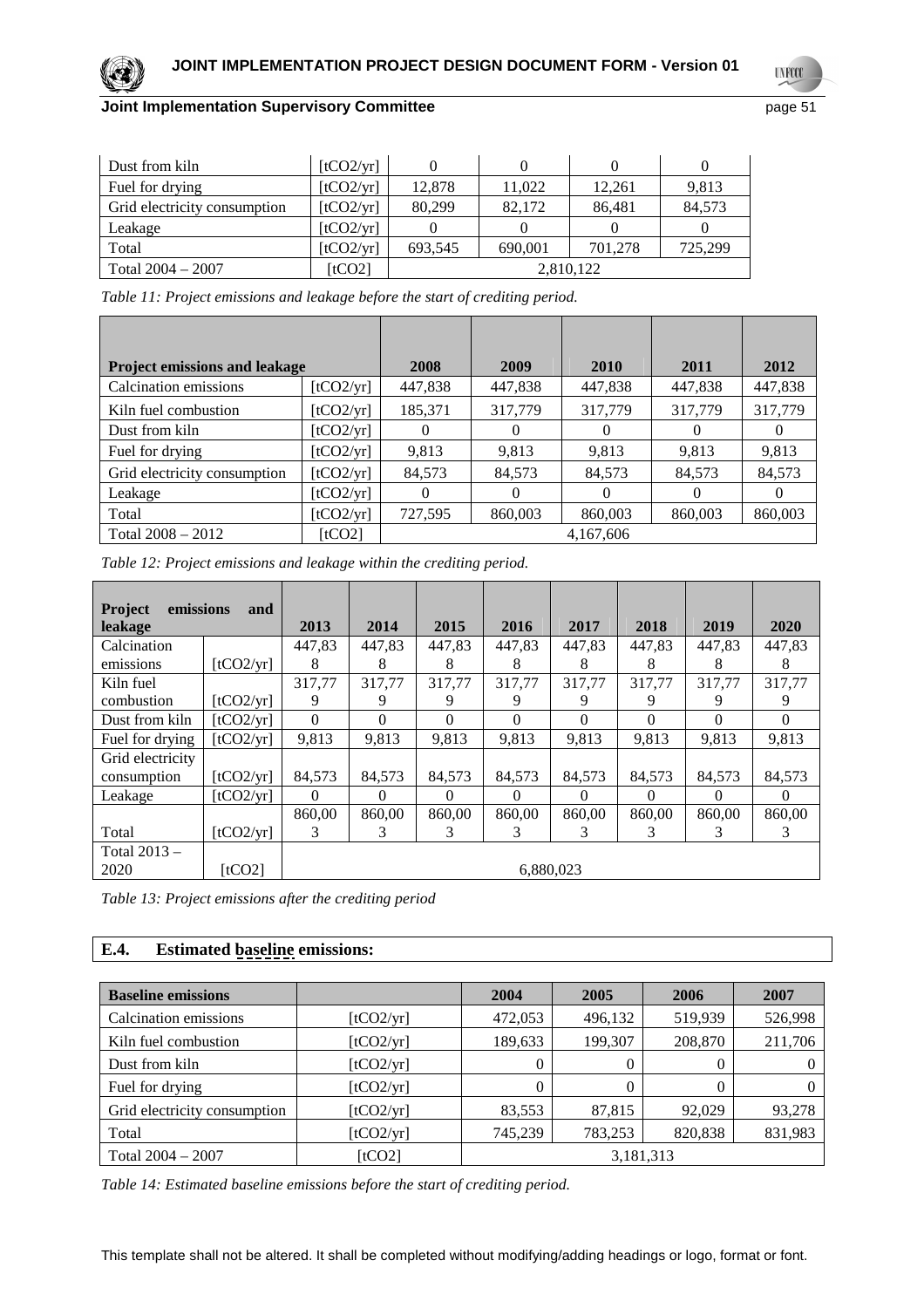**UNFCC** 

| <b>Baseline emissions</b>    |           | 2008      | 2009    | <b>2010</b> | 2011     | 2012    |  |
|------------------------------|-----------|-----------|---------|-------------|----------|---------|--|
| Calcination emissions        | [tCO2/yr] | 526,998   | 526,998 | 526,998     | 526,998  | 526,998 |  |
| Kiln fuel combustion         | [tCO2/yr] | 211,706   | 362,925 | 362,925     | 362,925  | 362,925 |  |
| Dust from kiln               | [tCO2/yr] |           | 0       | $\left($    | $\theta$ |         |  |
| Fuel for drying              | [tCO2/yr] | 0         | 0       | 0           | $^{(1)}$ |         |  |
| Grid electricity consumption | [tCO2/yr] | 93,278    | 93,278  | 93,278      | 93,278   | 93,278  |  |
| Total                        | [tCO2/yr] | 831,983   | 983,201 | 983,201     | 983,201  | 983,201 |  |
| Total $2008 - 2012$          | [tCO2]    | 4,764,788 |         |             |          |         |  |

*Table 15: Estimated baseline emissions within the crediting period.* 

| <b>Baseline emissions</b> |           | 2013     | 2014      | 2015     | 2016   | 2017   | 2018   | 2019   | 2020   |
|---------------------------|-----------|----------|-----------|----------|--------|--------|--------|--------|--------|
| Calcination               |           | 526,99   | 526,99    | 526,99   | 526,99 | 526,99 | 526,99 | 526,99 | 526,99 |
| emissions                 | [tCO2/yr] |          |           |          | δ      | δ      |        |        |        |
|                           |           | 362,92   | 362,92    | 362,92   | 362,92 | 362,92 | 362,92 | 362,92 | 362,92 |
| Kiln fuel combustion      | [tCO2/yr] |          |           |          |        |        |        |        |        |
| Dust from kiln            | [tCO2/yr] | 0        | 0         | 0        | 0      | 0      | 0      |        |        |
| Fuel for drying           | [tCO2/yr] | $\Omega$ | 0         | $\Omega$ | 0      | 0      | 0      |        |        |
| Grid electricity          |           |          |           |          |        |        |        |        |        |
| consumption               | [tCO2/yr] | 93,278   | 93,278    | 93,278   | 93.278 | 93,278 | 93.278 | 93.278 | 93,278 |
|                           |           | 983,20   | 983,20    | 983,20   | 983,20 | 983,20 | 983,20 | 983,20 | 983,20 |
| Total                     | [tCO2/yr] |          |           |          |        |        |        |        |        |
| Total $2013 - 2020$       | [tCO2]    |          | 7,865,611 |          |        |        |        |        |        |

*Table 16: Estimated baseline emissions after the crediting period* 

# **E.5. Difference between E.4. and E.3. representing the emission reductions of the project:**

| <b>Reductions</b> | 2004      | 2005    | 2006   | 2007   |         |  |
|-------------------|-----------|---------|--------|--------|---------|--|
| Total             | [tCO2/yr] | 51.694  | 93.252 | 19.561 | 106.684 |  |
| Total 2004 - 2007 | [tCO2]    | 371.191 |        |        |         |  |

*Table 17: Estimated emission reductions before the start of crediting period.* 

| <b>Reductions</b> |           | 2008    | 2009    | 2010    | 2011    | 2012    |
|-------------------|-----------|---------|---------|---------|---------|---------|
| Total             | [tCO2/yr] | 104.388 | 123.199 | 123.199 | 123.199 | 123.199 |
| Total 2008 - 2012 | [tCO2]    |         |         | 597.182 |         |         |

*Table 18: Estimated emission reduction within the crediting period.* 

| <b>Reductions</b> |           | 2013    | 2014  | 2015  | 2016  | 2017  | 2018  | 2019  | 2020 |
|-------------------|-----------|---------|-------|-------|-------|-------|-------|-------|------|
|                   |           | 123,1   | 123.1 | 123.1 | 123.1 | 123.1 | 123,1 | 123,1 | 123, |
| Total             | [tCO2/yr] | 99      | 99    | 99    | 99    | 99    | 99    | 99    | 199  |
| Total             |           |         |       |       |       |       |       |       |      |
| $2008 -$          |           |         |       |       |       |       |       |       |      |
| 2012              | [tCO2]    | 985,588 |       |       |       |       |       |       |      |

*Table 19: Estimated emission reduction after the crediting period.* 

Emission reductions generated in 2004 - 2007 will be transferred as AAUs in the frame of International Emissions Trading mechanism of the Kyoto Protocol. The emission reductions generated during 2008- 2012 are to be transferred as ERUs in the frame of Joint Implementation mechanism of the Kyoto Protocol. The baseline setting and monitoring of reductions is done identical for the whole period, i.e. 2004-2012.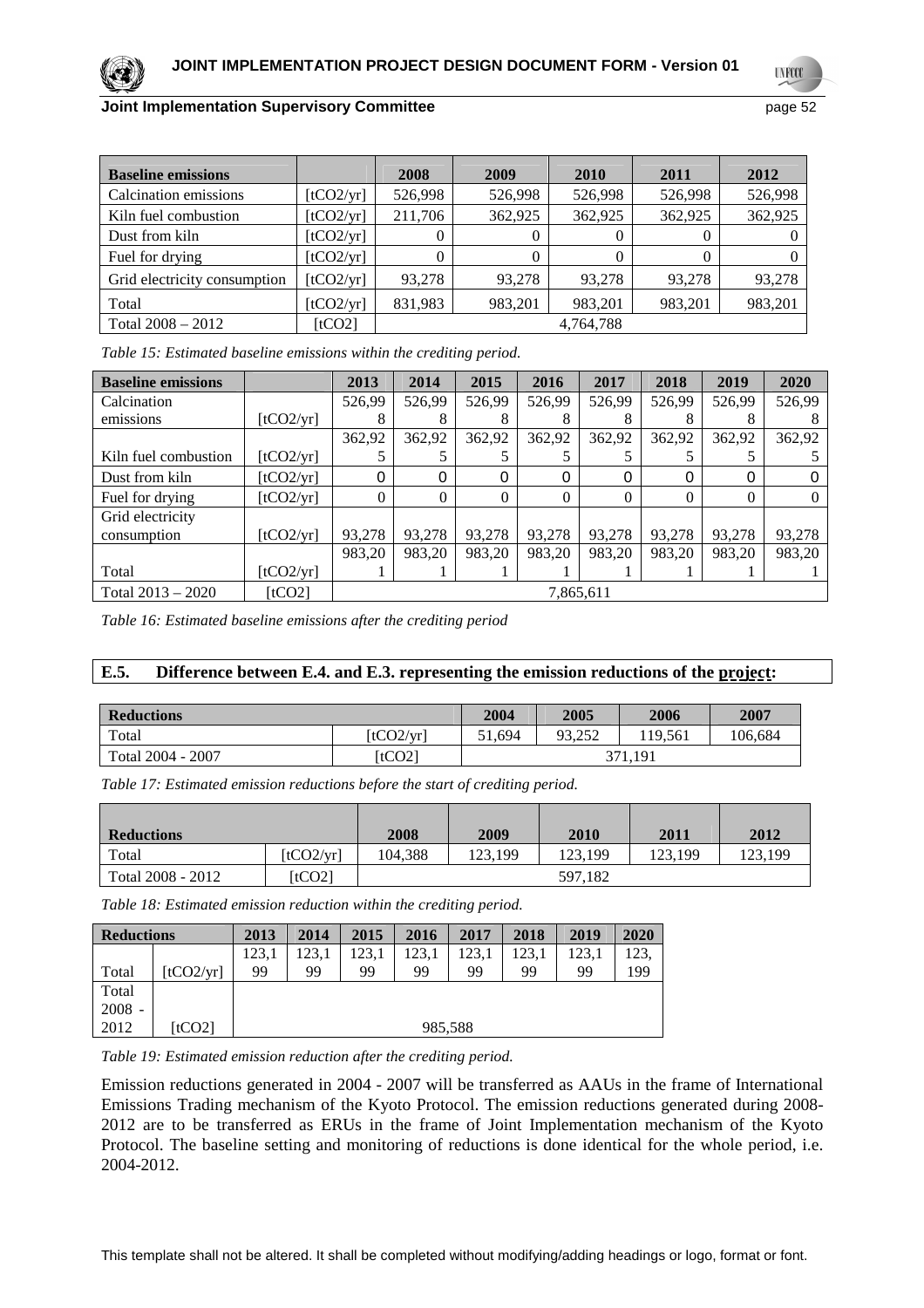# **E.6. Table providing values obtained when applying formulae above:**

| Year                               | Estimated<br>project<br>emissions<br>(tonnes of<br>CO <sub>2</sub><br>equivalent) | Estimated leakage<br>(tones of<br>CO <sub>2</sub><br>equivalent) | Estimated<br>baseline<br>emissions<br>(tonnes of<br>CO <sub>2</sub><br>equivalent) | Estimated<br>emission<br>reductions<br>(tonnes of<br>CO <sub>2</sub><br>equivalent) |
|------------------------------------|-----------------------------------------------------------------------------------|------------------------------------------------------------------|------------------------------------------------------------------------------------|-------------------------------------------------------------------------------------|
| <b>Year 2004</b>                   | 693,545                                                                           | $\theta$                                                         | 745,239                                                                            | 51,694                                                                              |
| Year 2005                          | 690,001                                                                           | $\theta$                                                         | 783,253                                                                            | 93,252                                                                              |
| <b>Year 2006</b>                   | 701,278                                                                           | 0                                                                | 820,838                                                                            | 119,561                                                                             |
| Year 2007                          | 725,299                                                                           | 0                                                                | 831,983                                                                            | 106,684                                                                             |
| Total (tonnes of $CO2$ equivalent) | 2,810,122                                                                         | $\theta$                                                         | 3,181,313                                                                          | 371,191                                                                             |

*Table 20: Estimated emissions before crediting period* 

|                                    | Estimated       |                   | Estimated       | Estimated       |
|------------------------------------|-----------------|-------------------|-----------------|-----------------|
|                                    | project         | Estimated leakage | baseline        | emission        |
| Year                               | emissions       | (tonnes of        | emissions       | reductions      |
|                                    | (tonnes of      | CO <sub>2</sub>   | (tonnes of      | (tonnes of      |
|                                    | CO <sub>2</sub> | equivalent)       | CO <sub>2</sub> | CO <sub>2</sub> |
|                                    | equivalent)     |                   | equivalent)     | equivalent)     |
| <b>Year 2008</b>                   | 727,595         | $\Omega$          | 831,983         | 104,388         |
| <b>Year 2009</b>                   | 860,003         | $\theta$          | 983.201         | 123,199         |
| <b>Year 2010</b>                   | 860,003         | $\theta$          | 983,201         | 123,199         |
| <b>Year 2011</b>                   | 860,003         | $\Omega$          | 983,201         | 123,199         |
| <b>Year 2012</b>                   | 860,003         | $\Omega$          | 983,201         | 123,199         |
| Total (tonnes of $CO2$ equivalent) | 4, 167, 606     | $\theta$          | 4,764,788       | 597,182         |

*Table 21: Estimated emissions within crediting period.* 

|                                    | Estimated       |                   | Estimated       | Estimated       |
|------------------------------------|-----------------|-------------------|-----------------|-----------------|
|                                    | project         | Estimated leakage | baseline        | emission        |
| Year                               | emissions       | (tonnes of        | emissions       | reductions      |
|                                    | (tonnes of      | CO <sub>2</sub>   | (tonnes of      | (tonnes of      |
|                                    | CO <sub>2</sub> | equivalent)       | CO <sub>2</sub> | CO <sub>2</sub> |
|                                    | equivalent)     |                   | equivalent)     | equivalent)     |
| Year 2013                          | 860,003         | $\theta$          | 983,201         | 123,199         |
| Year 2014                          | 860,003         | $\overline{0}$    | 983,201         | 123,199         |
| <b>Year 2015</b>                   | 860,003         | $\theta$          | 983,201         | 123,199         |
| Year 2016                          | 860,003         | $\overline{0}$    | 983,201         | 123,199         |
| Year 2017                          | 860,003         | $\Omega$          | 983,201         | 123,199         |
| Year 2018                          | 860,003         | $\overline{0}$    | 983,201         | 123,199         |
| <b>Year 2019</b>                   | 860,003         | $\overline{0}$    | 983.201         | 123,199         |
| Year 2020                          | 860,003         | $\overline{0}$    | 983,201         | 123,199         |
| Total (tonnes of $CO2$ equivalent) | 6,880,023       | $\overline{0}$    | 7,865,611       | 985,588         |

*Table 22: Estimated emissions after the crediting period.* 

**UNFCCC**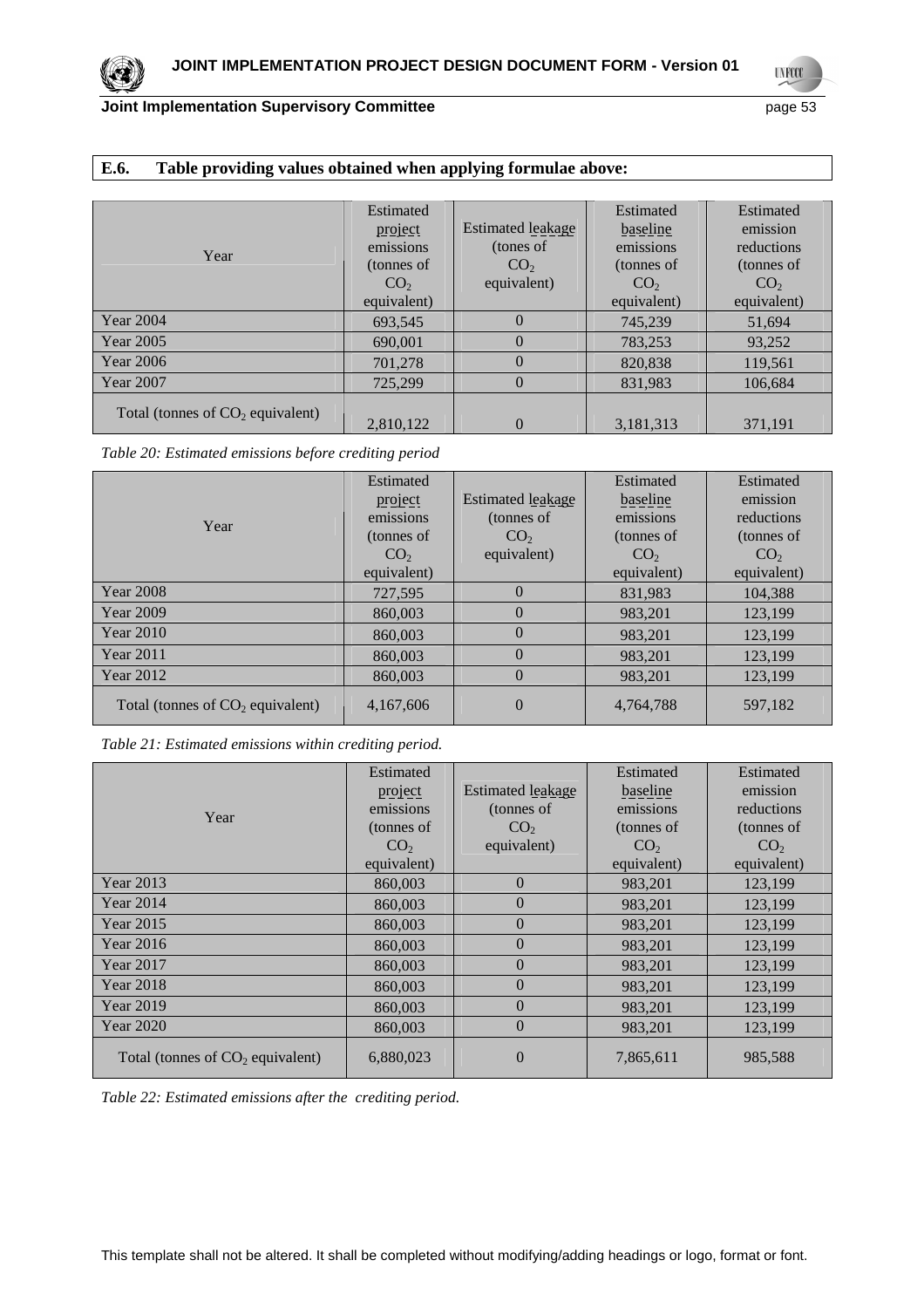**Joint Implementation Supervisory Committee According to the Committee of the Committee Committee According to the Committee According to the Committee According to the Committee According to the Committee According to the** 

**TNF00** 

#### **SECTION F. Environmental impacts**

# **F.1. Documentation on the analysis of the environmental impacts of the project, including transboundary impacts, in accordance with procedures as determined by the host Party:**

Cement production has certain impact on the local environment. In Ukraine emission levels in industry are regulated by emission permits issued by regional offices of the Ministry for Environmental Protection on the individual basis for every enterprise that has significant impact on the environment. The current levels of the emissions of the main pollutants (dust, sulphur oxides and nitrogen oxides), are in compliance with the requirements of the plant's emission permits.

Types of atmospheric emissions (as described in the emission permit) and relevant measurement techniques are presented below.

The project foresees usage of different types of metallurgical slag being in most cases a waste product for metallurgy. Usage of such AMC does not directly influence the plant emissions.

Starting slag addition requires fulfilling the separate assessment of environmental impact (OVNS in Ukrainian abbreviation).

Such assessment was completed in 2005 by the Special Design & Engineering Bureau "Cement" (Kharkiv, Ukraine). This OVNS has received positive decision of the State Authority on Environmental Protection in Dnipropetrovs'k Region (# 168, 12 July 2006) and of the Dnipropetrovs'k Regional Sanitary Epidemic Station (# 140, 14 March 2006).

# **According to the OVNS, the project will not be harmful to the environment of Kryvyi Rih, and therefore will not have negative transboundary effects**

# **Dust**

Dust, emitted from cement production processes, is not a toxic substance but is considered a nuisance. The main sources of dust from cement production are the raw materials mill, the kiln, clinker coolers and cement mills. Dust emissions from Kryvyi Rih Cement are monitored on a regular basis in compliance with norms and regulations in force.

Dust concentration in the exhaust gases is determined on the basis of changes in filter weight measured in a flow of a dust-laden gas for certain period of time. Dust is sampled by gravimetric method in accordance with the national "Methodology of dust concentration measurement in dust-laden process gases". Accuracy of the measurement is within +/-15%. Testing (calibration) of measurement equipment used to measure dust emissions is carried out by independent company contracted by Kryvyi Rih Cement to conduct environmental measurements by an independent state body (State Organization for Standardization, Metrology and Certification).

Dust emissions are expected not to be influenced by the slag addition project.

#### **Nitrogen and sulphur oxides**

NOx is formed due to the inevitable oxidation reaction of the atmospheric nitrogen at high temperatures in the cement kiln. It is expected that after project commissioning the emissions will stay within the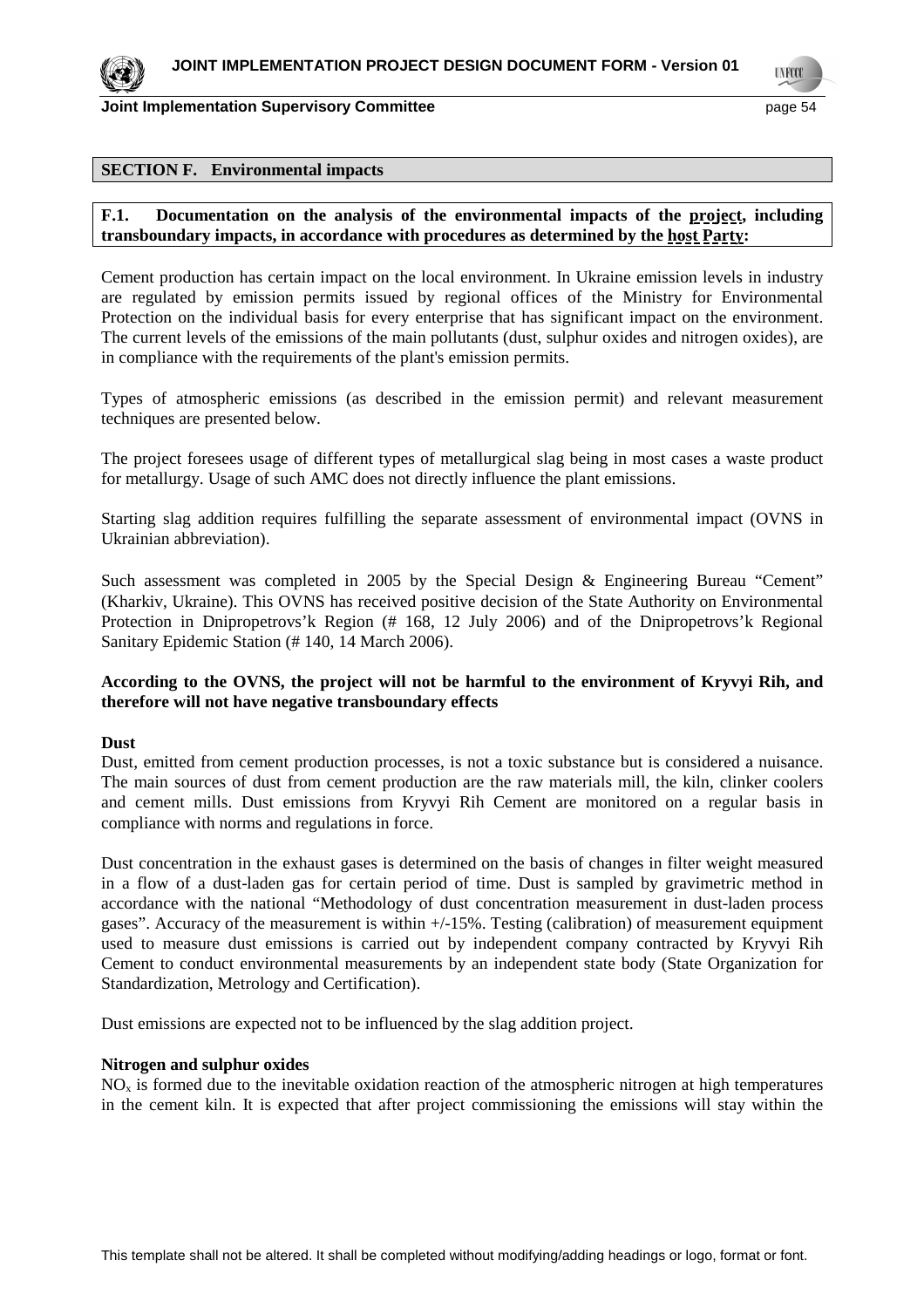

**Joint Implementation Supervisory Committee According the Control of the Control of the Control of the Control of the Control of the Control of the Control of the Control of the Control of the Control of the Control of the** 

requirements of the Ukrainian legislation and within the range of the Best Available Technology<sup>19</sup> levels of IPPC.

SOx emissions in cement production originate mainly from raw material and also from coal with sulphur content combustion. The sulphur content in the raw materials used at Kryvyi Rih Cement is insignificant and SOx emissions are not observed and should not increase after the implementation of the project. However, the gas analyzing equipment used for measurements will allow monitoring the gaseous emissions of sulphur oxide in case they will appear.

**F.2. If environmental impacts are considered significant by the project participants or the host Party, please provide conclusions and all references to supporting documentation of an environmental impact assessment undertaken in accordance with the procedures as required by the host Party:** 

The environmental impacts of the project are positive as the project expects to reduce the impact of the existing facility (see section F1).

The environmental impacts were assessed at the starting phase of the project. The general principles of assessment of the environmental impact (OVNS, which is the Ukrainian abbreviation) procedure in Ukraine are described by the national laws "On the environmental protection" and "On the environmental expertise". According to the national legislation in force, every project or new activity that can be potentially harmful for the environment, must evaluate the environmental impact<sup>20 21</sup>.

These environmental impacts as a general rule are analysed after the development of the detailed project design in order to obtain a construction permit. The OVNS document must provide a list of viable project alternatives, a description of the current state of local environment, description of the main pollutants, risk evaluation and an action plan for pollution minimisation. The final OVNS document has to be presented as a separate volume of the project documentation for the evaluation by a state expert company and, optionally may be the subject of public hearing. In many cases, especially when the project does not foresee installation of major new equipment of process change, the OVNS is carried out simultaneously with project implementation or even shortly after commissioning.

As described in section F1, the OVNS for addition of larger quantities of slag was conducted and received a positive resolution from state environmental authorities.

<sup>&</sup>lt;sup>19</sup> IPPC Reference Document on Best Available Techniques in the Cement and Lime Manufacturing Industries, December 2001

 $20$  The Law of Ukraine "On the environmental expertise", Articles 8, 15, 36

 $21$  The Law of Ukraine "On the environmental protection", Article 51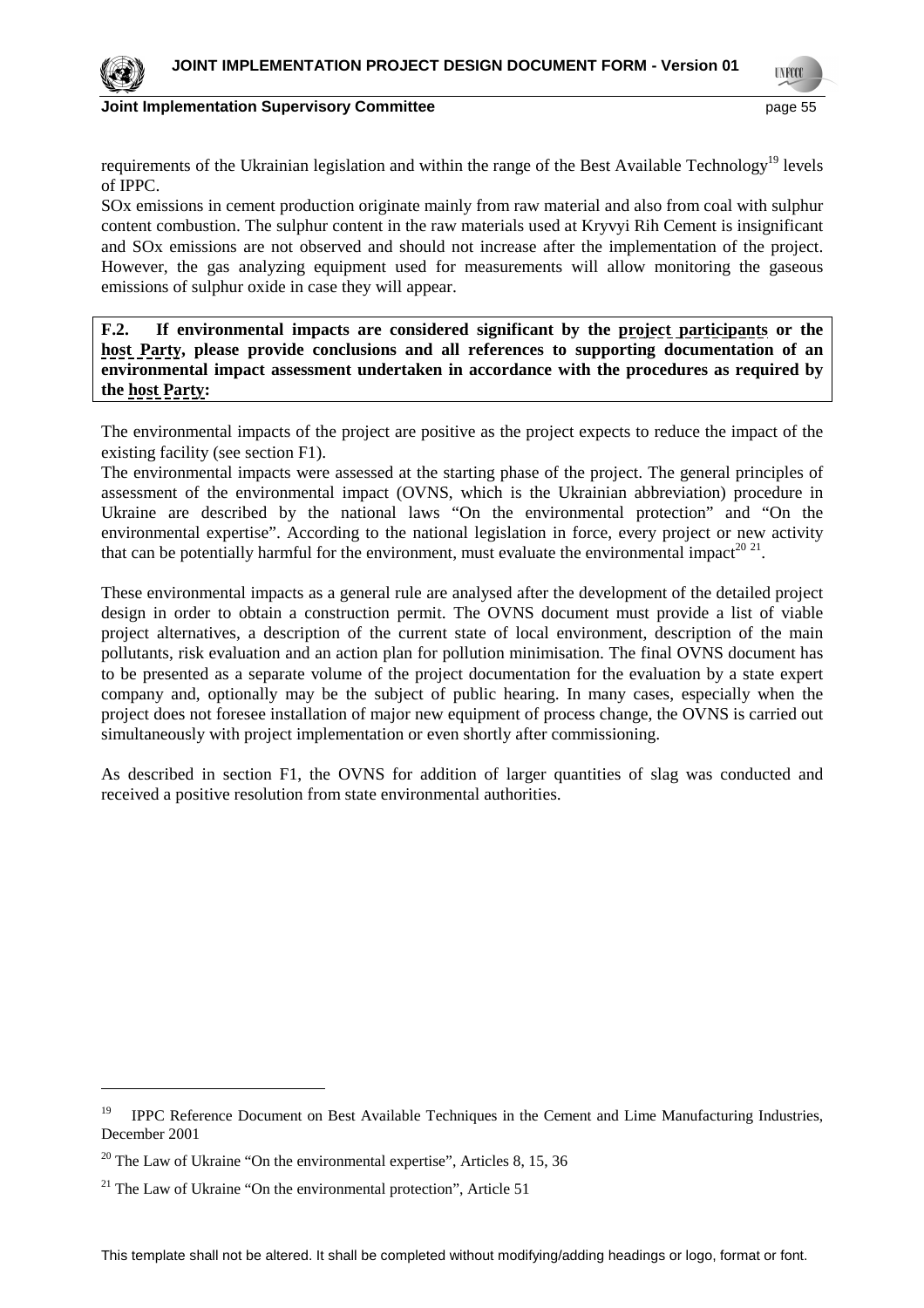**UNFCCC** 

# **SECTION G. Stakeholders' comments**

# **G.1. Information on stakeholders' comments on the project, as appropriate:**

JI projects are not required to go through a (local) stakeholders' consultation. Addition of different types of slag into the raw materials fro clinker manufacturing would not influence plant emissions.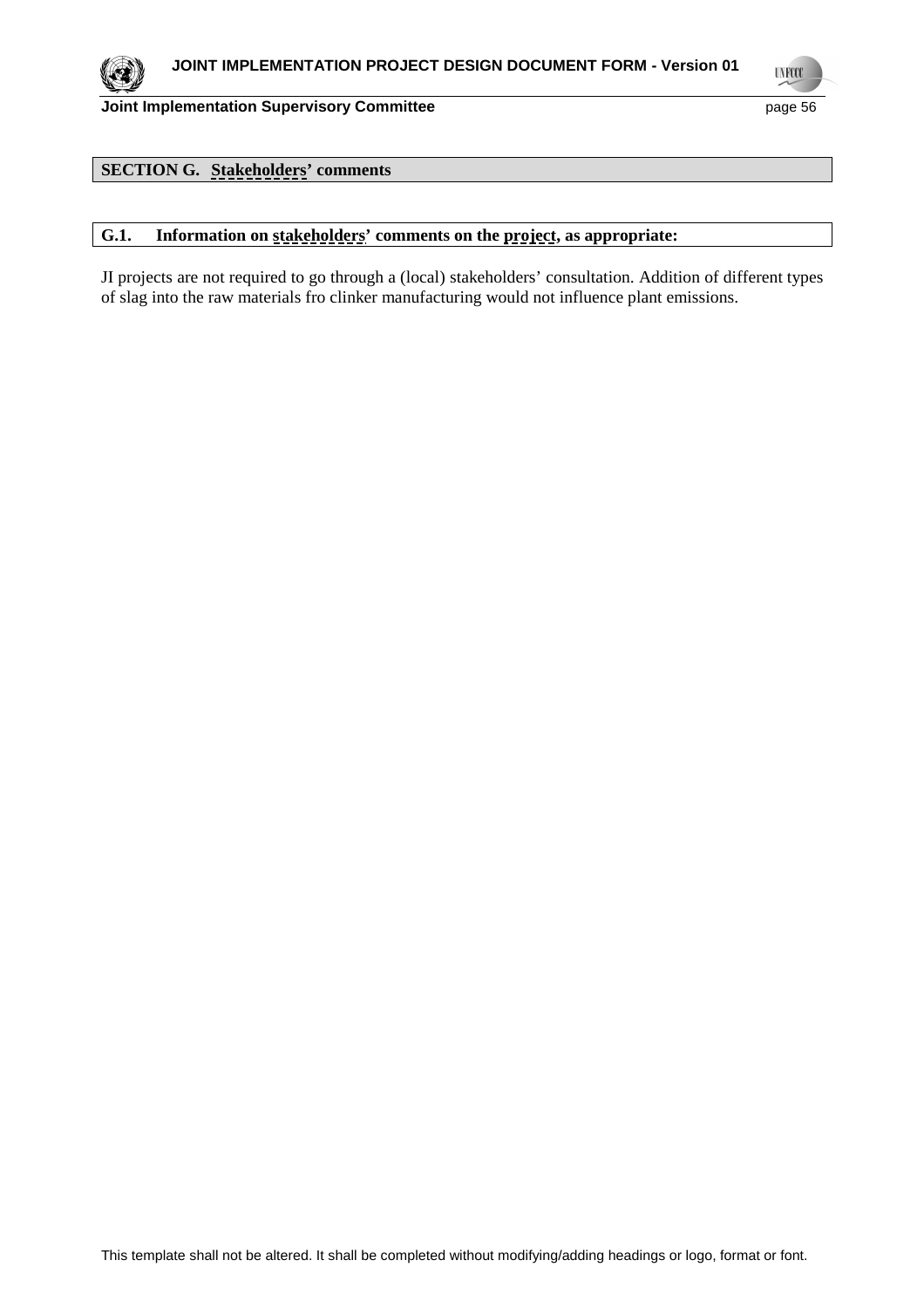

**UNFCCC** 

# Annex1

# **CONTACT INFORMATION ON PROJECT PARTICIPANTS**

| Organization:      | PJSC Heidelbergcement Ukraine            |
|--------------------|------------------------------------------|
| Street/P.O.Box:    | Aktsionernaya Str.,                      |
| Building:          | 1                                        |
| City:              | Kryvyi Rih                               |
| State/Region:      | Dnepropetrovsk region (oblast),          |
| Postal code:       | 50006                                    |
| Country:           | Ukraine                                  |
| Phone:             | $+380564044411$                          |
| Fax:               | +38 056 404 45 46                        |
| E-mail:            |                                          |
| URL:               | http://www.heidelbergcement.com.ua       |
| Represented by:    |                                          |
| Title:             | Plant manager                            |
| Salutation:        | Mr.                                      |
| Last Name:         | Turivnyy                                 |
| Middle Name:       |                                          |
| <b>First Name:</b> | Alexey                                   |
| Department:        |                                          |
| Phone (direct):    | $+38(056)$ 404 44 14                     |
| Fax (direct):      | $+38(056)$ 404 45 14                     |
| Mobile:            | +380 (067) 522 85 00                     |
| Personal e-mail:   | Aleksey.Turivnyy@heidelbergcement.com.ua |
|                    |                                          |
|                    |                                          |

| Organization:      | Global Carbon B. V.          |
|--------------------|------------------------------|
| Street/P.O.Box:    | Niasstraat                   |
| Building:          |                              |
| City:              | Utrecht                      |
| State/Region:      |                              |
| Postal code:       | 3531WR                       |
| Country:           | The Netherlands              |
| Phone:             | $+31(30)8506724$             |
| Fax:               | $+31(70)8910791$             |
| E-Mail:            | focalpoint@global-carbon.com |
| URL:               | http://www.global-carbon.com |
| Represented by:    |                              |
| Title:             | <b>Managing Director</b>     |
| Salutation:        | Mr.                          |
| <b>First Name:</b> | Lennard                      |
| Last Name:         | De Klerk                     |
| Department:        |                              |
| Phone (direct):    | $+3614290060$                |
| Fax (direct):      | +31 70 8910791               |
| Mobile:            | +31 6 128 86 86 1            |
| Personal e-mail:   | deklerk@global-carbon.com    |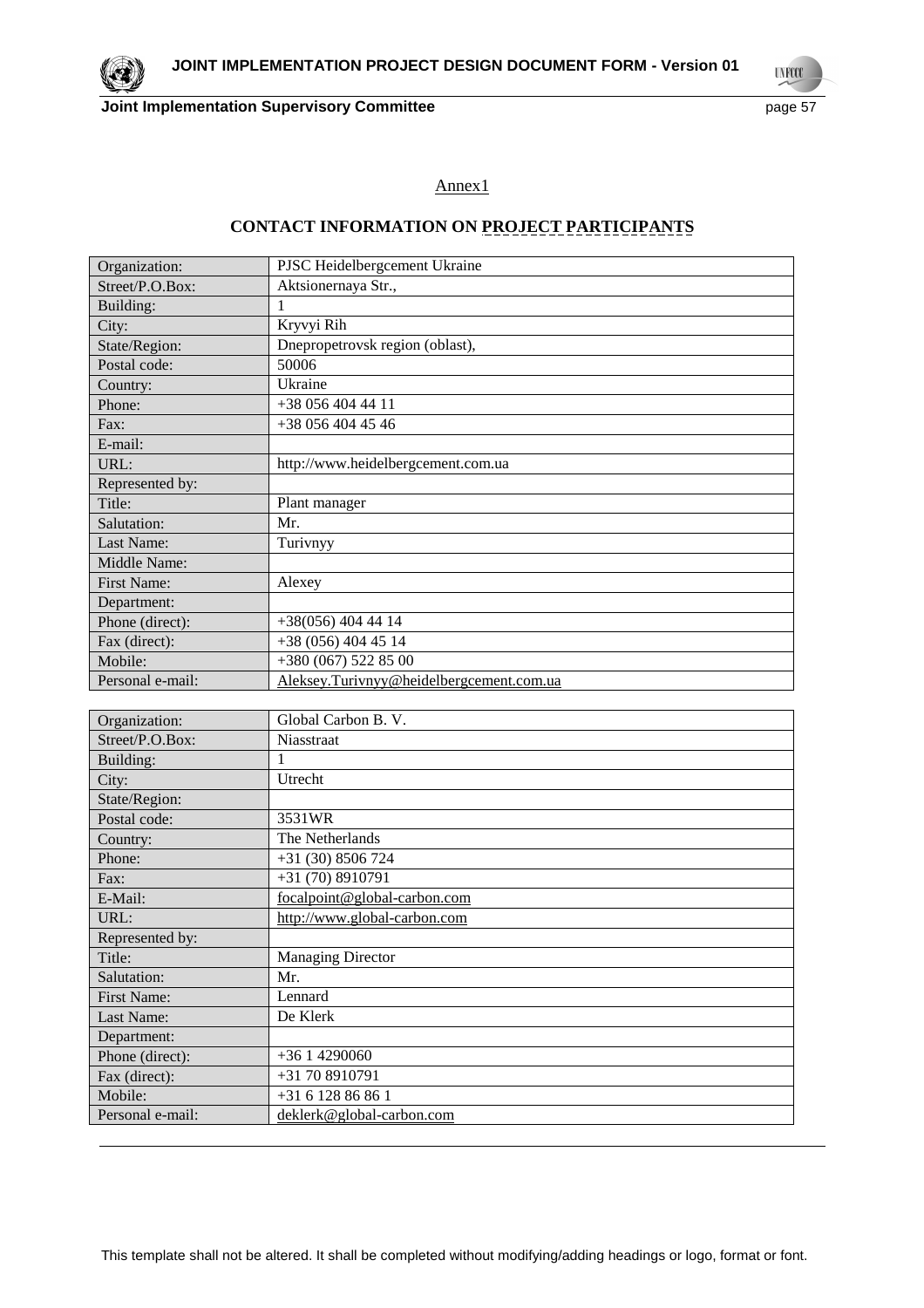

**UNFCCC** 

# **Joint Implementation Supervisory Committee** page 58

| Organisation:    | HeidelbergCement AG                                                   |
|------------------|-----------------------------------------------------------------------|
| Street/P.O.Box:  | Berliner Str. 6                                                       |
| Building:        |                                                                       |
| City:            | Heidelberg                                                            |
| State/Region:    | Baden-Württemberg                                                     |
| Postal code:     | 69120                                                                 |
| Country:         | Germany                                                               |
| Phone:           | +49 6221 481 0                                                        |
| Fax:             | +49 6221 481 554                                                      |
| E-mail:          | info@heidelbergcement.com                                             |
| URL:             | http://www.heidelbergcement.com                                       |
| Represented by:  |                                                                       |
| Title:           | Senior Process Engineer                                               |
| Salutation:      | Dr.                                                                   |
| Last name:       | Reinhardt                                                             |
| Middle name:     |                                                                       |
| First name:      | Tim                                                                   |
| Department:      | HeidelbergCement Technology Center, Operational Support – Environment |
| Phone (direct):  | +49 6221 481 9469                                                     |
| Fax (direct):    | $+496221481628$                                                       |
| Mobile:          | +49 172 629 7210                                                      |
| Personal e-mail: | tim.reinhardt@htc-gmbh.com                                            |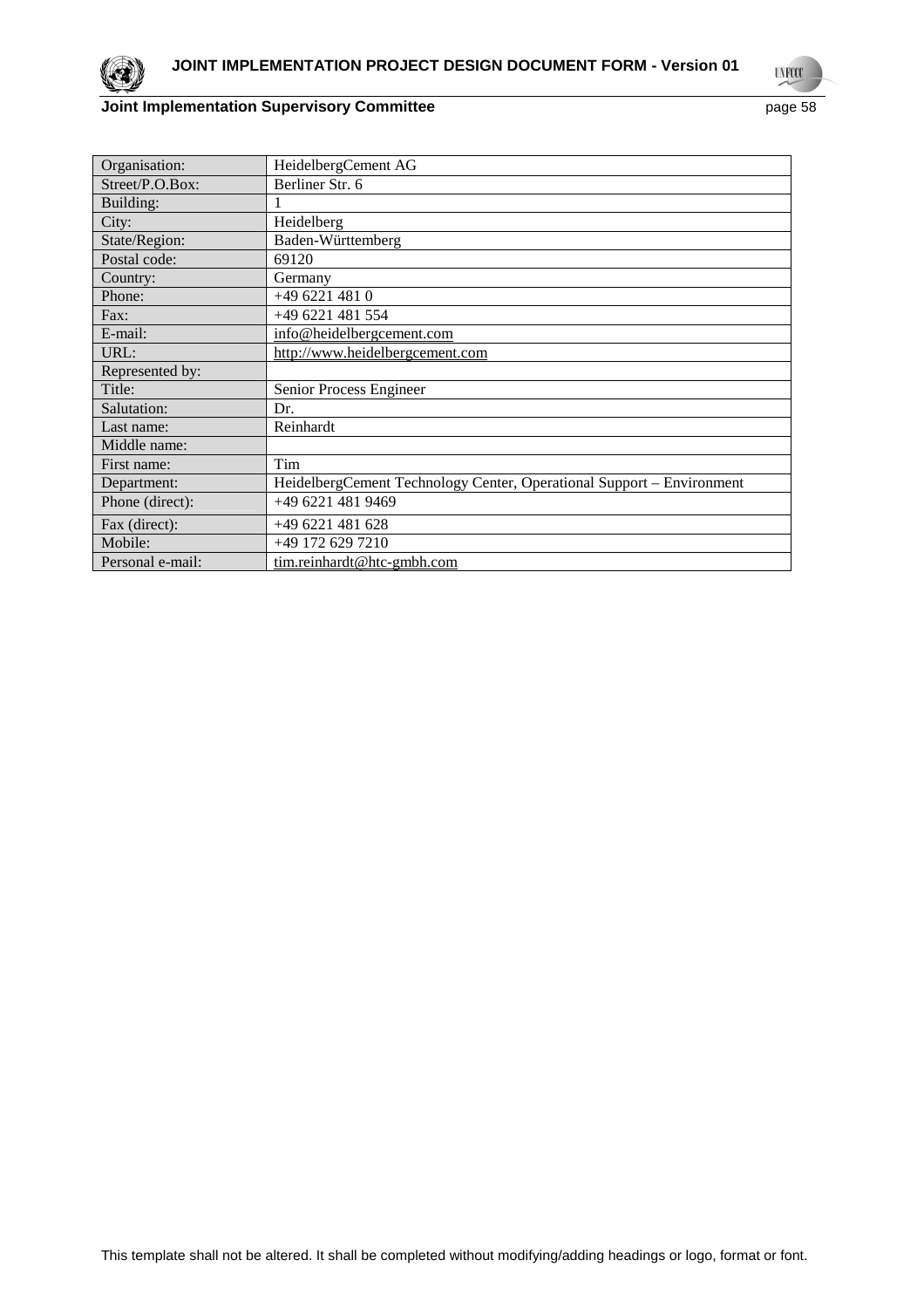**Joint Implementation Supervisory Committee Access 2008 12 and 2009 12 and 2009 13 and 2009 13 and 2009 13 and 200** 

**TNF00** 

#### Annex2

# **BASELINE INFORMATION**

# **Determination of baseline factors**

Adoption of BFS into a raw material mix results in reduction of  $CO<sub>2</sub>$  emission from calcination and also from kiln fuel combustion. The project has started from 1 January 2004.

#### **Baseline AMC addition percentage**

The baseline AMC addition is taken as 4% as shown in SD5. It is fixed as average of AMC annual share of the most recent three years preceding the project start (2001, 2002 and 2003). The average value is 3.5% which is lower than 4%. Taking higher value of 4% is conservative.

# **Baseline volume of clinker production and consumption of raw mill**

Baseline volumes of clinker produced  $CLNK_{Bsl}$  and raw mill consumed  $RM_{Bsl}$  is determined by taking the average of the most recent three years preceding project start available measurements by the following formulae:

$$
CLNK_{\text{Bsl}} = \sum_{y} CLNK_{y} \times \frac{1}{3}
$$
 (14)

Where:

 $CLNK<sub>v</sub>$  is the production of clinker in year y (tonnes) y are the years 2001, 2002 and 2003

$$
RM_{Bsl} = \sum_{y} RM_y \times \frac{1}{3} \tag{15}
$$

Where:

 $RM<sub>v</sub>$  is the consumption of raw mill in year y (tonnes) y are the years 2001, 2002 and 2003

The result is presented below in a table:

| Year            | 2001    | 2002    | 2003    | Average |
|-----------------|---------|---------|---------|---------|
| Raw mill        | 136 830 | 994 300 | 360 800 | 163 977 |
| $\gamma$ linker | 725700  | 642 000 | 848 000 | 738 567 |

Table 23: Measured raw mill consumption, production of clinker and calculated average

#### **Baseline kiln efficiency**

The baseline kiln economy  $KE_{\text{Bsl}}$  is determined by taking the average of the most recent three years preceding project start available measurements by the following formula:

$$
KE_{BSL} = \sum_{y} \frac{FC_{y} \times NCV_{y}}{CLNK_{y}} \times \frac{1}{3}
$$
 (16)

| $KE_{Bsl}$ | Average baseline kiln economy per tonne of clinker (GJ/t clinker)         |
|------------|---------------------------------------------------------------------------|
|            | Years 2001, 2002 and 2003                                                 |
| $FC_{,v}$  | Quantity of fossil fuel burnt for clinker production in year y (1000 Nm3) |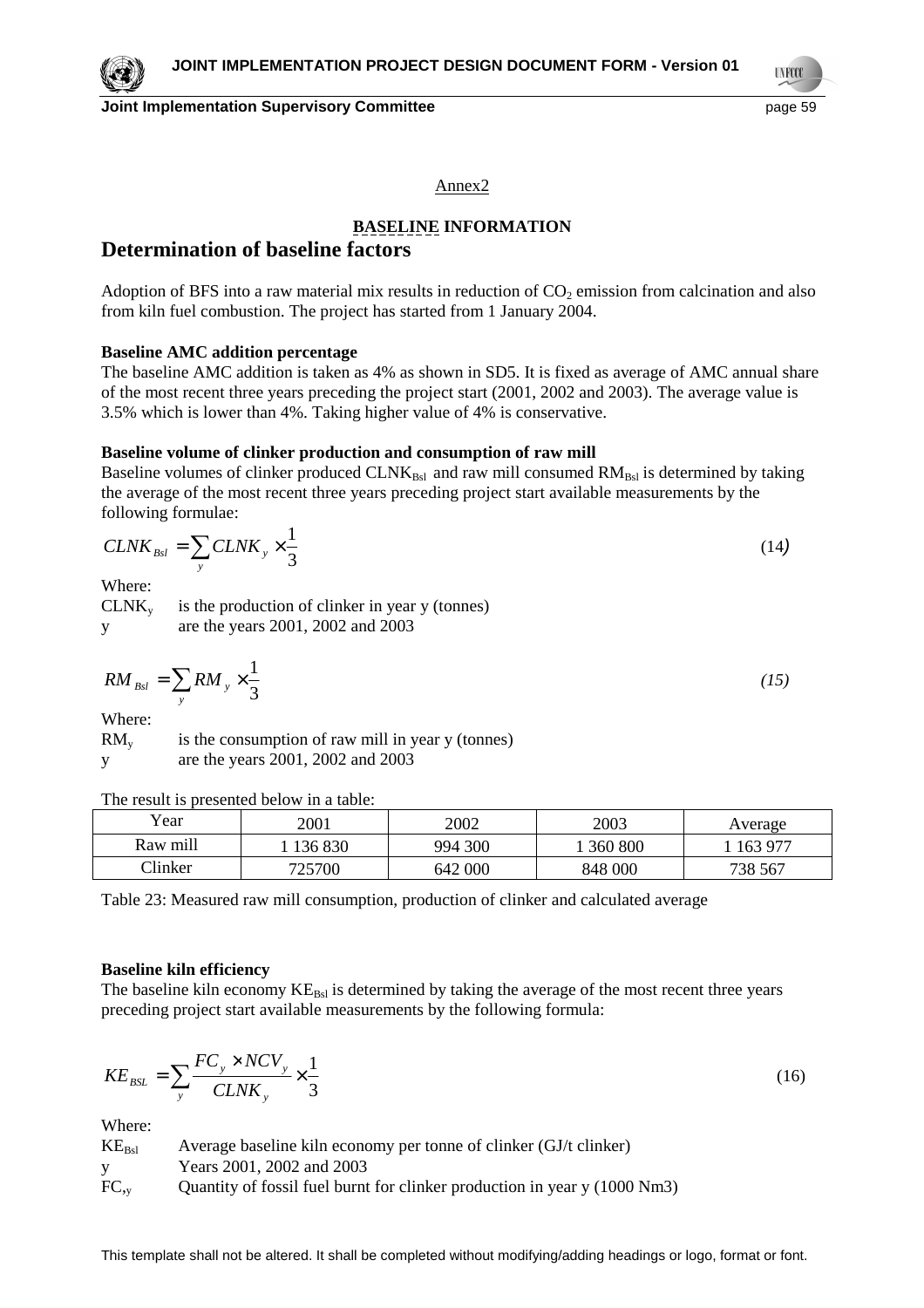# **Joint Implementation Supervisory Committee Access 2008 120 and 2009 120 and 2009 120 and 2009 120 and 2009 120**

| $\rm{NCV}_{v}$ |  | Net calorific value fossil fuel in year y (GJ/1000 Nm3) |
|----------------|--|---------------------------------------------------------|
|                |  |                                                         |

# $CLNK<sub>y</sub>$  Amount of clinker produced in year y (tonne of clinker)

The result is presented below in the table:

| Year                                                        | 2001       | 2002 | 2003        | verage                |
|-------------------------------------------------------------|------------|------|-------------|-----------------------|
| T <i>T</i> * 1<br>K <sub>1</sub> h economy<br>GJ/t clinker) | 76<br>3.70 | 3.67 | 200<br>J.J0 | $\sim$ $\sim$<br>J.U. |

Table 24: Measured kiln economy and calculated average

As can be seen in the table above, the kiln economy is rather a stable figure with small fluctuations. Therefore the baseline kiln economy can be established by taking the historic average value of the kiln economy and the  $BKE_{Bsl}$  is taken as 3.67 GJ/tonne of clinker.

# **Baseline content of CaO and MgO in the raw meal and in the clinker**

The content of CaO and MgO in the raw material mix and in the clinker produced has been determined by extrapolating historic measured content.

| Year                  | 2001  |                          | 2002  |       | 2003  |       | Average |       |
|-----------------------|-------|--------------------------|-------|-------|-------|-------|---------|-------|
|                       | CaO   | MgO                      | CaO   | MgO   | CaC   | MgO   | CaO     | MgO   |
| Content in raw meal,% | .461  | 0.193                    | .636  | 0.216 | 732   | 0.228 | .61     | 0.212 |
| Content in clinker    | 65.72 | $\overline{\phantom{a}}$ | 65.57 | 75    | 65.72 | .88   | 65.67   | .80   |

Table 25: Measured CaO and MgO content in raw mill and clinker

As shown in the table below, the fluctuation of Ca and Mg oxides content in raw meal fluctuates in a narrow range and therefore the average values will be taken as 1.61 % for  $CaO<sub>RM-BL</sub>$  and 0.12 % for  $MgO_{RM\,BL}$ . Similarly, for the clinker the respective values are fixed as 65.67 and 1.80%.

# **Baseline fuel consumption for raw materials drying**

Additional fuel (natural gas) is consumed to dry the raw materials in the drying drums.

The baseline fuel consumption for drying  $FC<sub>dv</sub>$ <sub>bsl</sub> is determined by taking the historic average value of fuel consumption as shown in a table below:

| Year                               | 200 <sup>.</sup> | 2002                        | 2003 | Average |
|------------------------------------|------------------|-----------------------------|------|---------|
| Fuel consumption for RM drying, GJ | 161 534          | 140 964   204 753   169 084 |      |         |

Table 26: Measured consumption of fuel (natural gas) used for raw materials drying and average figure

The baseline fuel consumption for drying  $FC_{\text{dry}}$  bsl is fixed as 169 084 GJ.

# **Baseline electricity consumption for raw milling and kiln consumption**

The specific electricity consumption for raw material drying, raw milling and clinker kiln  $EL_{RM, kilm, Bsl}$ (MWh/t clinker) has been determined using historic measured consumption.

The specific data are presented in a table below.

| ′ear                                        | 2001   | 2002                 | 2003  | verage      |
|---------------------------------------------|--------|----------------------|-------|-------------|
| kWh/t<br>$BEL_{RM}$<br>clinker<br>м.<br>wet | 106.95 | <b>90 03</b><br>ン・ノン | 96.31 | 1.06<br>101 |

Table 27: Measured electricity consumption of raw milling and kiln drives and calculated average

The average  $EL_{RM, kilm, Bsl}$  is 101.06 kWh/t clinker.

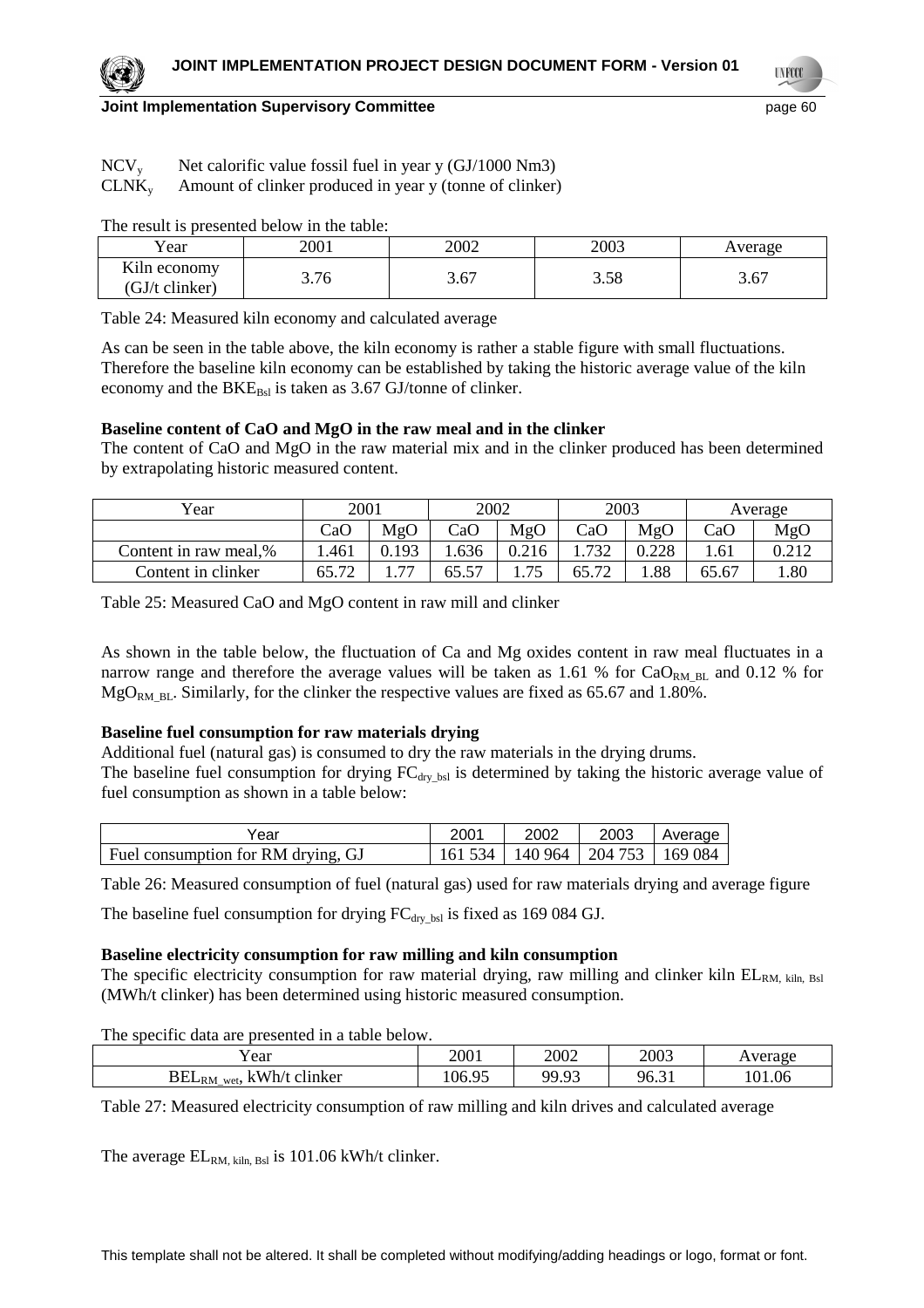**UNFCCC** 

# **Baseline electricity factor**

The baseline emission factor of the Ukrainian grid  $EF_{el,v}$  is taken as 0.896 tCO2 /MWh as set in the standardized baseline factor for Ukrainian electricity grid for JI projects reducing electricity consumption in years 2008-2012 and presented in the document below. The baseline electricity factor received final determination through the final determination of the JI project: Utilization of Coal Mine Methane at the Coal Mine named after A.F. Zasyadko, project  $#0035^{22}$ .

 $22$ http://ji.unfccc.int/JI\_Projects/DB/DA22OPURGI092XUFLIK0INB5GIYEGA/Determination/TUEV-SUED1207051469.52/historicalDeterminationReport.html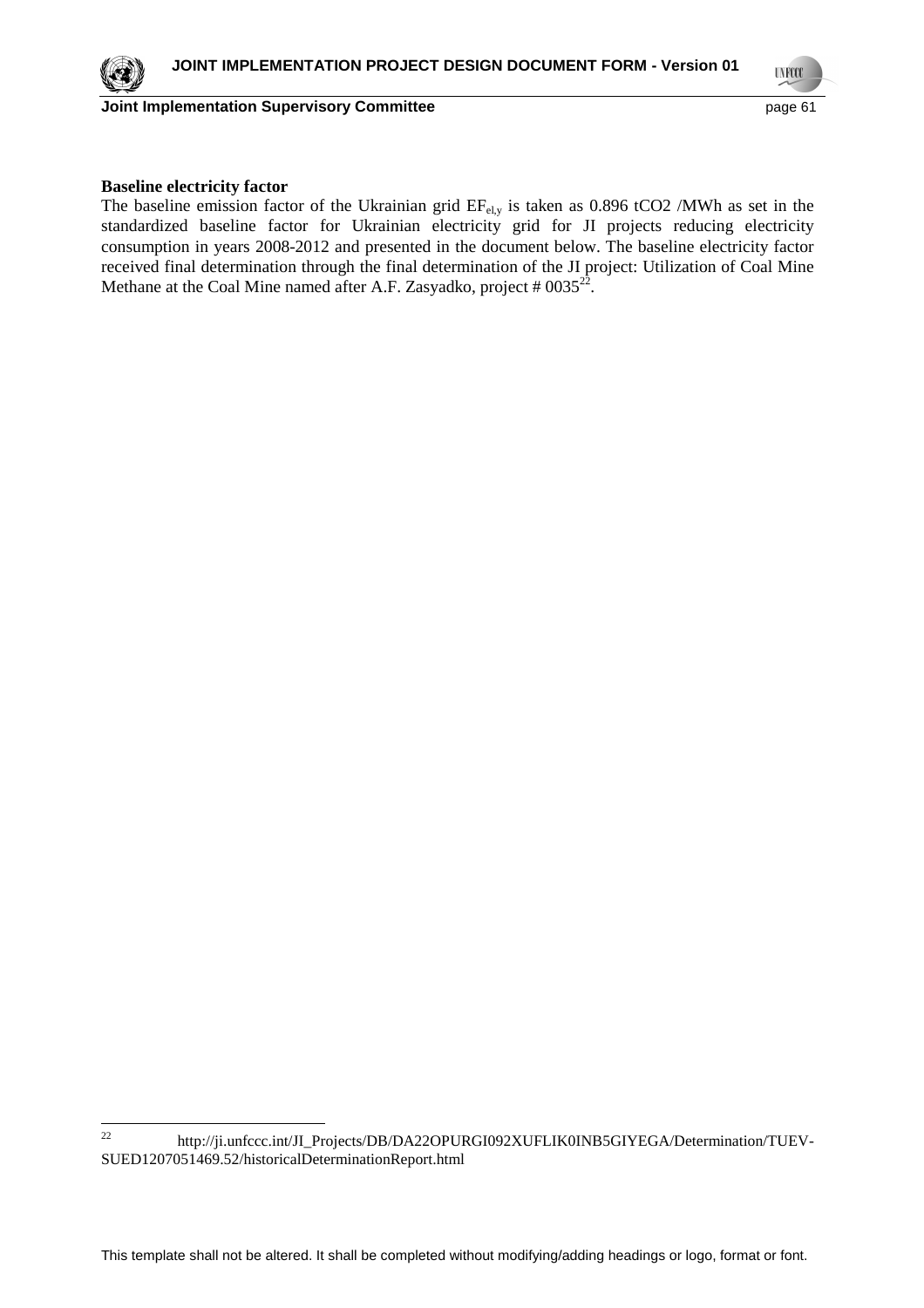

**UNFCCC** 

Annex3

# **MONITORING PLAN**

See section D for monitoring plan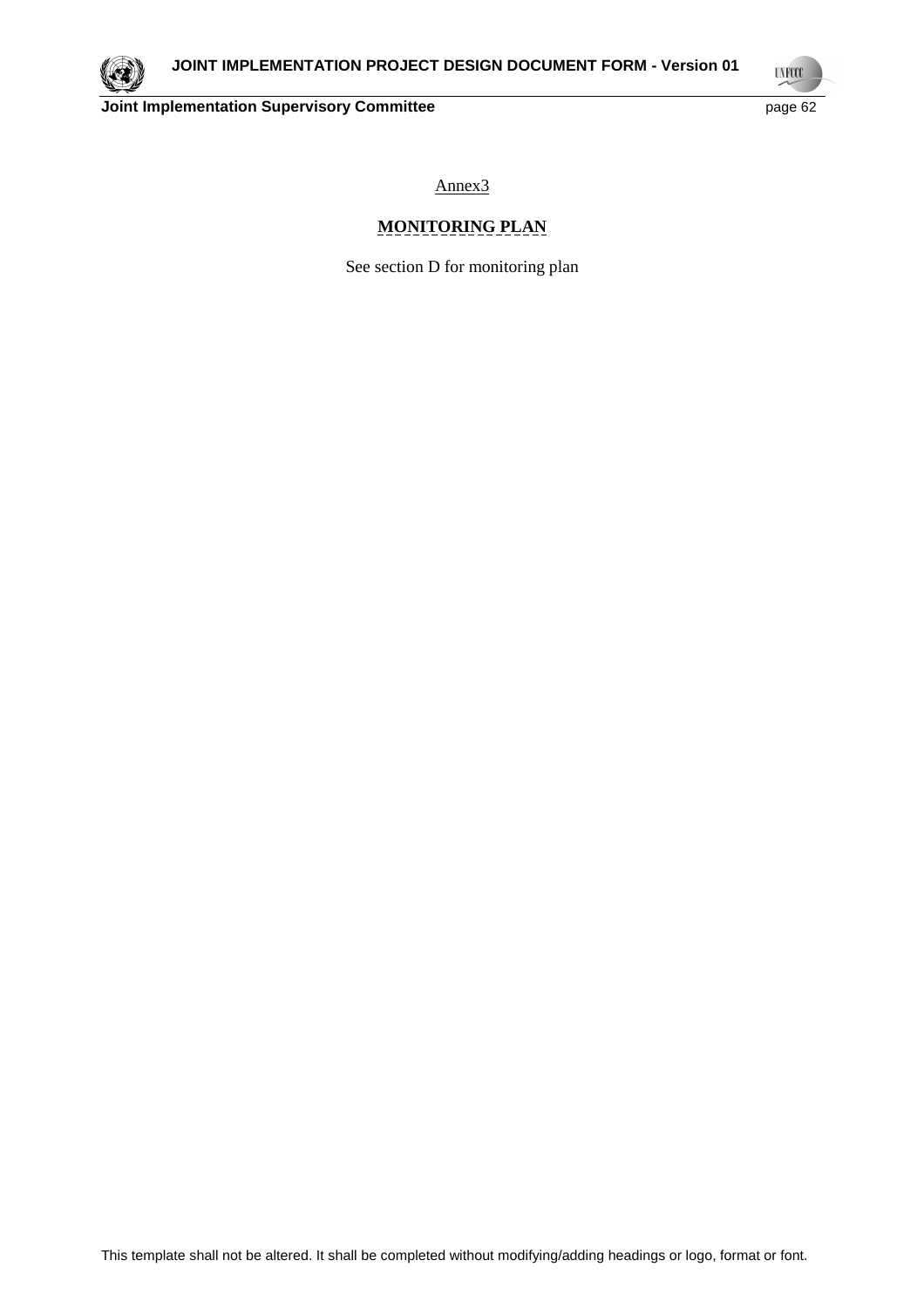

**UNFCCC** 

Annex4

# **BOTTOM ASH COMPOSITION**

Bottom ash is originated from Kryvyi Rih thermal power plant where it is currently disposed. It can be used as aluminosilicate corrective additive. Start of bottom ash usage at KRC - 2004

Composition of bottom ash in 2007

LOI  $(1050 °C) - 8 %$  $SiO<sub>2</sub>$ – 50.8 %  $AL_2O_3 - 21.8$ %  $Fe<sub>2</sub>O<sub>3</sub> - 10.8 %$  $CaO - 2.37 %$ MgO – 1.33 %

Chemical composition can vary in function of type of coals used at TPP and ash storage condition.